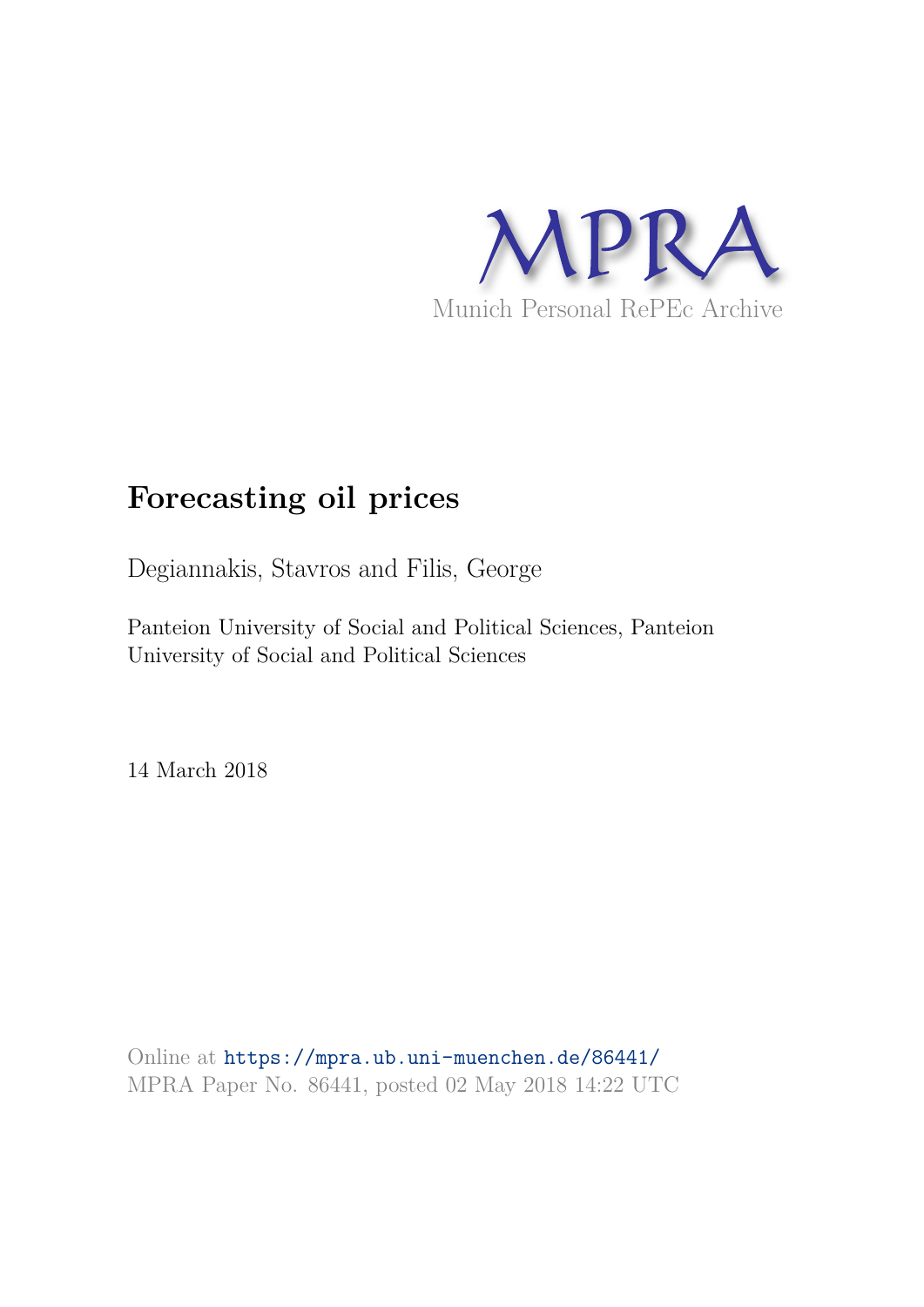## **Forecasting oil prices**

Stavros Degiannakis<sup>1,2</sup> and George Filis<sup>1,2,\*</sup>

<sup>1</sup>Department of Economics and Regional Development, Panteion University of Social and Political Sciences, 136 Syggrou Avenue, 17671, Greece.  $2$ Department of Accounting, Finance and Economics, Bournemouth University, 89 Holdenhurst Road, BH8 8EB, Bournemouth, UK.

\*Corresponding author's email: gfilis@bournemouth.ac.uk

#### **PLEASE DO NOT USE WITHOUT PERMISSION**

#### **Abstract**

The paper examines the importance of combining high frequency information, along with the market fundamentals, in order to gain incremental forecasting accuracy for oil prices. Inspired by French *et al.* (1986) and Bollerslev *et al.* (1988), who maintain that future asset returns are also influenced by past volatility, we use daily volatilities and returns from financial and commodity markets to generate real out-ofsample forecasts for the monthly oil futures prices. Our results convincingly show that although the oil market fundamentals are useful for long term forecasting horizons, the combination of the latter with asset realized volatilities, as these are constructed using ultra-high frequency data, significantly improve oil price forecasts in short-run horizons. These findings are both statistically and economically significant, as suggested by several robustness tests.

**Keywords**: Oil price forecasting, Brent crude oil, intra-day data, MIDAS, EIA forecasts.

**JEL**: C53, G14, G15, Q43, Q47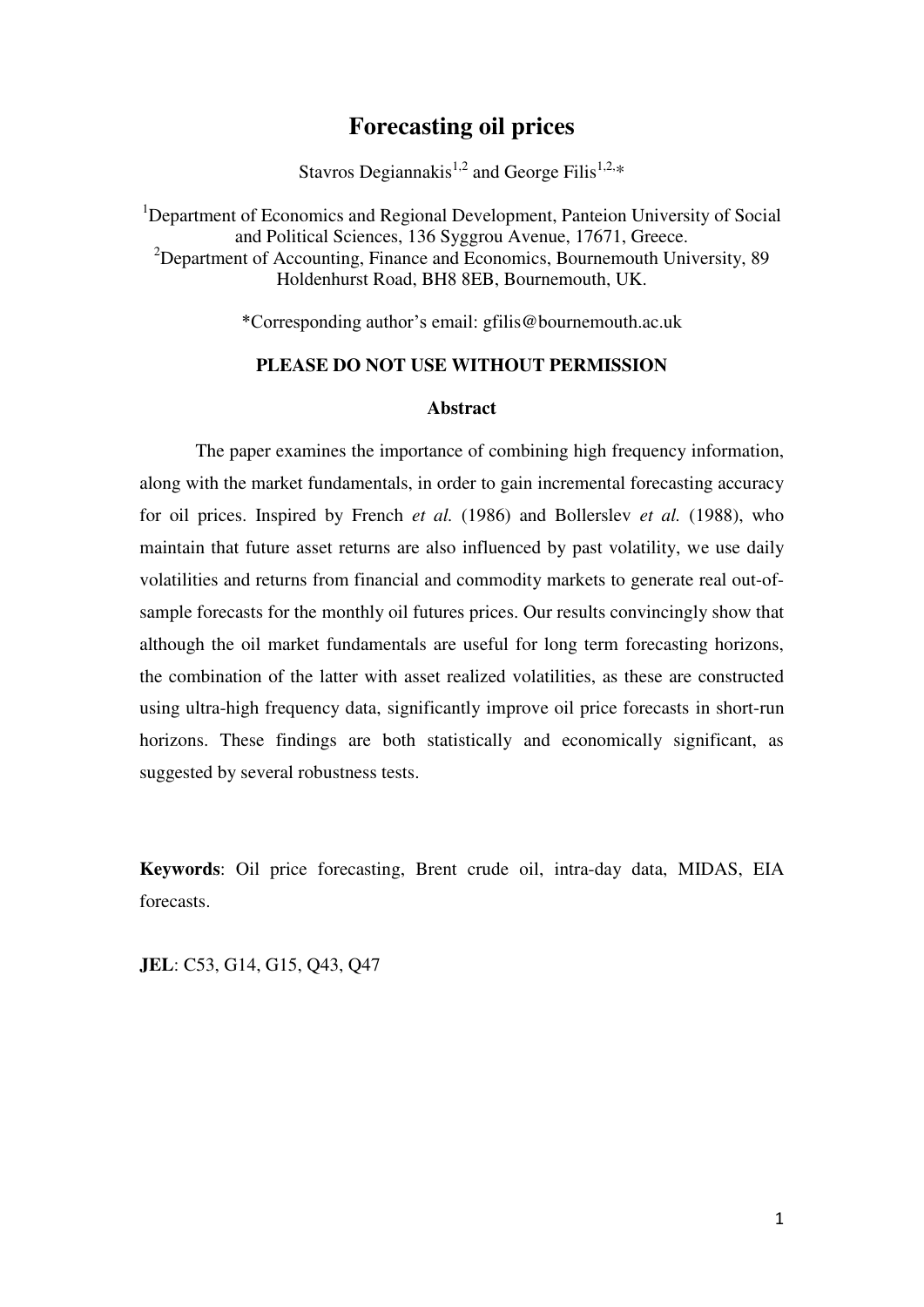#### **1. Introduction**

.

The importance of oil price forecasting has been long established in the extant literature, as well as, in the economic press and policy documents<sup>1</sup>. The media also provide anecdotal evidence on the macroeconomic effects of the recent oil price fluctuations<sup>2</sup>. Overall, the importance of oil price forecasts stems from the fact that they are essential for stakeholders, such as oil-intensive industries, investors, financial corporations and risk managers, but also for regulators and central banks, in order to measure financial and economic stability (Elder and Serletis, 2010). Even more, it has been long established in the literature that oil price changes significantly impact growth conditions, external balances and price levels, among others (see, *inter alia*, Jo, 2014; Natal, 2012; Bachmeier and Cha, 2011; Kilian *et al.*, 2009; Aguiar‐Conraria and Wen, 2007; Hamilton, 2008a; Backus and Crucini, 2000) and it can also provide predictive information for economic variables (see, for instance, Ravazzolo and Rothman, 2013).

Nevertheless, the literature maintains that oil price forecasting could be a difficult exercise, due to the fact that oil prices exhibit heterogeneous patterns over time as at different times they are influenced by different fundamental factors, i.e. demand or supply of oil, oil inventories, etc.

For instance, according to Hamilton (2009a,b) there are periods when the oil prices are pushed to higher levels due to major oil production disruptions, which were not accommodated by a similar reduction in oil demand (e.g. during the Yom Kippur War in 1973, the Iranian revolution in 1978 or the Arab Spring in 2010). On the other hand, Kilian (2009) maintains that increased precautionary oil demand due to uncertainty for the future availability of oil leads to higher oil prices. According to Kilian (2009), the aforementioned uncertainty increases when geopolitical uncertainty is high (particularly in the Middle-East region).

<sup>&</sup>lt;sup>1</sup> For instance, the IMF (2016) maintains that the recent fall of oil prices create significant deflationary pressures (especially for the oil-importing economies), imposing further constraints to central banks to support growth, given that many countries currently operate in a low interest rate environment. Even more, at the same report the IMF (2016) concludes that "A protracted period of low oil prices could further destabilize the outlook for oil-exporting countries" (p. XVI). ECB (2016), on the other hand, maintains that "the fiscal situation has become increasingly more challenging in several major oil producers, particularly those with currency pegs to the US dollar…", given that "crude oil prices falling well below fiscal breakeven prices..."  $(p, 2)$ .

 $2^2$  Barnato (2016), for example, links oil price fluctuations with the quantitative easing in EMU, arguing that "Given the recent oil price rise, a key question is to what extent the ECB will raise its inflation projections for 2016-2018 and what this might signal for its QE (quantitative easing) policy after March 2017." Similarly, Blas and Kennedy (2016) highlight the concern that the declining energy prices might push the world economy "into a tailspin".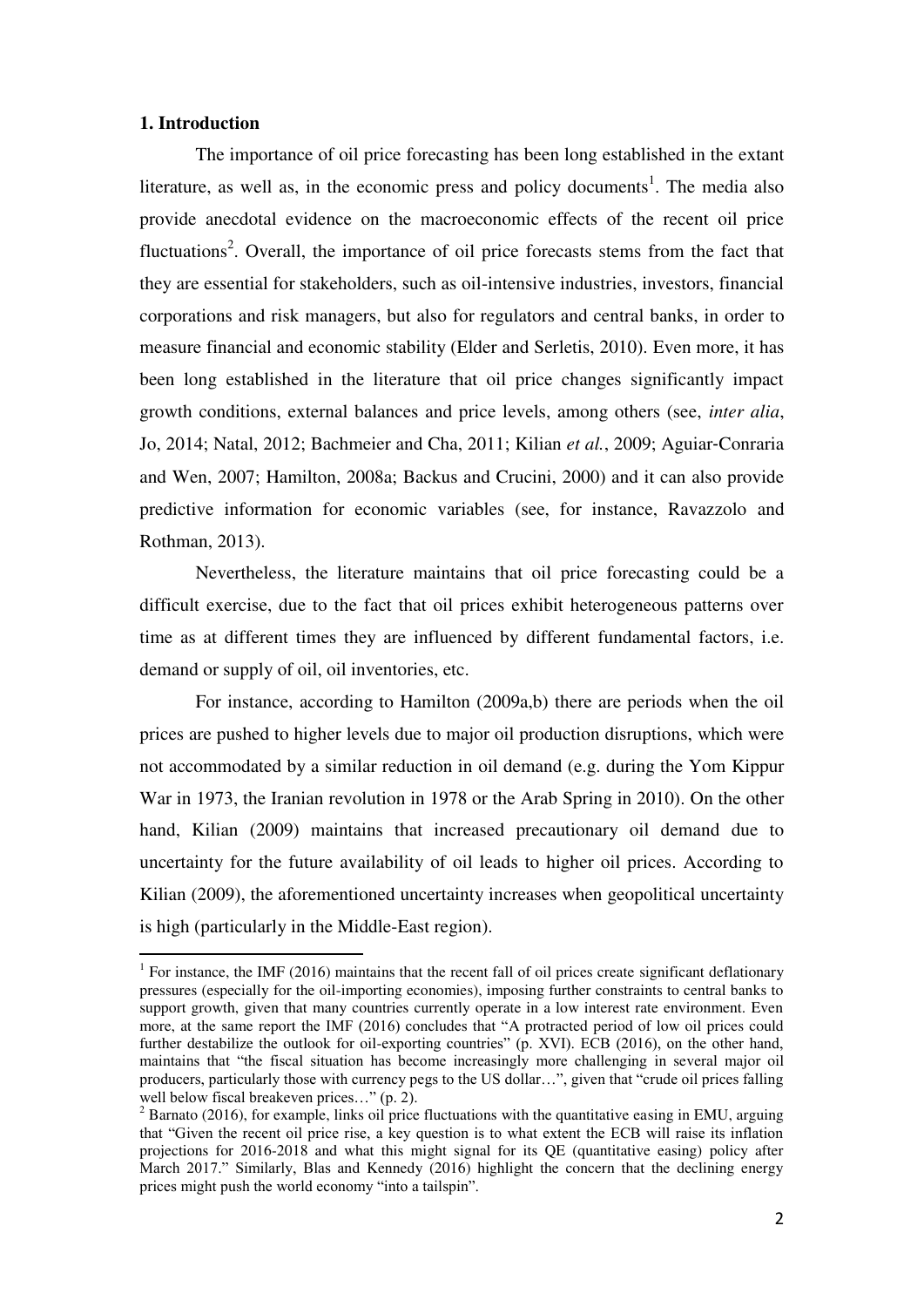Even more, the remarkable growth of several emerging economies, and more prominently this of the Chinese economy, from 2004 to 2007 significantly increased the oil demand from these countries, while the oil supply did not follow suit, driving oil prices at unprecedented levels (Hamilton, 2009a,b; Kilian, 2009). Equivalently, the global economic recession during the Global Financial Crisis of 2007-09 led to the collapse of the oil prices, as the dramatic reduction of oil demand was not accompanied by a reduction in the supply of oil.

Other authors also maintain that most of the largest oil price fluctuations since the early 70s, reflect changes in oil demand. See, for instance, papers by Barsky and Kilian (2004), Kilian and Murphy (2012, 2014), Lippi and Nobili (2012), Baumeister and Peersman (2013), Kilian and Hicks (2013), and Kilian and Lee (2014).

Despite the fact that oil market fundamentals have triggered oil price swings, a recent strand in the literature maintains that the crude oil market has experienced an increased financialisation since the early 2000 (see, for instance, Büyüksahin and Robe, 2014; Silvennoinen and Thorp, 2013; Fattouh *et al.*, 2013; Tang and Xiong, 2012), which has created tighter links between the financial and the oil markets. In particular, Fattouh *et al.* (2013) argue that the financialisation of the oil market, as this is documented by the increased participation of hedge funds, pension funds and insurance companies in the market, has led to its increased comovements with the financial markets, as well as, other energy-related and non-energy related commodities. Akram (2009) also maintains that the financialisation of the oil market is evident due to the increased correlation between oil and foreign exchange returns. Thus, apart from the fundamentals that could drive oil prices, financial and commodity markets are expected to impact oil price fluctuations and thus provide useful information for oil price forecasts.

Nevertheless, the vast majority of the existing literature uses low frequency data (monthly or quarterly) to forecast monthly or quarterly oil prices, based solely on oil market fundamentals. As we explain in Section 2, typical efforts to forecast the price of oil include time-series and structural models, as well as, the no-change forecasts.

We further maintain, though, that since oil market fundamentals are available on a monthly frequency, they cannot capture instant developments in the commodities and financial markets, as well as, in economic conditions at a higher frequency (e.g. on a daily basis). Hence, forecasting models relying solely on oil market fundamentals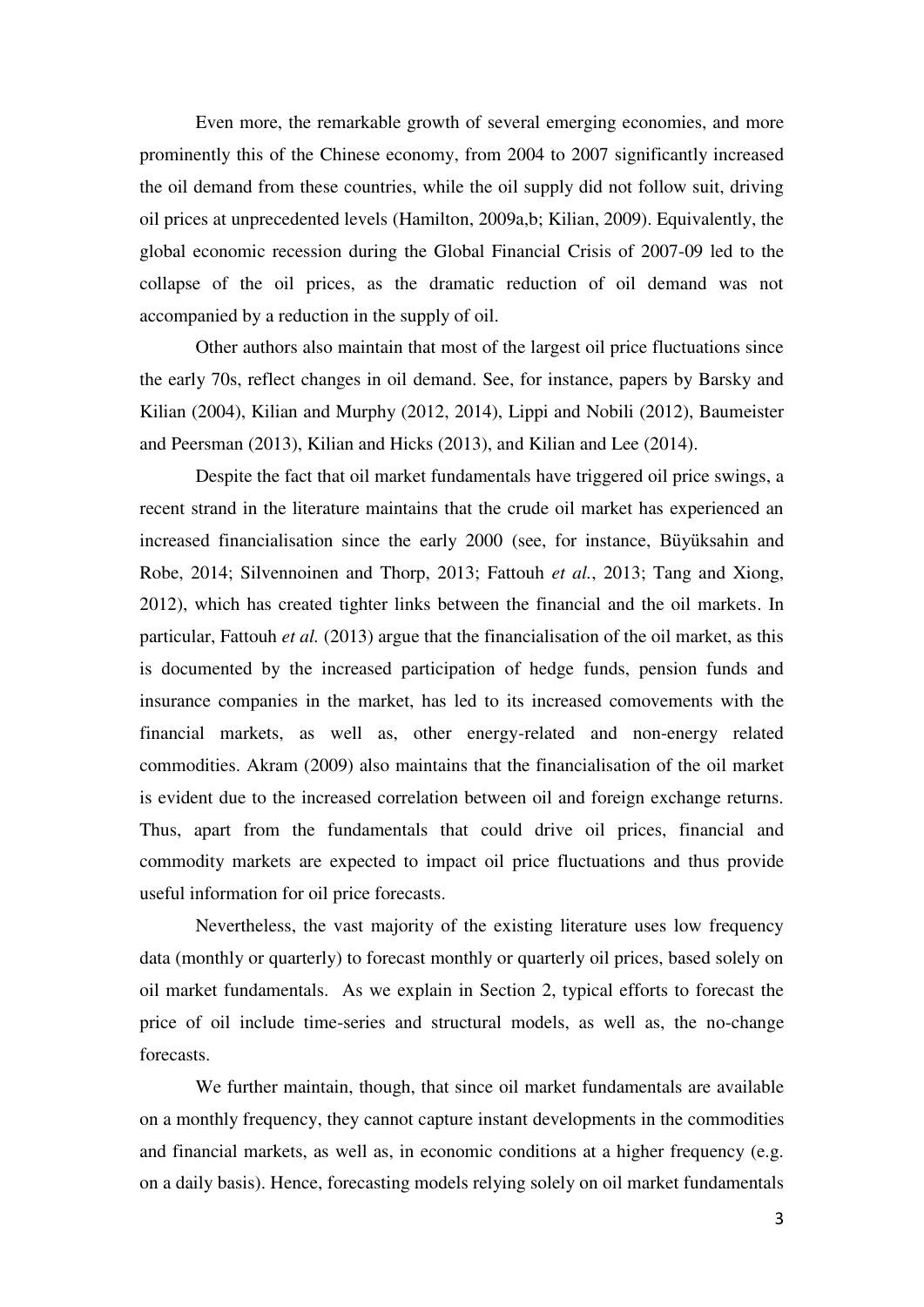are not incorporating this daily information in their oil price forecasts, rendering important the combination of high frequency information, along with the market fundamentals, in order to gain significant incremental forecasting ability.

Against this backdrop the aim of this study is twofold. First, we develop a forecasting framework that takes into consideration the different channels that provide predictable information to oil prices (i.e. fundamentals, financial markets, commodities, macroeconomic factors, etc.). Second, we utilise both low and ultrahigh frequency data (tick-by-tick) to forecast monthly oil prices. We maintain that we generate real out-of-sample forecasts in the sense that at the point that each forecast is generated, we do not use any unavailable or future information, which would be impossible for the forecaster to have at her disposal.

To do so, we employ a MIDAS framework, using tick-by-tick financial and commodities data, which complement the set of the established oil market fundamental variables. Several studies have provided evidence that the MIDAS framework has the ability to improve the forecasting accuracy at a low-frequency, using information from higher-frequency predictors (see, for instance, Andreou *et al.*, 2013; Clements and Galvao, 2008, 2009; Ghysels and Wright, 2009; Hamilton, 2008b). Needless to mention that in order to allow for meaningful comparisons, we also consider the existing state-of-the-art forecasting models. Even more, the forecasting literature has shown that single model predictive accuracy is timedependent and thus there might not be a single model that outperforms all others at all times. Hence, our paper also compares the forecasts from the MIDAS framework against combined forecasts.

Our findings show that oil market fundamentals are useful in forecasting oil futures prices in the long run horizons. Nevertheless, we report, for the first time, that the combination of oil market fundamentals with ultra-high frequency data from financial, commodity and macroeconomic assets provide significant incremental predictive gains in monthly oil price forecasts for the short run horizons. In particular, the daily realized volatilities from the aforementioned assets, and especially from foreign exchange, reduce the MSPE by almost 36% in 6-months ahead forecasting horizon, relatively to the no-change forecast. We further show that at least in the short-run (up-to 3-month horizon) the use of ultra-high frequency data provides gains in directional accuracy. The results remain robust to several tests, including comparison with combined forecasts and EIA official forecasts, as well as, forecasting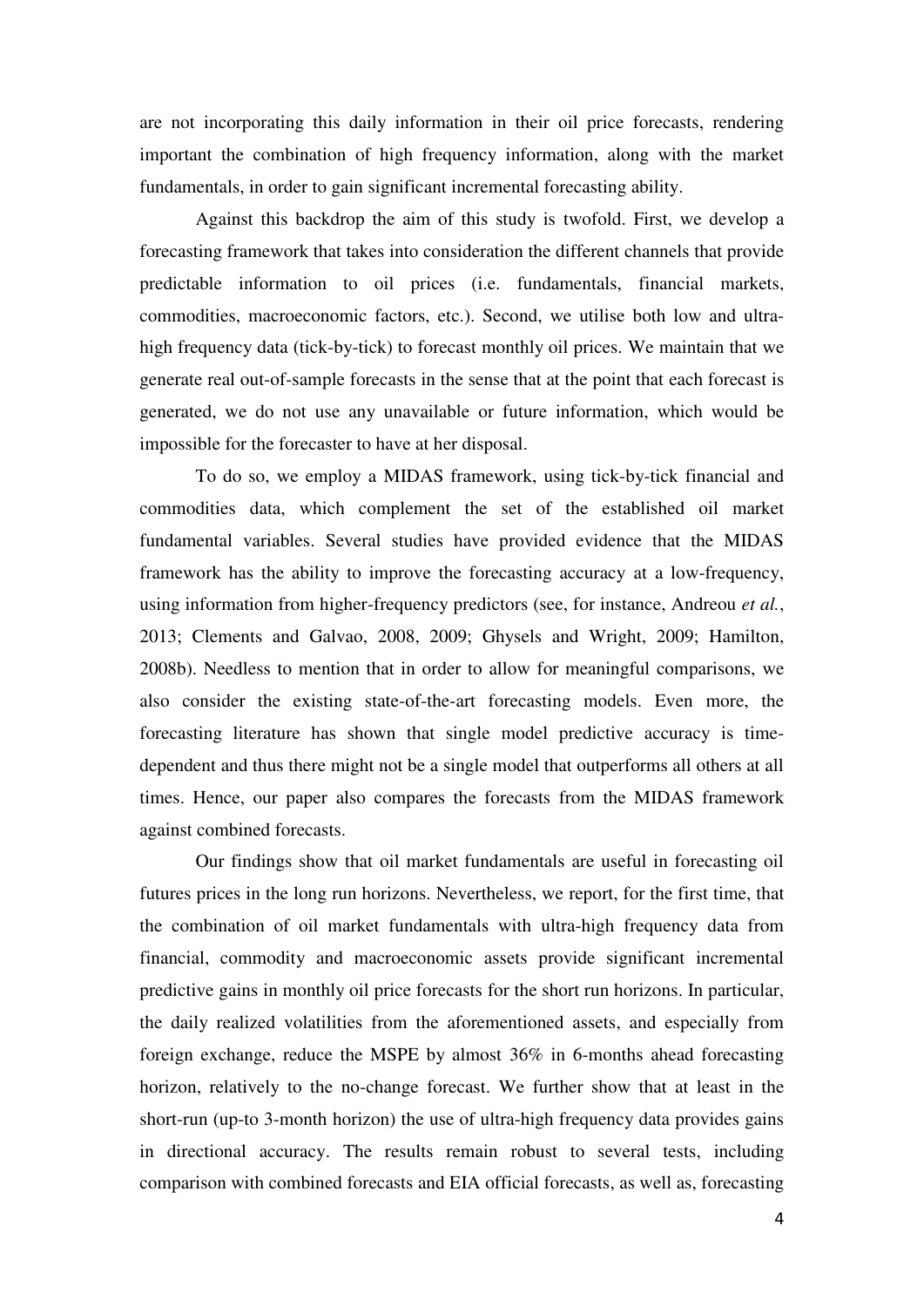performance during turbulent oil market periods. The results are also economically important, as evident by the results of a trading game.

The rest of the paper is structured as follows. Section 2 briefly reviews the literature. Section 3 provides a detailed description of the data. Section 4 describes the econometric approach employed in this paper and the forecasting evaluation techniques. Section 5 analyses the findings of the study. Section 6 includes the robustness checks, along with the comparison of the results from the forecasting framework against the U.S. Energy Information Administration (EIA) official forecasts and Section 7 reports the results from the trading game. Finally, Section 8 concludes the study.

#### **2. Review of the literature**

The aim of this section is not to provide an extensive review of the existing literature but rather to highlight the current state-of-the-art and motivate our approach. Table 1 provides a summary of the key econometric models that have been used in the literature, along with their findings.

#### [TABLE 1 HERE]

One of the early studies in this line of research was conducted by Knetsch (2007), who uses a random walk and futures-based forecasts as benchmarks and investigates whether convenience yield forecasting models exhibit a superior predictive ability. The author considers several definitions for the convenience yield and finds that the convenience yield forecasting models provide superior forecasts for 1 up to 11 months ahead, as well as, superior prediction of the direction of change, compared to the two benchmark models.

Coppola (2008) employs Vector Error Correction Models (VECM) using monthly spot oil prices and a set of futures prices, whereas Murat and Tokat (2009) employ the same methodology for monthly spot oil prices and crack spread futures. Both studies show that the VECM model based on the information extracted from the futures market provide improved forecasts compared to the random walk.

Alquist and Kilian (2010) also focus on the information extracted by the futures market and forecast monthly oil prices using several specifications of futuresbased models. For robustness, they compare these forecasts against the random walk, the Hotelling method, as well as, survey-based models. Alquist and Kilian (2010) cannot offer support to the findings of Coppola (2008) and Murat and Tokat (2009),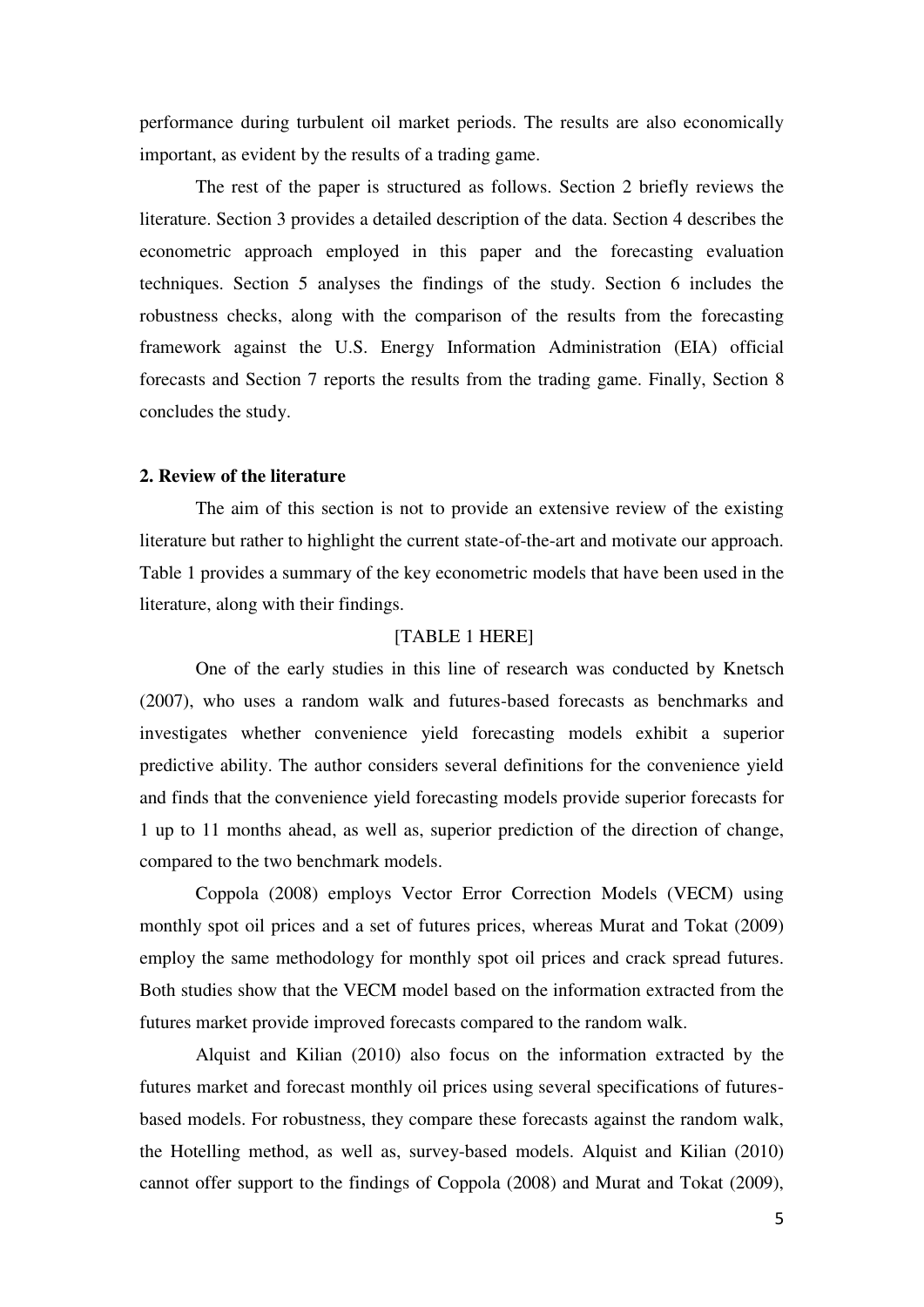as their findings suggest that the futures-based forecasts are inferior to the random walk forecasts.

Furthermore, Baumeister *et al.* (2013) investigate the usefulness of the product spot and futures spreads of gasoline and heating oil prices against crude oil prices. Using several robustness tests, the authors provide evidence that the futures spreads offer important predictive information of the spot crude oil prices.

Many of the subsequent studies focus on the superior predictive ability of the VAR-based models. For instance, Baumeister and Kilian (2012) show that recursive VAR-based forecasts<sup>3</sup> based on oil market fundamentals (oil production, oil inventories, global real economic activity) generate lower predictive errors (particularly at short horizons until 6 months ahead) compared to futures-based forecasts, as well as, time-series models (AR and ARMA models), and the no-change forecast. More specifically, the authors use unrestricted VAR, Bayesian VAR (BVAR) and structural VAR (SVAR) with 12 and 24 lags and their findings suggest that the BVAR generate both superior forecasts and higher directional accuracy. Alquist *et al.* (2013) also suggest that VAR-based forecasts have superior predictive ability, at least in the short-run, corroborating the results by Baumeister and Kilian (2012).

Furthermore, Baumeister and Kilian (2014) assess the forecasting ability of a Time-Varying Parameter (TVP) VAR model, as well as, forecast averaging techniques. Their findings show that the TVP-VAR is not able to provide better forecasts compared to the established VAR-based forecasts. Nevertheless, they report that forecast averaging is capable of improving the VAR-based forecasts, although only for the longer horizons.

Another study that also provides support to the findings that the VAR-based models provide superior oil price forecasts is this by Baumeister and Kilian (2016) who use these models to show the main factors that contributed to the decline in oil prices from June 2014 until the end of 2014.

Baumeister and Kilian (2015) and Baumeister *et al.* (2014) extend further this line of research by examining the advantages of forecast combinations based on a set of forecasting models, including the no-change and VAR-based forecasts, as well as, forecasts based on futures oil prices, the price of non-oil industrial raw materials (as

.

<sup>&</sup>lt;sup>3</sup> The authors use unrestricted VAR, Bayesian VAR and structural VAR (developed by Kilian and Murphy, 2010) with 12 and 24 lags.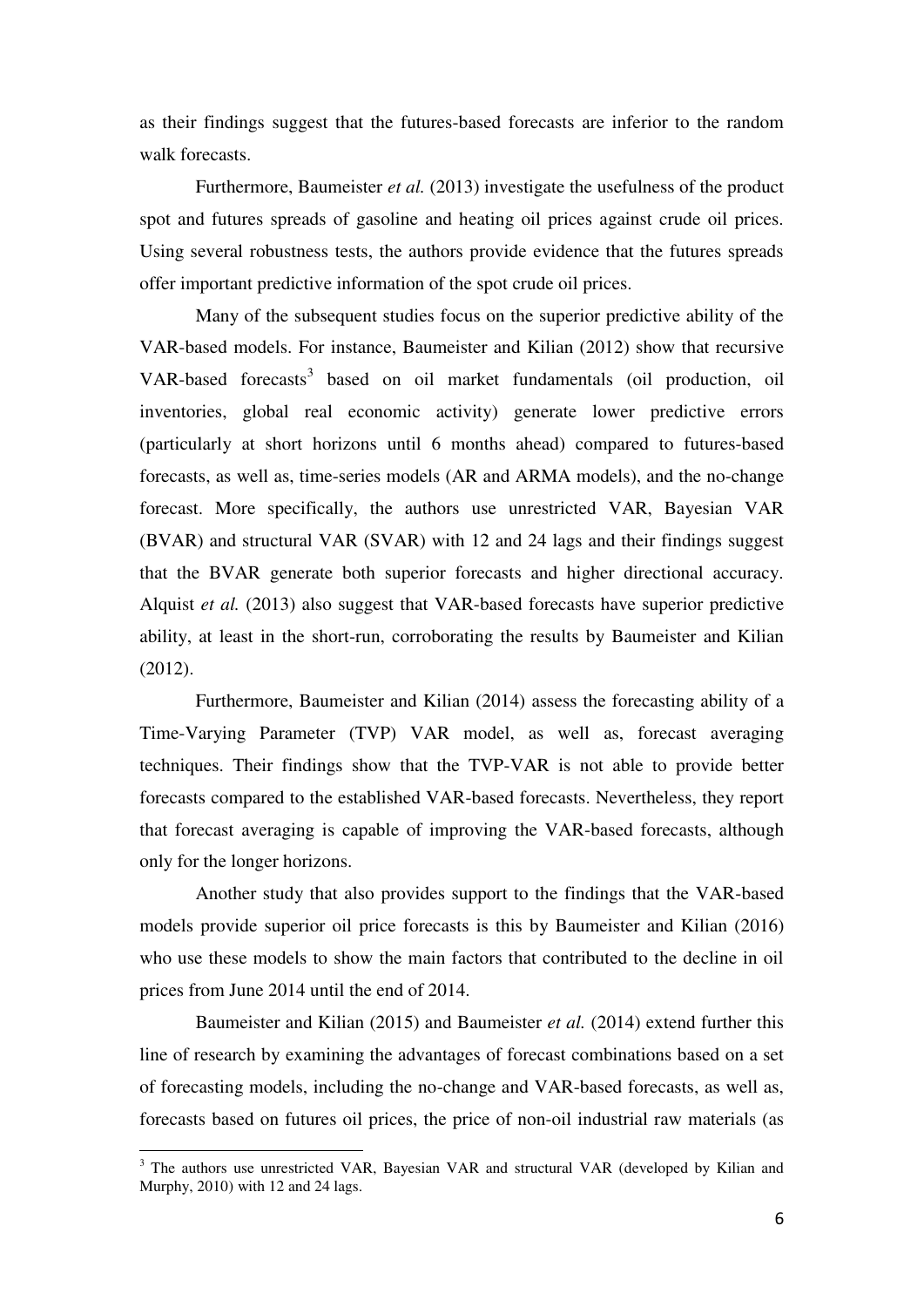per Baumeister and Kilian, 2012), the oil inventories and the spread between the crude oil and gasoline prices. Baumeister and Kilian (2015) also consider a timevarying regression model using price spreads between crude oil and gasoline prices, as well as, between crude oil and heating oil prices. Their results show that equally weighted combinations generate superior predictions and direction of change for all horizons form 1 to 18 months. These findings remain robust to quarterly forecasts for up to 6 quarters ahead. Baumeister *et al.* (2014) further report that higher predictive accuracy is obtained when forecast combinations are allowed to vary across the different forecast horizons.

Manescu and Van Robays (2014) further assess the effectiveness of forecast combinations, although focusing on the Brent crude oil prices, rather than WTI. More specifically, the authors employ the established oil forecasting frameworks (i.e variants of VAR, BVAR, future-based and random walk), as well as, a DSGE framework. The authors provide evidence similar to Baumeister *et al.* (2014), showing that none of the competing models is able to outperform all others at all times and only the forecast combinations are able to constantly generate the most accurate forecasts for up to 11 months ahead.

More recently, Naser (2016) employs a number of competing models (such as Autoregressive (AR), VAR, TVP-VAR and FAVAR models) to forecast the monthly WTI crude oil prices, using data from several macroeconomic, financial and geographical variables (such as, CPI, oil futures prices, gold prices, OPEC and non-OPEC oil supply) and compares their predictive accuracy against the Dynamic Model Averaging (DMA) and Dynamic Model Selection (DMS) approaches. Naser (2016) finds that the latter approaches exhibit a significantly higher predictive accuracy.

A slightly different approach is adopted by Yin and Yang (2016), who assess the ability of technical indicators to successfully forecast the monthly WTI prices. In particular, they use three well-established technical strategies, namely, the moving average (MA), the momentum (MOM) and on-balance volume averages (VOL), which are then compared against a series of bivariate predictive regressions. For the latter regressions the authors use eighteen different macro-financial indicators (such as, CPI, term spread, dividend yield of the S&P500 index, industrial production, etc.). Their findings suggest that technical strategies are shown to have superior predictive ability compared to the well-established macro-financial indicators.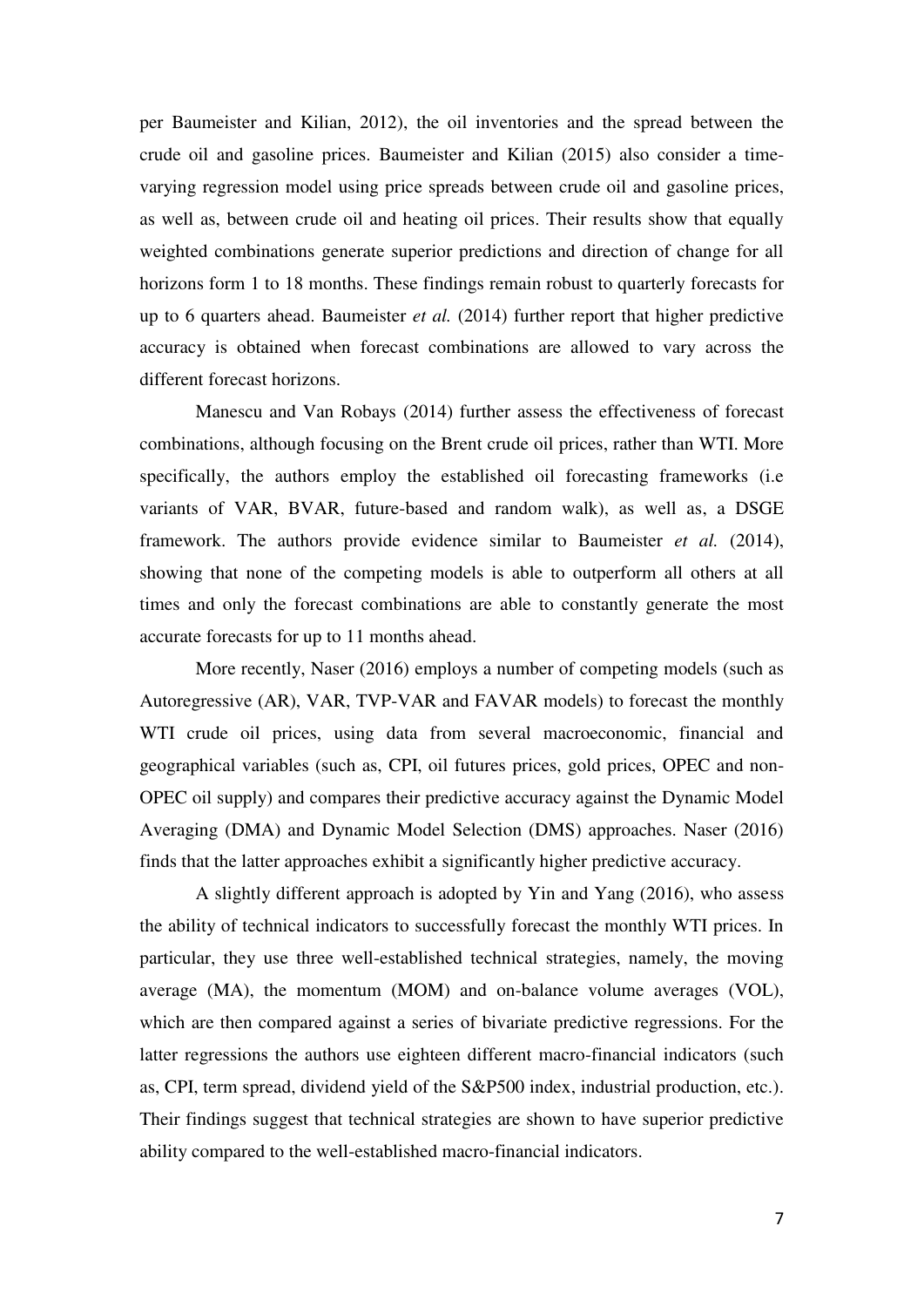Thus far we have documented that the VAR-based models seem to exhibit the highest predictive accuracy both in terms of minimising the forecast error, as well as, of generating the highest directional accuracy. Even more, there is evidence that forecast combinations can increase further the predictive accuracy of the VAR-based models, given that the literature has shown that no single model can outperform all others over a long time period.

Nevertheless, all aforementioned studies primarily use monthly data not only for the crude oil prices and the oil market fundamentals but also for all other macrofinancial variables. Baumeister *et al.* (2015) is the only study to use higher frequency financial data (weekly<sup>4</sup>) to forecast the monthly crude oil prices. To do so, authors employ a Mixed-Data Sampling (MIDAS) framework and compare its forecasting performance against the well-established benchmarks of the no-change and VARbased forecasts. Interestingly enough, the authors claim that even though the MIDAS framework works well, it does not always perform better than the other competing models and there are cases where it produces forecasts which are inferior to the nochange model. Thus, they maintain that "…not much is lost by ignoring highfrequency financial data in forecasting the monthly real price of oil." (p. 239).

Contrary to Baumeister *et al.* (2015) we maintain that the usefulness of highfrequency financial data in the forecast of oil prices is by no means conclusive. We make such claim given the compelling evidence that financial markets and the oil market have shown to exhibit increased comovements over the last decade, as also aforementioned in Section 1. Furthermore, the use of weekly data may still mask important daily information which is instrumental to oil price forecasting. We should not lose sight of the fact that oil prices have exhibited over the last ten years significant daily variability and so daily data could provide incremental predictive information. In addition, Baumeister *et al.* (2015) have not used an exhaustive list of high-frequency data from financial and commodity markets. Therefore, we maintain that there is still scope to examine further the benefits of high-frequency financial data in forecasting oil prices.

.

<sup>&</sup>lt;sup>4</sup> Their high-frequency variables include: (i) the spread between the spot prices of gasoline and crude oil; (ii) the spread between the oil futures price and the spot price of crude oil; (iii) cumulative percentage changes in the Commodity Research Bureau index of the price of industrial raw materials, (iv) the US crude oil inventories, (v) the Baltic Dry Index (BDI), (vi) returns and excess returns on oil company stocks, (vii) cumulative changes in the US nominal interest rates, and (viii) cumulative percentage changes in the US trade-weighted nominal exchange rate. Weekly series are constructed from daily data.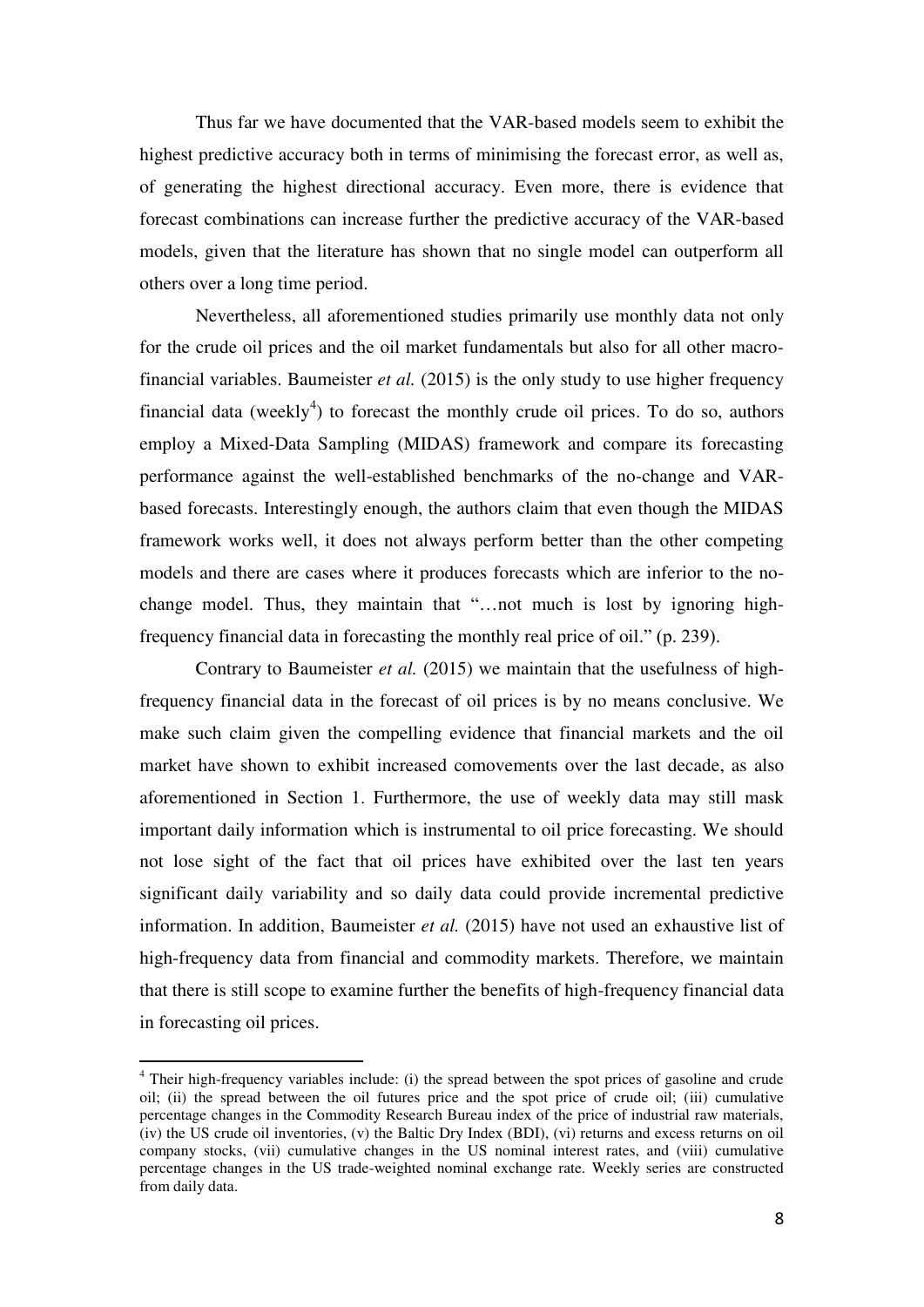Finally, the bulk literature has concentrated its attention in the forecast of WTI or the refiner`s acquisition cost of imported crude oil prices, ignoring the importance of the Brent crude oil price forecasts. In this paper we focus on the latter, which is one of the main global oil benchmarks, given that a number of institutions, such as the European Central Bank, the IMF and the Bank of England are primarily interested in Brent oil price forecasts, rather than WTI (Manescu and Van Robays, 2014).

#### **3. Data Description**

.

 In this study we use both ultra-high and low frequency data. We employ monthly data for the main oil market fundamentals, as these have been identified by the literature. In particular, we use the global economic activity index and Baltic Dry index (as proxies of the global business cycle), the global oil production and the global oil stocks (as proxies of oil inventories). We also use the capacity utilisation rate of the oil and gas industry, as an additional measure of oil demand in relation to economic activity. Kaminska (2009) highlights the link between lower oil prices and the substantial decrease in oil and refinery capacity utilisation during the global financial crisis period. The Baltic Dry index, the global oil production and global oil stocks are converted into their log-returns.

The ultra-high frequency data comprise tick-by-tick prices of the front-month futures contracts for three major exchange rates (GBP/USD, CAD/USD, EUR/USD), four stock market indices (FTSE100, S&P500, Hang Seng, Euro Stoxx 50), six commodities (Brent crude oil, Gold, Copper, Natural Gas, Palladium, Silver) and the US 10yr T-bills. The tick-by-tick data are used to construct the realized volatilities of all aforementioned assets<sup>5</sup>. We also employ the daily US Economic Policy Uncertainty (EPU) index, which, along with the US 10yr T-bills, are proxies of the global macroeconomic volatility<sup>6</sup>. In total we consider 15 ultra-high frequency time-

<sup>&</sup>lt;sup>5</sup> The realized volatility is estimated as the sum of squared intra-day returns and it is adjusted with the close-to-open volatility according to Hansen and Lunde (2005); i.e. minimising the variance of the realized volatility. The intra-day sampling frequency is defined as the highest frequency that minimises the autocovariance bias. More specifically, the intraday sampling frequencies of GBP/USD, CAD/USD and EUR/USD, are 30, 25 and 16 minutes, respectively. The sampling frequencies of FTSE100, S&P500, Hang Seng, Euro Stoxx 50 and US 10y T-bill are 1, 6, 60, 3 and 15 minutes, respectively. Finally, for the commodities, the sampling frequencies of Brent Crude Oil, Gold, Copper, Natural Gas, Palladium and Silver are 23, 15, 20, 10, 90, 28 minutes, respectively.

<sup>&</sup>lt;sup>6</sup> The index is constructed by Baker *et al.* (2016). EPU index is constructed based on three types of underlying components. The first component quantifies newspaper coverage of policy-related economic uncertainty. The second component reflects the number of federal tax code provisions set to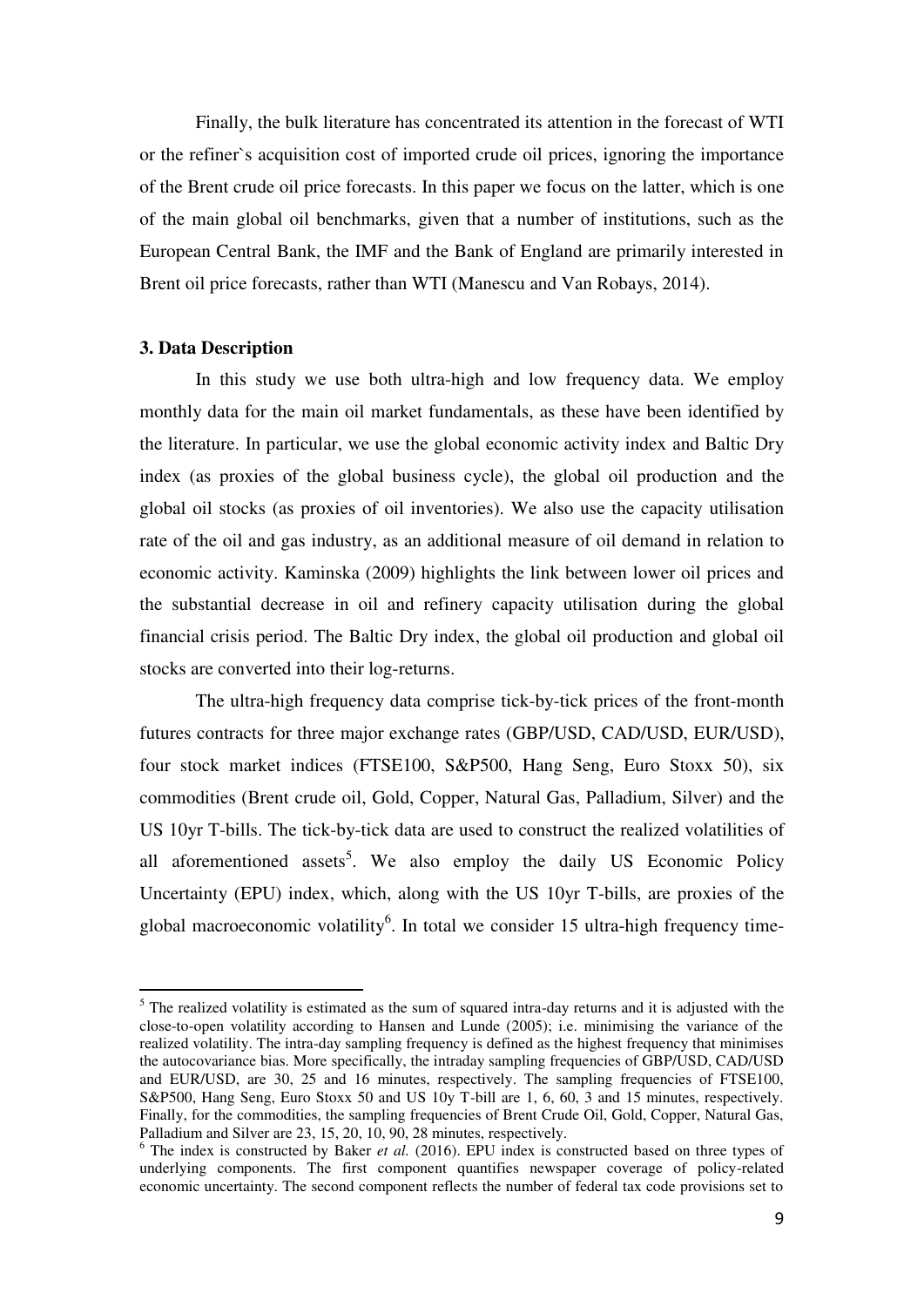series, which belong to four different asset classes, namely, *Forex*, *Stocks*, *Commodities* and *Macro*.

The choice of variables is justified by the fact that there is a growing literature that confirms the cross-market transmission effects between the oil, the commodity and the financial markets<sup>7</sup>, as well as, the findings related to the financialisation of the oil market, as discussed in Section 1. For a justification of the specific asset prices, which are included in our sample, please refer to Degiannakis and Filis (2017). However, we should also add that the use of exchange rates is also justified by the claim that when forecasting oil prices for countries other than the United States, the inclusion of the exchange rates in the forecasting models is necessary (Baumeister and Kilian, 2014). The specific series are also among the most tradable futures contracts globally. Furthermore, the aforementioned assets reflect market conditions in Europe, as well as, globally.

Tick-by-tick data are considered given that we seek to obtain the most accurate daily information. For instance, Andersen *et al.* (2006) maintain that ultrahigh frequency data provide the most accurate volatility estimate.

The use of asset returns is motivated by the extant literature which documents spillover effects between oil, commodities and financial assets' returns, as discussed in Sections 1 and 2. On the other hand, the use of realized volatilities as predictors of oil prices is related to the arguments put forward by French *et al.* (1986), Engle *et al.* (1987), Bollerslev *et al.* (1988), among others, that expectations related to future asset returns are also influenced by its own current and past variance. Hence, motivated by this argument, we extend it further to assess whether future oil prices are not only influenced by its own current and past variance, but also by the current and past variances of other assets.

The period of our study spans from August 2003 to August 2015 and it is dictated by the availability of intraday data for the Brent Crude oil futures contracts. Table 2 summarizes the data and the sources from which they have been obtained.

#### [TABLE 2 HERE]

.

expire in future years. The third component uses disagreement among economic forecasters as a proxy for uncertainty. For more information the reader is directed to http://www.policyuncertainty.com.

<sup>7</sup> See, *inter alia*, Aloui and Jammazi (2009), Kilian and Park (2009), Sari *et al.* (2010), Arouri *et al.* (2011), Souček and Todorova (2013, 2014), Mensi *et al.* (2014), Antonakakis *et al.* (2014), Sadorsky (2014), Phan *et al.* (2015), IEA (2015).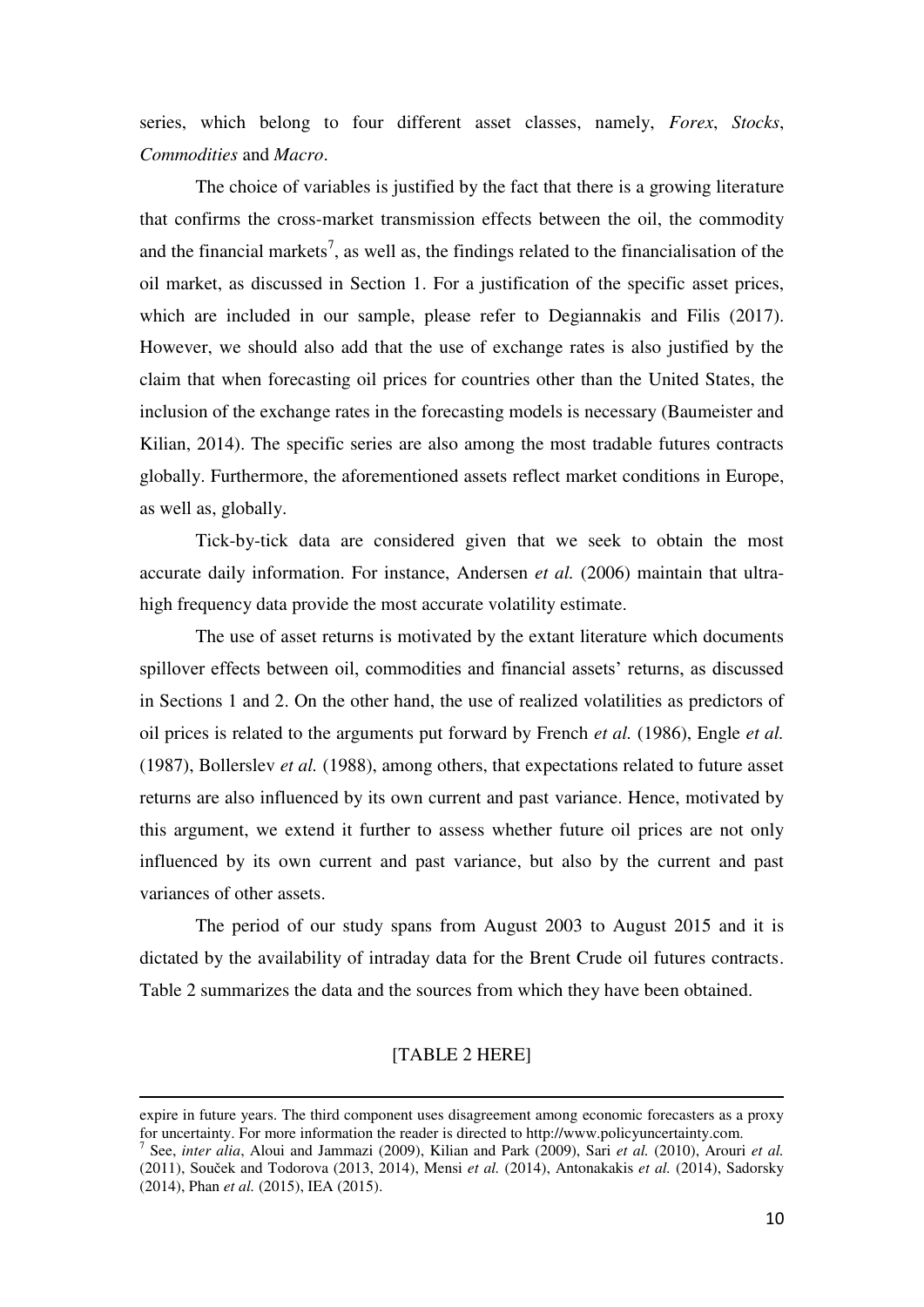#### **4. Forecasting models**

.

#### **4.1. MIDAS regression model**

We define the oil futures price returns at a monthly frequency as  $y_t =$  $log(OP_t/OP_{t-1})$ , and the vector of explanatory variables at a monthly frequency as  $X_t = ( \text{Ge} a_t, \text{ log} (\text{Prod}_t / \text{Prod}_{t-1}), \text{ log} (\text{Stocks}_t / \text{Stocks}_{t-1})$ where  $GEA_t$ ,  $Prod_t$ ,  $Stocks_t$  and  $Cap_t$  denote the global economic activity, the global oil production, the global oil stocks and the capacity utilisation rate, respectively. The vector of daily returns or realized volatilities is denoted as  $X_{(t)/s}^{(D)}$ , where  $s = 22$  is the number of daily observations at each month. The MIDAS model with polynomial distributed lag weighting, first proposed by Almon (1965), is expressed as:

$$
y_t = X'_{t-i}\beta + \sum_{\tau=0}^{k-1} X'^{(D)}_{(t-\tau-is)/s} \left( \sum_{j=0}^p \tau^j \theta_j \right) + \varepsilon_t,
$$
 (1)

where  $\varepsilon_t \sim N(0, \sigma_{\varepsilon}^2)$ , and  $\beta$ ,  $\theta_j$  are vectors of coefficients to be estimated. The p is the dimension of the lag polynomial in the vector parameters  $\theta_i$ . The k is the number of lagged days to use, which can be less than or greater than s.

The proposed MIDAS model relates the current's month oil futures price with the low-frequency explanatory variables  $i$  months before and the ultra-high frequency explanatory variables  $s + \tau$  trading days before. Hence, such a model is able to provide  $i$  months-ahead oil futures price forecasts. For example, if we intend to predict the one-month ahead oil price then the MIDAS model is estimated for  $i \ge 1$ , thus  $is \geq 22$ . In the case we intend to predict the three-month ahead oil price then the MIDAS model is estimated for  $i \geq 3$ , so  $is \geq 66$ .

The number of lagged days  $k$  is defined for the minimum sum of squared residuals, so that at each model's estimation the optimum  $k$  varies<sup>8</sup>. In order to investigate the adequate number of polynomial order, we run a series of model estimations for various values of  $p$ . We conclude that the appropriate dimension of the lag polynomial is  $p = 3$ .

Denoting the constructed variable based on the lag polynomial as  $\widetilde{X}_{i,t}$  =  $\sum_{\tau=0}^{k-1} \tau^j X_{(t-\tau-is)/s}^{(D)}$ , the MIDAS model is written as:

$$
y_t = \mathbf{X'}_{t-i}\boldsymbol{\beta} + \sum_{j=0}^p \widetilde{\mathbf{X}}_{j,t}\boldsymbol{\theta}_j + \varepsilon_t.
$$
 (2)

<sup>&</sup>lt;sup>8</sup> We select the *k* that minimizes the sum of squared residuals in the estimation period. If we had selected the  $k$  that minimizes the sum of squared forecast errors in the out-of-sample period, then we would have induced a form of data mining bias.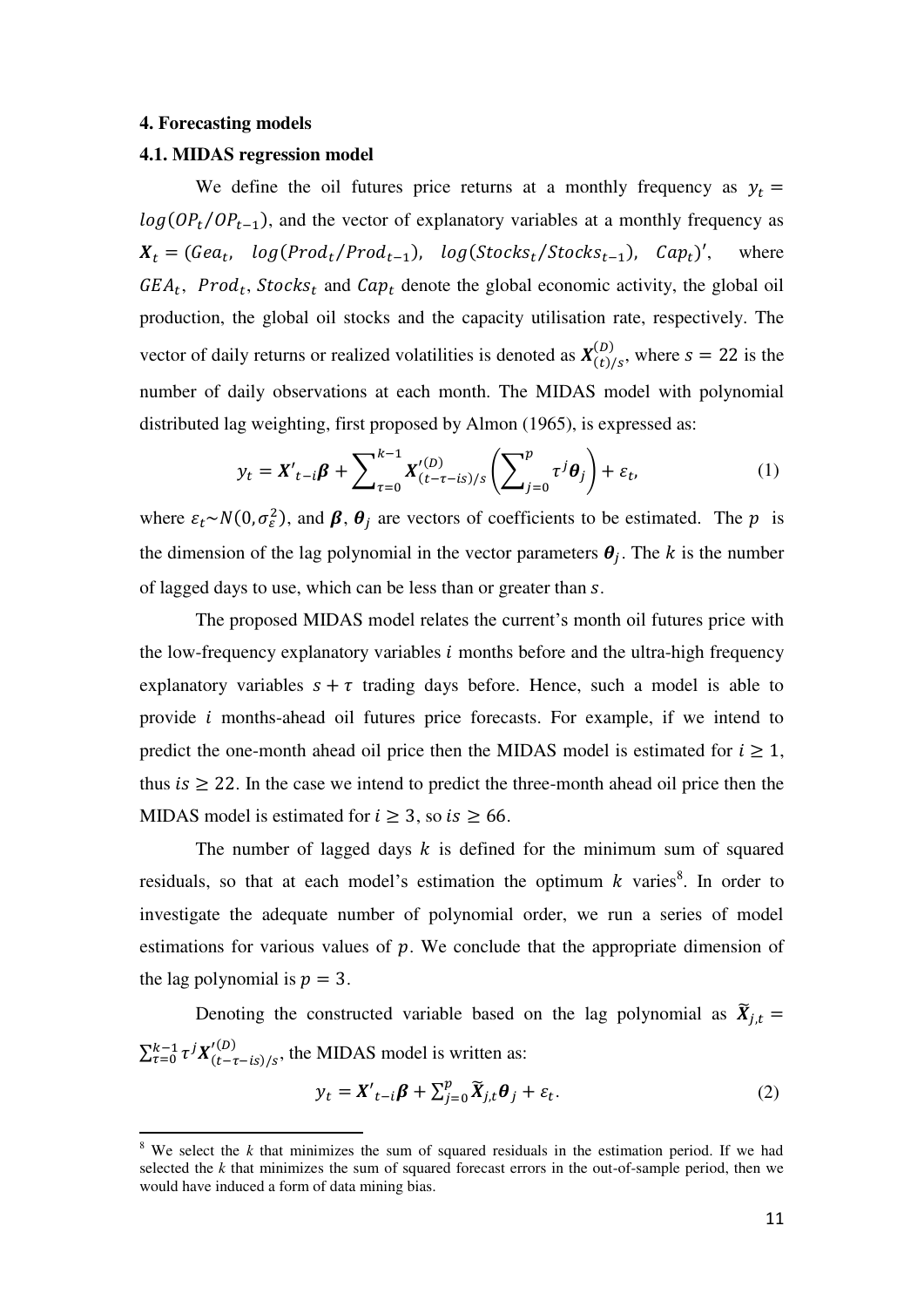The number of vector coefficients to be estimated  $\theta_i$  depends on p and not on the number of daily lags  $k$ .

Technical information for MIDAS model is available in Andreou *et al.* (2010, 2013). Ghysels *et al.* (2006, 2007) proposed the weighting scheme to be given by the exponential Almon lag polynomial or the Beta weighting. Foroni *et al.* (2015) proposed the unrestricted MIDAS polynomial. Those polynomial specifications work adequately for small values of s.

In total we estimate 29 MIDAS models, using one asset's volatility or return at a time<sup>9</sup>. We denoted MIDAS-RV and MIDAS-RET the MIDAS models based on realized volatilities and returns, respectively. We should also highlight here that we have experimented using the daily squared returns as an additional measure of daily volatility, yet in such case the MIDAS-RV models did not perform satisfactorily. Hence, our analysis is based on the ultra-high frequency data $^{10}$ .

MIDAS forecasts are compared with the models that have been suggested by the literature (denoted as the standard models). In particular, we use a random-walk model (as the no-change forecast), AR(1), AR(12), AR(24) and ARMA(1,1) models, as well as, VAR-based models. For the latter we use unrestricted VAR models and BVAR models, with three and four endogenous variables. The trivariate VAR models include the changes in the global oil production, the global economic activity index and the Brent crude oil prices, whereas for the four variable VAR models we add the changes in global oil stocks. We should emphasize here that we estimate the VAR models using the level oil prices with 12 and 24 lags. The choice of the aforementioned models is motivated by Baumeister *et al.* (2015), Kilian and Murphy (2014) and Baumeister and Kilian (2012), among others.

#### **4.2. Forecast prediction and evaluation**

.

 Our forecasts are estimated recursively using an initial sample period of 100 months<sup>11</sup>. The MIDAS predictions are estimated as in eq. 3:

<sup>&</sup>lt;sup>9</sup> Even though we have 15 assets, EPU is considered as a proxy of macroeconomic volatility and thus it is only included in the set of asset volatilities.

 $10$  Thus, we claim that it is not just the MIDAS model but also the use of tick-by-tick data that are required to produce superior forecasts.

<sup>&</sup>lt;sup>11</sup> The estimation of the MIDAS models requires a large sample size due to its non-linearity. Thus, following the forecasting literature, we decide to use the 2/3 of the available data for the initial insample estimation period and the remaining 1/3of the observations for the out-of-sample evaluation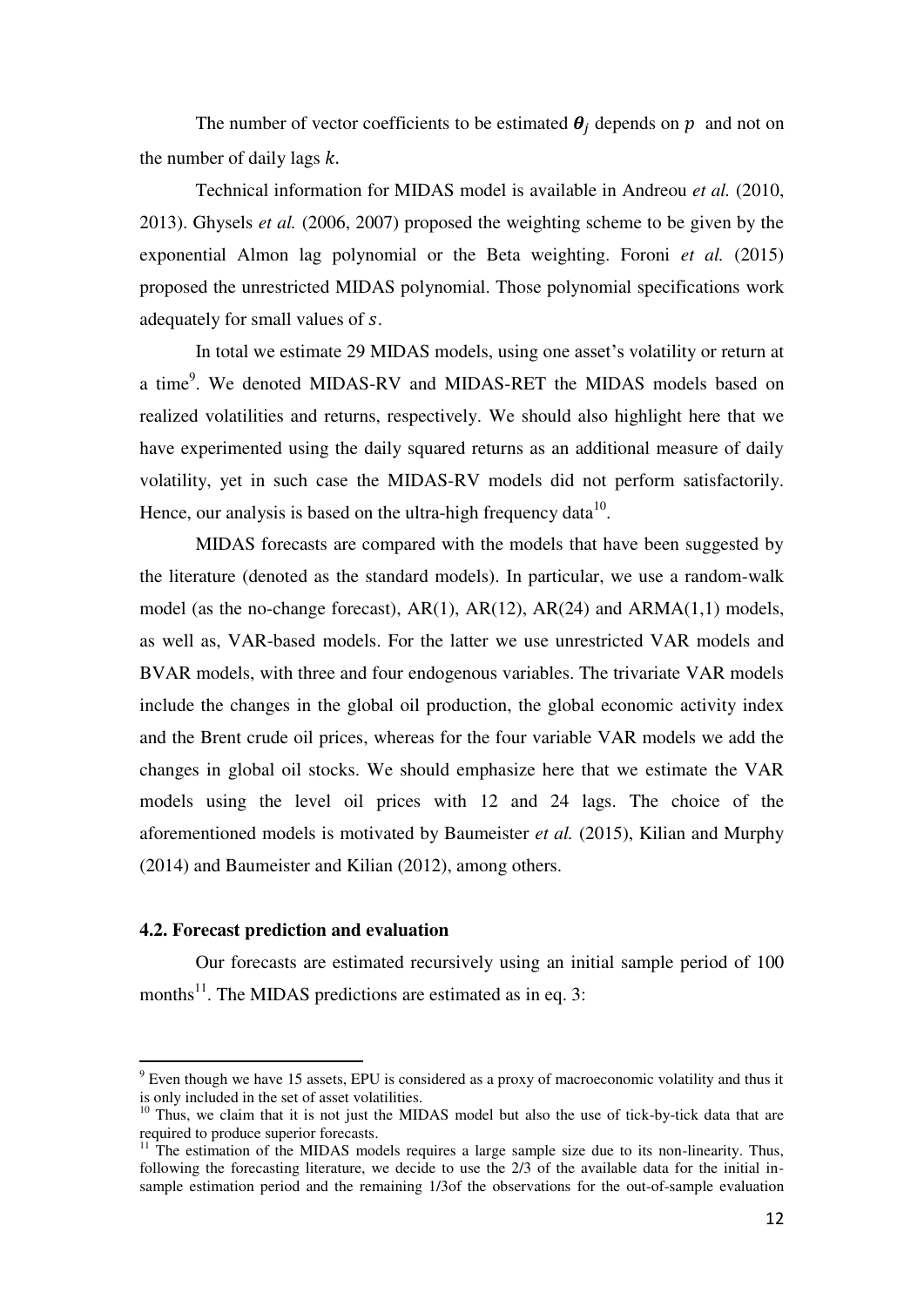$$
OP_{t+h|t} = OP_t \times exp\left(X'_{t-i+h}\beta^{(t)} + \sum_{\tau=0}^{k-1} X'^{(D)}_{(t-\tau-hs)/s} \left(\sum_{j=0}^p \tau^j \theta_j^{(t)}\right) + 1/2 \hat{\sigma}_{\varepsilon}^2\right)
$$
\n
$$
(3)
$$

For a description of the competing models' predictions, please refer to Baumeister *et al.* (2015), Kilian and Murphy (2014) and Baumeister and Kilian (2012).

 Initially, the monthly forecasting ability of our models is gauged using both the Mean Squared Predicted Error (MSPE) and the Mean Absolute Percentage Predicted Error (MAPPE), relative to the same loss functions of the monthly nochange forecast. All evaluations are taking place based on the level oil prices. A ratio above one suggests that a forecasting model is not able to perform better than the nochange forecast, whereas the reverse holds true for ratios below 1.

 To establish further the forecasting performance of the competing models, we employ the Model Confidence Set (MCS) of Hansen *et al.* (2011), which identifies the set of the best models which have equal predictive accuracy, according to a loss function. The benefit of the MCS test, relative to other approaches (such as the Diebold Mariano test) is that there is no need for an *a priori* choice of a benchmark model<sup>12</sup>. The MCS test is estimated based on the two aforementioned loss functions.

For  $M^0$  denoting the initial set of forecasting models, let  $\Psi_{n,t}$  be the evaluation function of any model *n* at month *t*. We denote the evaluation differential as  $d_{n,n^*}$ ,  $\Psi_{n,t} - \Psi_{n^*,t}$ , for  $n, n^* \in M^0$ . The  $\Psi_{n,t}$  is the evaluation function under consideration; e.g. for the MSPE, we have  $\Psi_{n,t} \equiv (OP_{t+s|t} - OP_{t+s})^2$ , where  $OP_{t+s|t}$  is the smonths-ahead oil price forecast. The null hypothesis  $H_{0,M}$ :  $E(d_{n,n^*t}) = 0$ , for  $\vee$  $n, n^* \in M$ ,  $M \subset M^0$  is tested against the  $H_{1,M}$ :  $E(d_{n,n^* , t}) \neq 0$ , for some  $n, n^* \in M$ .

We also assess the directional accuracy of our models, using the success ratio, which depicts the number of times a forecasting model is able to predict correctly whether the oil price will increase or decrease. A ratio below 0.5 denotes no

.

period. Initial in-sample estimation periods of 90 and 80 months were also considered and the results were qualitatively similar.

<sup>&</sup>lt;sup>12</sup> Several studies compare different competing forecasting models against a pre-selected benchmark, using tests, such as the Diebold-Mariano (Diebold and Mariano, 1995), the Equal Predictive Accuracy (Clark and West, 2007), the Reality Check for Data Snooping (White, 2000) or the Superior Predictive Ability (Hansen, 2005). By contrast, our aim is to simultaneously evaluate the forecasting performance of the competing models, without using a benchmark model.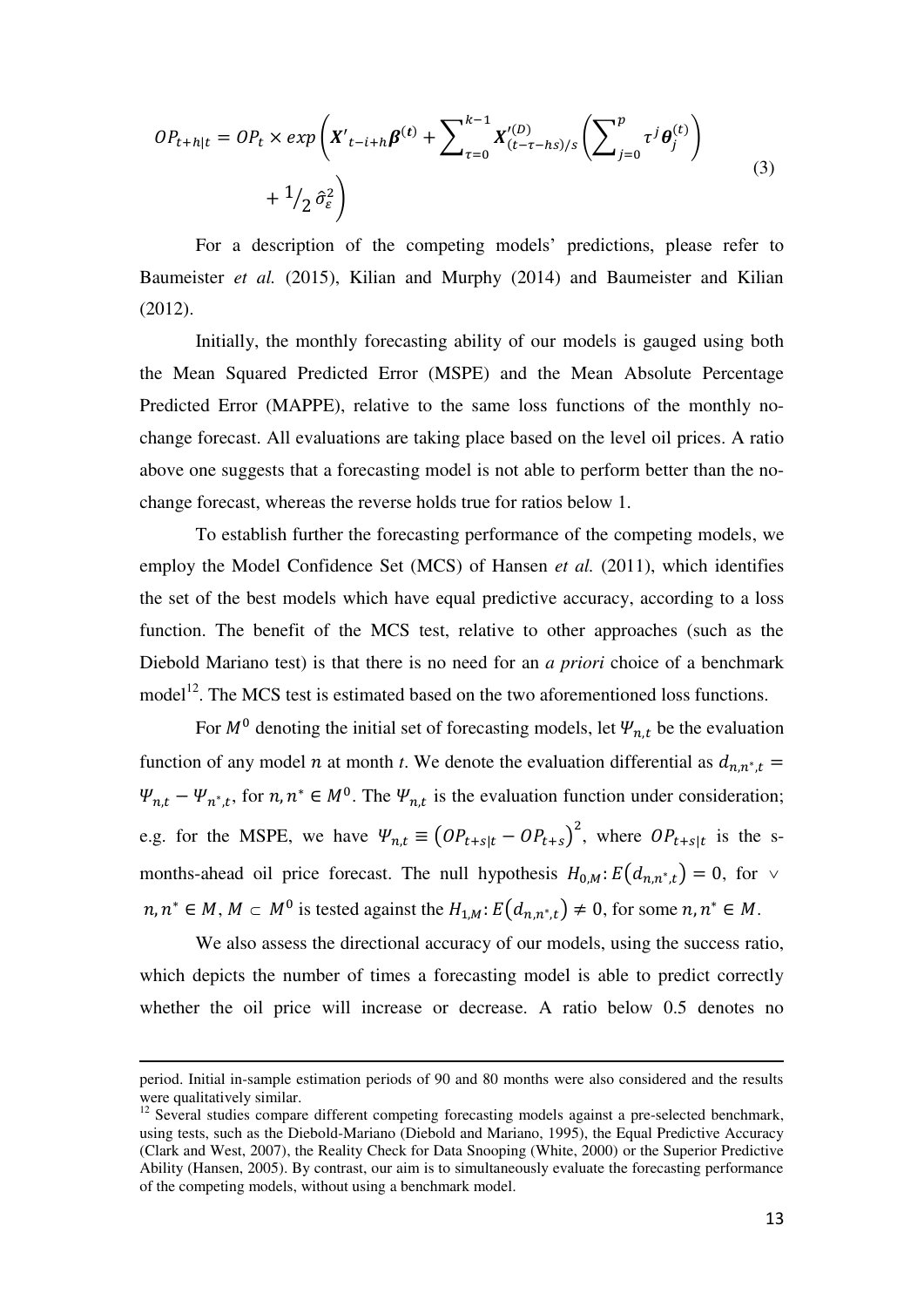directional accuracy, whereas any values above 0.5 suggest an improvement relatively to the no-change forecast. We use the Pesaran and Timmermann (2009) test to assess the significance of the directional accuracy improvements of any model relative to the no-change forecast.

#### **5. Empirical results**

#### **5.1. MIDAS-RV models**

We start our analysis with the MIDAS-RV and the results are reported in Table 3. It is evident from Table 3 that almost all MIDAS-RV models exhibit important gains in forecasting accuracy relatively to the no-change forecast, suggesting that the financial assets' volatilities have significant predictive information for the monthly oil prices. Even more, these gains seem to become quite substantial as the forecasting horizon increases, although this does not hold for all assets. The fact that the forecasting gains, relatively to the no-change forecast, increase as the forecasting horizons extends further out is also observed in Baumeister *et al.* (2015). Specifically, we report gains up to about 68% with the MIDAS-RV model, based on the MPSE in the 12-months-ahead horizon, whereas in the short-run horizons of 1 and 3-months ahead, the predictive gains are 15% and 30%, respectively.

#### [TABLE 3 HERE]

 Comparing the MIDAS-RV models performance against all other benchmarks we are able to deduct the conclusion that the former are clearly outperforming. The only exception is the 9-months ahead forecasting horizon where the trivariate BVAR model with 12 lags (3-BVAR(12)) outperforms all others, with predictive gains relatively to the no-change forecast of 38%. We should not lose sight of the fact though, that even in the 9-month horizon, the MIDAS-RV models generate substantial predictive gains which reach the level of 20%.

Nevertheless, we observe that at least in the short- and medium-run (up to 6 months horizon), the standard models do not seem to provide any gains in forecasting accuracy relatively to the no-change forecasts, as opposed to the models that incorporate the ultra-high frequency based realized volatilities.

It is also important to highlight the fact that, as we move further out to the forecasting horizon, it is a different asset class that provides the highest forecast accuracy. More specifically, in the short-run (1-month ahead) the stock market volatility, and in particular the Eurostoxx 50 volatility, provides the highest predictive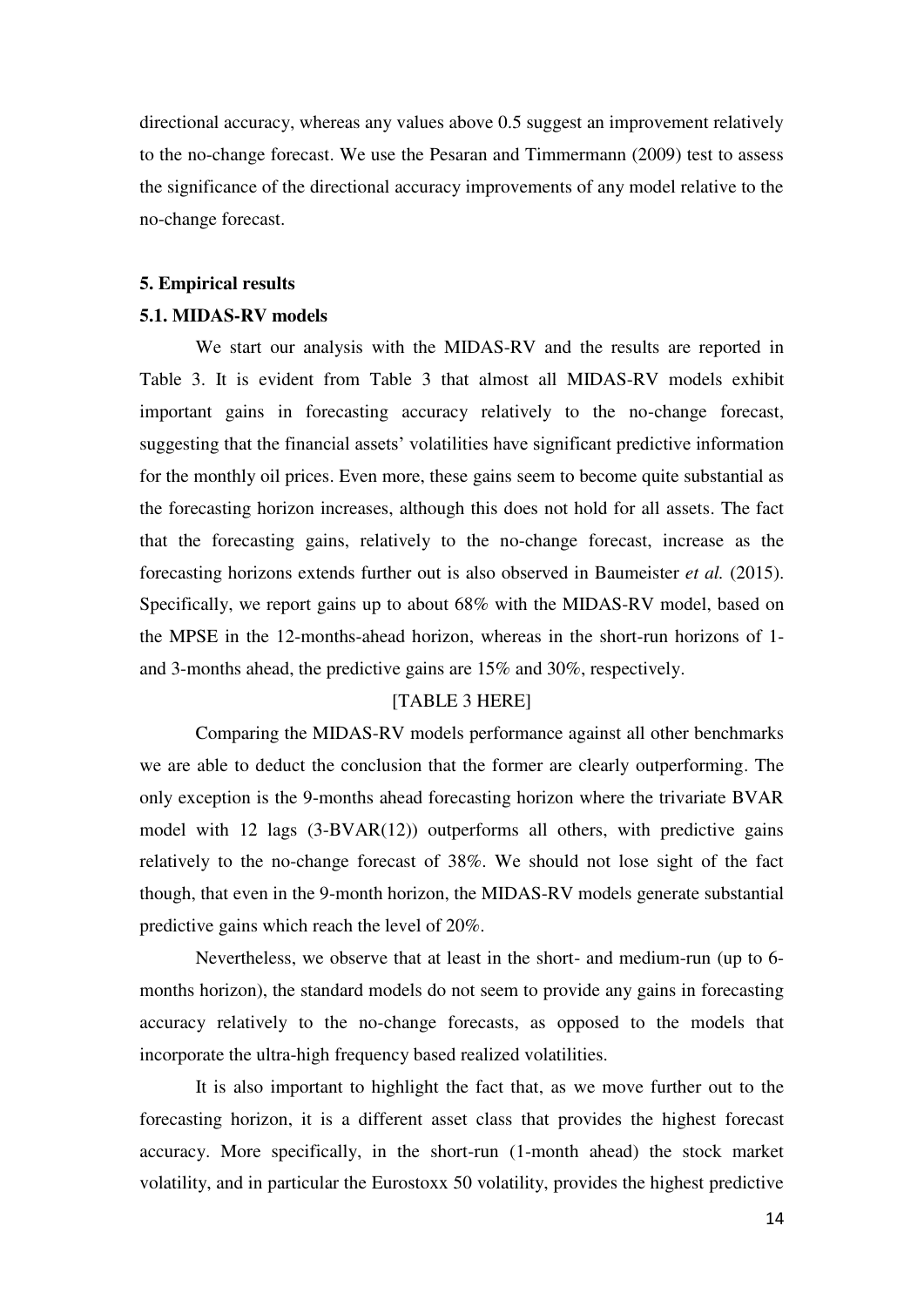gains. In the medium-run (3- and 6-months ahead) the information obtained from the foreign exchange market (GBP/USD volatility) enhances the forecasting accuracy of oil prices, whereas in the long-run we observe that the commodities are assuming the role of the best performing model (PA volatility). This is a very important finding, which has not been previous reported in the literature, and suggests that different assets provide different predictive information for oil prices at the different forecasting horizons.

Given that Brent crude oil is the benchmark used in the European market, the fact that the assets which provide the most valuable predictive information are the Eurostoxx 50 and the GBP/USD volatilities, suggests it is the European rather than the global financial conditions that incorporate important information for the future path of oil prices. Even more, we would anticipate that stock market and foreign exchange volatility would transmit predictive information for oil prices in the shortand medium-run respectively, given that these markets are more short-run oriented. By contrast, the longer run predictive information that is contained in palladium volatility is possibly explained by the fact that this particular commodity is heavily used by the automobile industry. The latter is an industry tightly linked with information related to longer run economic prospects. .

Next, we need to establish whether the gains in the forecasting accuracy that were achieved using the MIDAS-RV models are statistically significantly higher compared to all other models. To do so, we perform the MCS test, which assesses the models that can be included among the set of the best performing models with equal predictive accuracy. The models that are included in the set of the best performing models are shown in Table 3 with an asterisk.

The MCS test clearly shows that the best performing models in all forecasting horizons (apart from the 9-month ahead) are the MIDAS-RV models and particularly the MIDAS-RV-XX, MIDAS-RV-BP and MIDAS-RV-PA. This finding is rather important as it reinforces our argument that ultra-high frequency data are capable of providing superior predictive accuracy not only relatively to the no-change forecast, but also to the current state-of-the-art models.

Furthermore, we report the success ratios of the competing models (see Table 4). Our findings suggest that the MIDAS-RV models exhibit high directional accuracy, which is particularly evident in the shorter horizons (up to 6-months horizon). The directional accuracy ranges between 55% and 68%, depending on the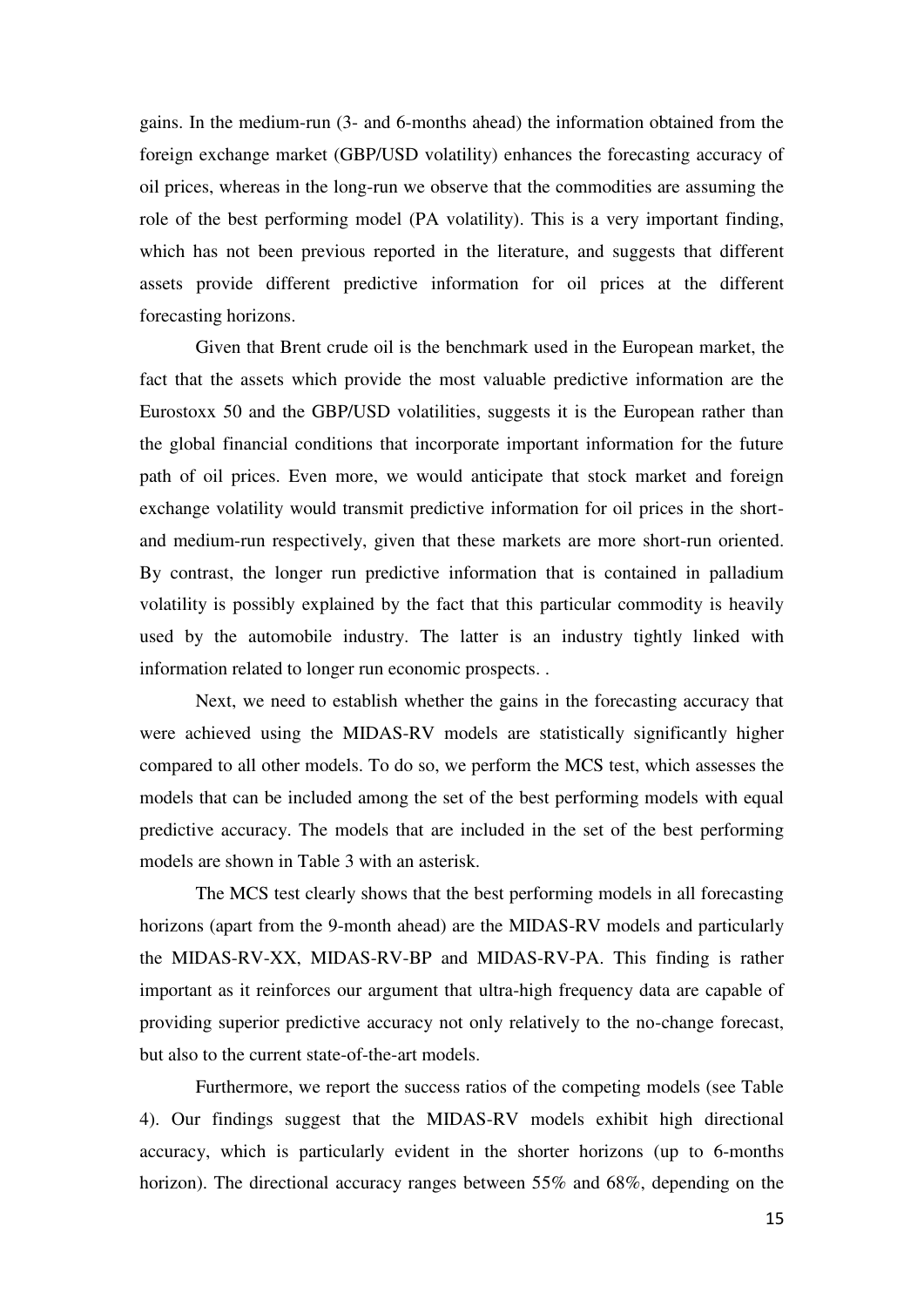horizon and the MIDAS-RV model. Even more, we show that the MIDAS-RV models with the exchange rate (i.e. MIDAS-RV-BP and MIDAS-RV-CD) are particularly those with the highest significance up to 3-months ahead forecasting horizon, along with the MIDAS-RV-HG. Nevertheless, in the longer term periods we notice that the VAR and BVAR models exhibit higher success ratios compared to the MIDAS-RV models. The only exception is the MIDAS-RV-PA which demonstrates significant success ration in the 12-months ahead horizon.

#### [TABLE 4 HERE]

#### **5.2. MIDAS-RET models**

We proceed further with the examination of whether we can achieve even higher predictive accuracy using asset returns, as opposed to asset volatilities, based on the ultra-high frequency data. The results are shown in Table 5.

#### [TABLE 5 HERE]

 Overall, the results suggest that most MIDAS-RET models are not able to outperform the no-change forecast, constantly, as in most cases the ratios of the loss functions are above 1. Even more, in the cases where MIDAS-RET models provide predictive gains, these are not material. Furthermore, the MIDAS-RET models do not seem to provide any incremental predictive gains compared to the MIDAS-RV models, suggesting that the main predictive information is transmitted to oil prices via the uncertainty that exists in the financial, commodities and macroeconomic assets. The only exception is the MIDAS-RET-CD, which provides important predictive gains in two horizons (3- and 12-months ahead), classifying it among the set of the best performing models (based on the MCS test).

 Turning our attention to the directional accuracy of the MIDAS-RET models, we show that even though they improve the directional accuracy of the no-change forecast, they are able to do so only in the short- to medium-run (i.e. up to the 3 month horizon), as reported in Table 6. Nevertheless, this improvement is not higher compared to the MIDAS-RV models, providing further evidence of the superior performance of the latter models compared to MIDAS-RET.

#### [TABLE 6 HERE]

Section 5 provides convincing empirical evidence that the realized volatility measures, based on the ultra-high frequency data, provide the more accurate predictive information for oil prices.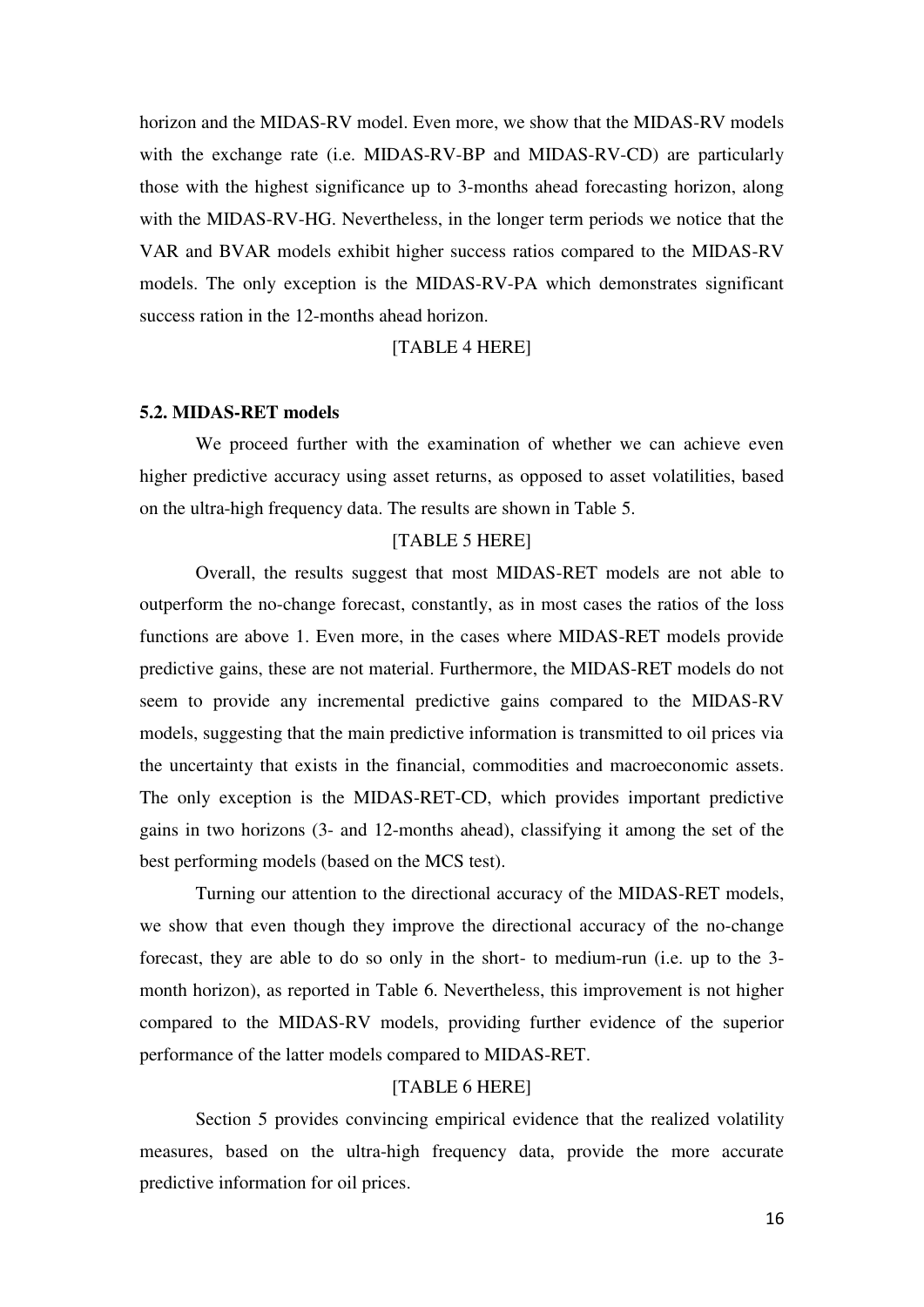#### **5.3. Predictive accuracy during the oil price collapse of 2014-2015**

 So far we have shown quite convincingly that MIDAS-RV models can provide significant gains on both the forecasting and directional accuracy, not only compared to the no-change forecast but also compared to the current state-of-the-art, as well as the MIDAS-RET models. This is a rather important finding, which highlights the importance of the information that can be extracted from the ultra-high frequency financial and commodities data in forecasting monthly oil prices.

 Nevertheless, our out-of-sample forecasting period includes the 2014-15 period that Brent crude oil sharply lost more than 50% of its price. Baumeister and Kilian (2016) provide a very good overview of the main consequences of this oil price collapse and the factors that might have contributed to this fall. Oil market stakeholders are primarily interested in successful oil price predictions during oil market volatile periods, given that these are the periods that call for actions to mitigate the adverse effects of sharp oil price changes.

Therefore, motivated by this extreme movement in oil prices between June 2014 and August 2015, coupled with the fact that forecasting instability is a common problem in forecasting, our next step is to assess the forecasting accuracy of our MIDAS-RV and MIDAS-RET models, relatively to the standard models in the literature, during this oil collapse period. The results are shown in Table 7.

#### [TABLE 7 HERE]

 The results from Table 7 are rather interesting, as they clearly show that the several MIDAS-RV and MIDAS-RET models generate forecasts with the highest predictive accuracy, relative to the no-change forecast. Importantly, we should highlight the fact that during this turbulent period, MIDAS-RV models achieve forecasting gains at the 6-month horizon, which exceed the 60% level (based on the MSPE). Furthermore, MIDAS-RV models can also provide significant predictive gains even for the longer run forecasting horizons (9- and 12-months ahead) that exceed the level of 73% (see MSPE of the MIDAS-PA in the 12-months ahead), although these gains are relatively lower compared to the predictive gains of the trivariate and four-variable BVAR(24) models that exceed the level of 81% in the 12 months ahead. The MIDAS-RET models perform better compared to the full out-ofsample period, nevertheless, they do not outperform the MIDAS-RV models.

In terms of the models that belong to the set with the best performing models (based on the MCS test), these are clearly the MIDAS-RV models until the 6-month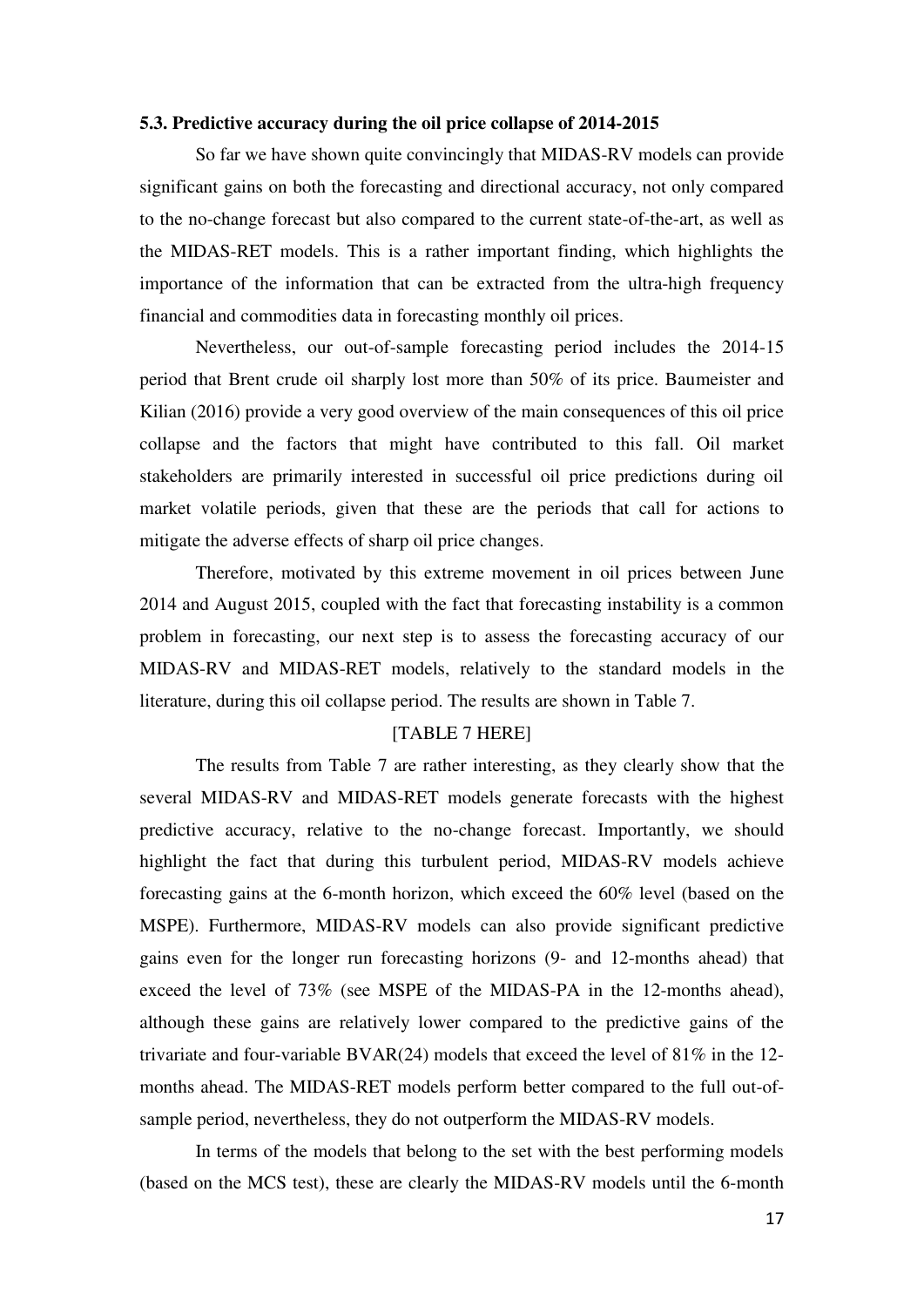horizon, although the MIDAS-RET models with the commodities are also included in the best performing models at the 1-month horizon.

Overall, we maintain that MIDAS models using ultra-high frequency data are useful alternatives (especially for the short- to medium-run forecasting horizons) to the standard models that are currently employed in the literature, although this primarily holds for the use of realized volatilities rather than the returns.

We should of course highlight here that the findings for the oil collapse period should be treated as indicative due to the small number of the out-of-sample observations.

#### **6. Robustness**

.

#### **6.1. MIDAS models based on asset classes' returns and volatilities.**

Next, we investigate whether combined information, either from single asset classes or from all assets together, we can increase further the forecasting accuracy of oil prices.

In order to avoid imposing selection and look-ahead bias, we employ the Principal Component Analysis (PCA) that captures the combined asset class volatility (return); see for more information Degiannakis and Filis (2017) and Giannone *et al.* (2008). For *g* denoting the number of asset volatilities (returns) within an asset class, the PCA volatility (returns) components are computed as:

$$
X_{(t)/s}^{(D)} = \Lambda^{(g)} X_{(t)/s}^{(PCA)} + e_t^{(g)}, \tag{4}
$$

where  $\Lambda^{(g)}$  is the matrix of factor loadings,  $X_{(t)/s}^{(PCA)}$  is the vector with the common factors, and  $e_t^{(g)}$  is the vector of the idiosyncratic component. E.g. for the *Stocks* asset class, we use the volatilities of the *g*=4 stock market indices to estimate the PCA

volatility (return) components;  $\mathbf{X}_{(t)/s}^{(PCA)} \equiv \begin{bmatrix} RV_{(PCA),X_{(1)},t} \\ \vdots \\ RV_{(PCA),X_{(g)},t} \end{bmatrix}$ , where  $X_{(g)}$  denotes the daily

common factors that are incorporated in the MIDAS-RV-Stocks (or MIDAS-RET-Stocks) models<sup>13</sup>. We apply the same procedure for the remaining three asset classes.

<sup>&</sup>lt;sup>13</sup> For the returns of the stock market indices, we estimate the PCA return components,  $X_{(t)/s}^{(PCA)} \equiv$  $\mathsf{l}$  $x_{(PCA),X_{(1)}},$  $: \mathcal{X}_{(PCA), X_{(g)}, t}$ .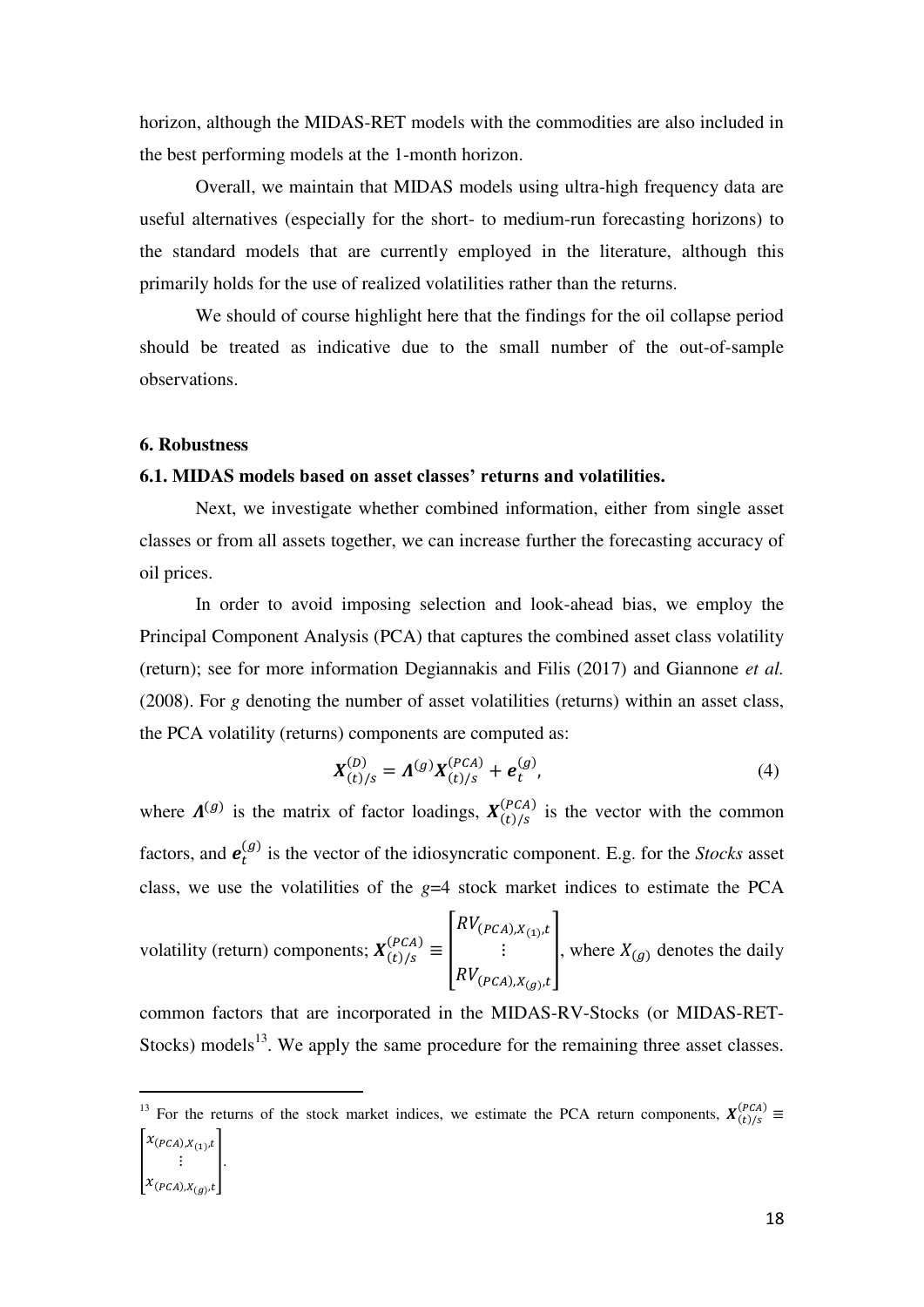Finally, based on PCA we extract the common factors of all assets' returns or volatilities together, denoted as MIDAS-RV-Combined and MIDAS-RET-Combined. The results are presented in Tables 8 and 9 for the full out-of-sample period and the oil collapse period, respectively.

#### [TABLE 8 HERE]

#### [TABLE 9 HERE]

 Tables 8 and 9 reveal that even though some of the combined asset classes' volatilities (e.g. the MIDAS-RV-Forex and MIDAS-RV-Stocks) provide predictive gains relatively to the no-change forecast in almost forecast horizons, they cannot outperform the forecasting accuracy of the MIDAS-RV models with single asset volatility, as shown in Tables 3 and 7. This also holds true for the MIDAS-RET models. These results also apply for the MIDAS-RV-Combined and MIDAS-RET-Combined, suggesting that we cannot improve further the forecasting accuracy of oil prices by combining all assets' volatilities or returns together.

 Similar conclusions can be drawn for the directional accuracy of the MIDAS models based on the four asset classes (see Table 10).

#### [TABLE 10 HERE]

#### **6.2. Forecast combinations**

.

 Finally, we examine whether forecast combinations are able to outperform the MIDAS-RV models, which are the best performing models thus far. To do so, we construct three simple average models, namely, the simple average of all standard models suggested by the literature (denoted as FC-Standard), the simple average of all MIDAS-RV and MIDAS-RET models, separately (denoted as FC-MIDAS-RV and FC-MIDAS-RET), and finally the simple average of all competing models (denoted as FC-All)<sup>14</sup>. The results are reported in Table 11, whereas, Table 12 exhibits the directional accuracy of the forecast combinations.

#### [TABLE 11 HERE]

#### [TABLE 12 HERE]

 It is evident from Table 11 that forecast combinations, either in the full out-ofsample period or in the oil collapse period, are able to perform better than the no-

 $14$  The construction of other forecast combinations suggested in the literature, i.e. the ordinary leastsquares estimate for the forecasts combination weights, the performance-based weights or the trimming approach which discards the worst performing model, usually suffer from forward looking bias, as the weights are estimated based on the out-of-sample forecasting performance of the competing models.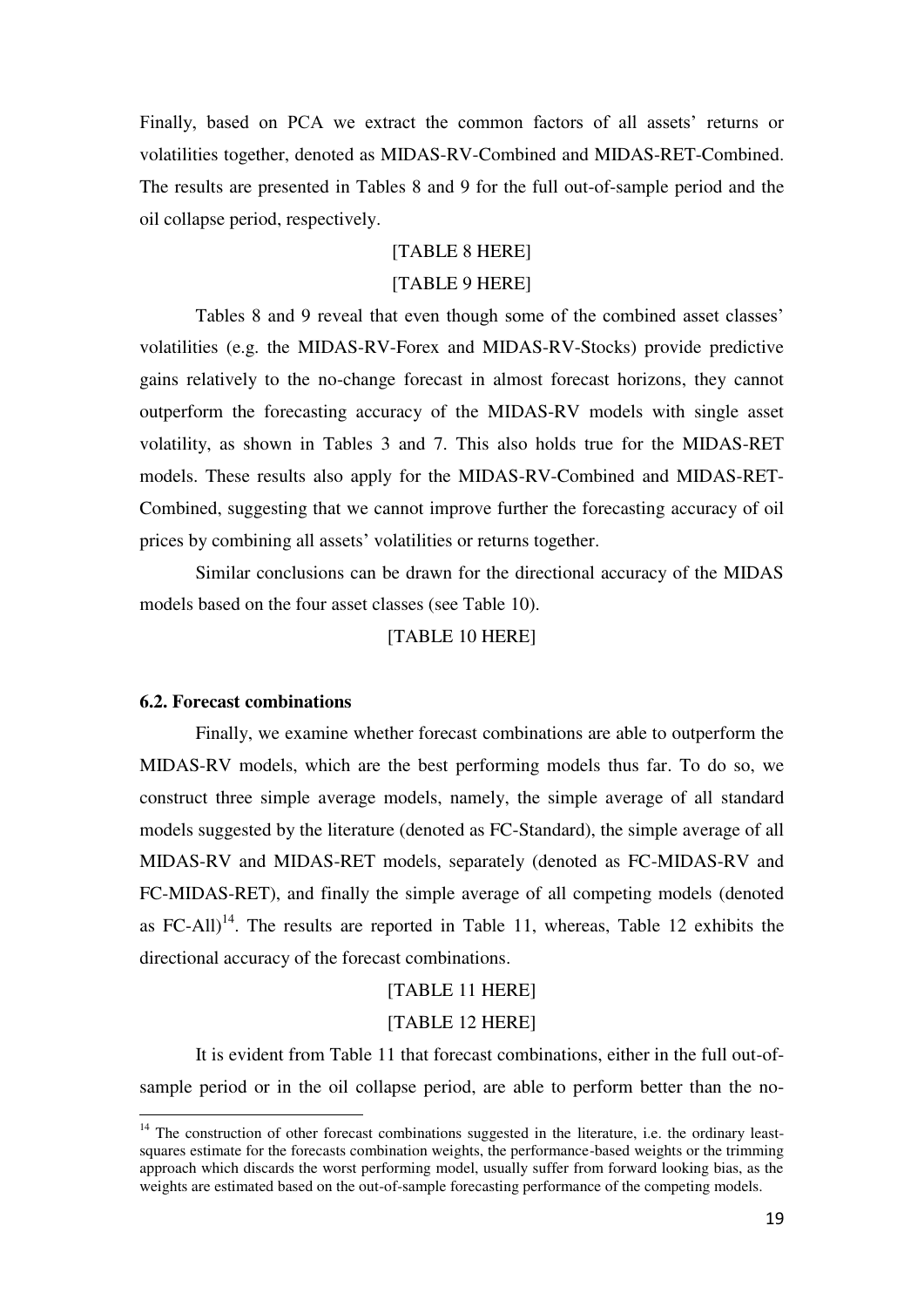change forecast, nevertheless they cannot provide incremental gains relatively to the best MIDAS-RV models that were identified in Tables 3 and 7. In terms of directional accuracy, we show that forecast combinations do not demonstrate improved directional accuracy.

 Overall, the robustness tests confirm our earlier evidence that asset volatilities, which are constructed using ultra-high frequency data, provide significantly superior predictive accuracy, as well as, directional accuracy for the monthly oil prices, which is particularly evident in the shorter run horizons (i.e. up to 3-months ahead).

#### **6.3. Comparing MIDAS-RV forecasts against EIA official forecasts**

 Next, we proceed with a direct comparison between the forecasts from our MIDAS-RV models and the EIA's official forecasts<sup>15</sup>. The comparisons for the full out-of-sample period and the oil price collapse period are shown in Tables 13 and 14, respectively.

# [TABLE 13 HERE] [TABLE 14 HERE]

 It is evident that the MIDAS-RV models are able to outperform the EIA's forecasts in many instances. More importantly, we should highlight that the predictive gains of the MIDAS-RV models relatively to the EIA's forecasts can reach up to the levels of 24% and 42% during the full out-of-sample and oil price collapse period, respectively (the Figures refer to the 12-months ahead horizon, based on the MSPE loss function).

 Furthermore, we evaluate the incremental directional accuracy of our MIDAS-RV models relatively to directional accuracy of the EIA's forecasts (see Table 15).

#### [TABLE 15 HERE]

 Even in this case, the MIDAS-RV models seem to be capable of performing better that the EIA's success ratio, particularly in the short run horizons and for the MIDAS-RV models with the exchange rates (i.e. MIDAS-RV-BP and MIDAS-RV-CD). Overall, these results highlight further the previous conclusions, i.e. that asset volatilities provide important superior predictive ability even relatively to the EIA.

.

<sup>&</sup>lt;sup>15</sup> The following link (https://www.eia.gov/outlooks/steo/outlook.cfm) provides the EIA official forecasts for the Brent crude oil prices.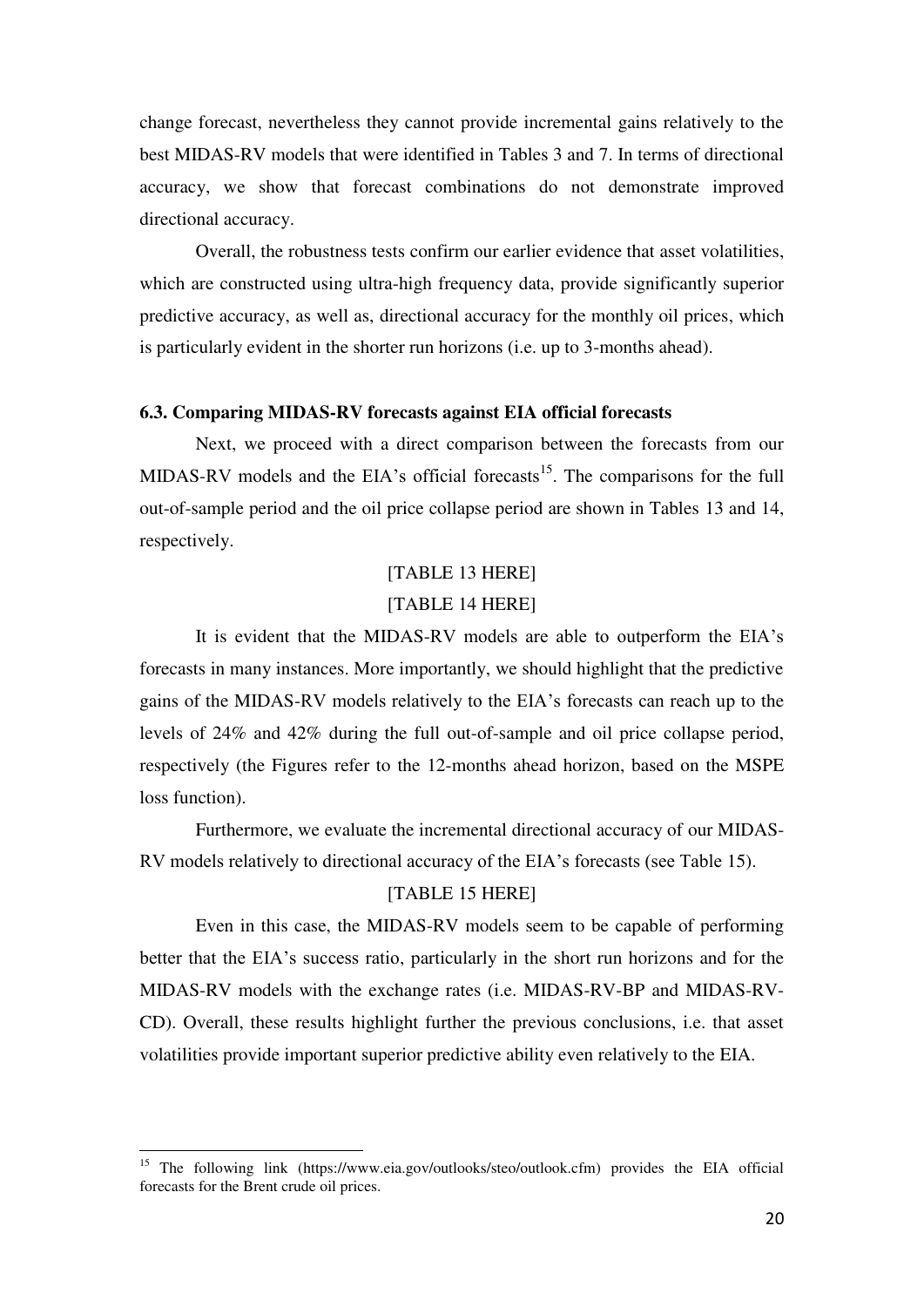#### **7. Forecast evaluation based on a trading strategy**

 In this section we compare the trading performance of the standard models of the literature against the MIDAS-RV models. We proceed to the evaluation of our forecasts based on a simple trading game so to demonstrate the economic importance of the forecasting gains from the MIDAS-RV models.

Our trading strategy is as follows. A trader assumes a long (short) position in the oil futures prices when the  $t + h$  forecasted oil price is higher (lower) compared to the actual price at month, *<sup>t</sup>* . Cumulative portfolio returns are then calculated as the aggregate returns over the investment horizon, which equals our out-of-sample forecasting period, i.e. December, 2011 up to August, 2015. We also calculate the cumulative returns in dollar terms. Given that the MIDAS-RV models provide predictive gains and high directional accuracy particularly in the short run horizons, we present the trading gains/losses for the 1- and 3-months ahead horizons. The results of the trading strategy are reported in Table 16. The trading game provides evidence that the MIDAS-RV models constantly generate positive returns, which is not the case for the standard models. In addition, for the 1-month ahead horizon, the MIDAS-RV-CD provides the higher positive returns, whereas for the 3-month ahead, we observe that the 3-BVAR(12) and 4-BVAR(12) models exhibit the highest returns. Overall, the findings from the trading game confirm the superiority of the MIDAS-RV models in the short run horizons.

#### [TABLE 16 HERE]

#### **8. Conclusion**

The aim of this study is to forecast the monthly oil futures prices using information for ultra-high frequency data of financial, commodities and macroeconomic assets. We do so using a MIDAS model and by constructing daily realized volatilities from the ultra-high frequency data. Our data span from August 2003 to August 2015. The out-of-sample period runs from December 2011 to August 2015. In our study, real out-of-sample forecasts are generated, i.e. we do not use any future information, which would be impossible for the forecaster to have at her disposal at the time that of the forecast.

We compare the forecasts generated by our MIDAS-RV and MIDAS-RET models against the no-change forecast, as well as, the current state-of-the-art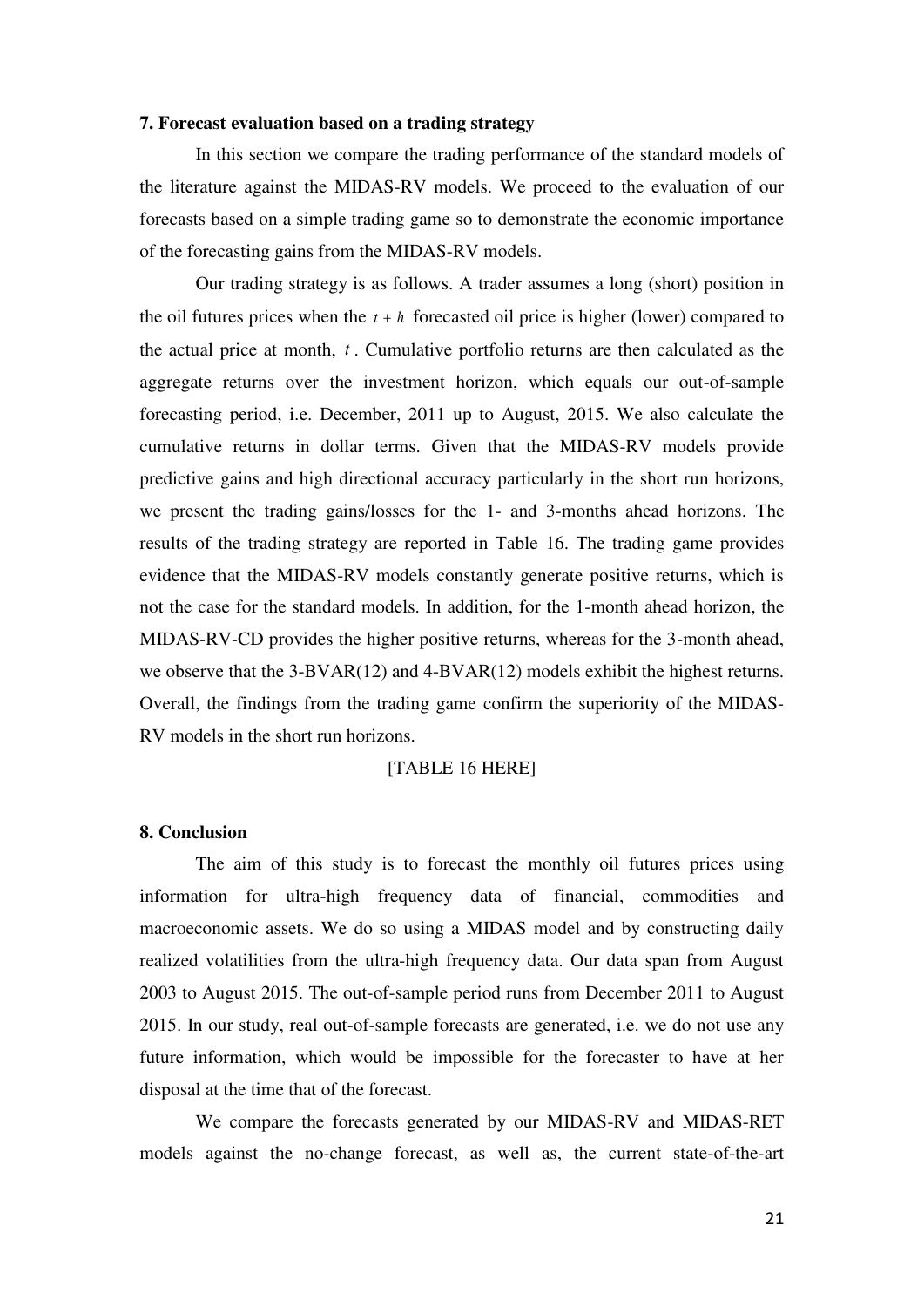forecasting models. The findings of the study show that for longer term forecasts the BVAR models tend to exhibit higher predictive accuracy, given that these models are based on oil market fundamentals, capturing the long term equilibrium relationship among the global business cycle, global oil production and global oil stocks. Nevertheless, we show that MIDAS models which combine oil market fundamentals along with the information flows from the financial markets at a higher sampling frequency provide superior predictive ability for short-run forecasting horizons (up to 6-months). In particular, the MIDAS models' predictive gains, relatively to the nochange forecast, exceed the level of 32% at the 6-month ahead forecasting horizon. These results hold true even when we only consider the predictive accuracy of our models during the oil price collapse period of 2014-2015.

For robustness purposes we estimate MIDAS models based on asset classes' volatilities and returns. The findings confirm that the aggregated information from the asset classes cannot provide incremental superior predictive accuracy relatively to the MIDAS-RV models. These results remain robust even when forecast averaging is employed and when our forecasts are compared against the EIA's official forecasts. The results from the trading game also demonstrate that the forecasting gains from using ultra-high frequency data are economically important.

Hence, we maintain that the use of ultra-high frequency data is able to significantly enhance the predictive accuracy of the monthly oil price for short run horizons. Hence, there is still scope to extend further this line of research. For instance, future research could further investigate the usefulness of ultra-high frequency data in forecasting oil prices using financial instruments that approximate aggregated asset classes, such as the US equity index futures, USD index futures and the S&P-GSCI futures. Future studies should assess how to use the incremental predictive accuracy of the ultra-high frequency information, which is particularly obtained in the short run horizons, so to obtain higher forecasting accuracy in longer forecasting horizons.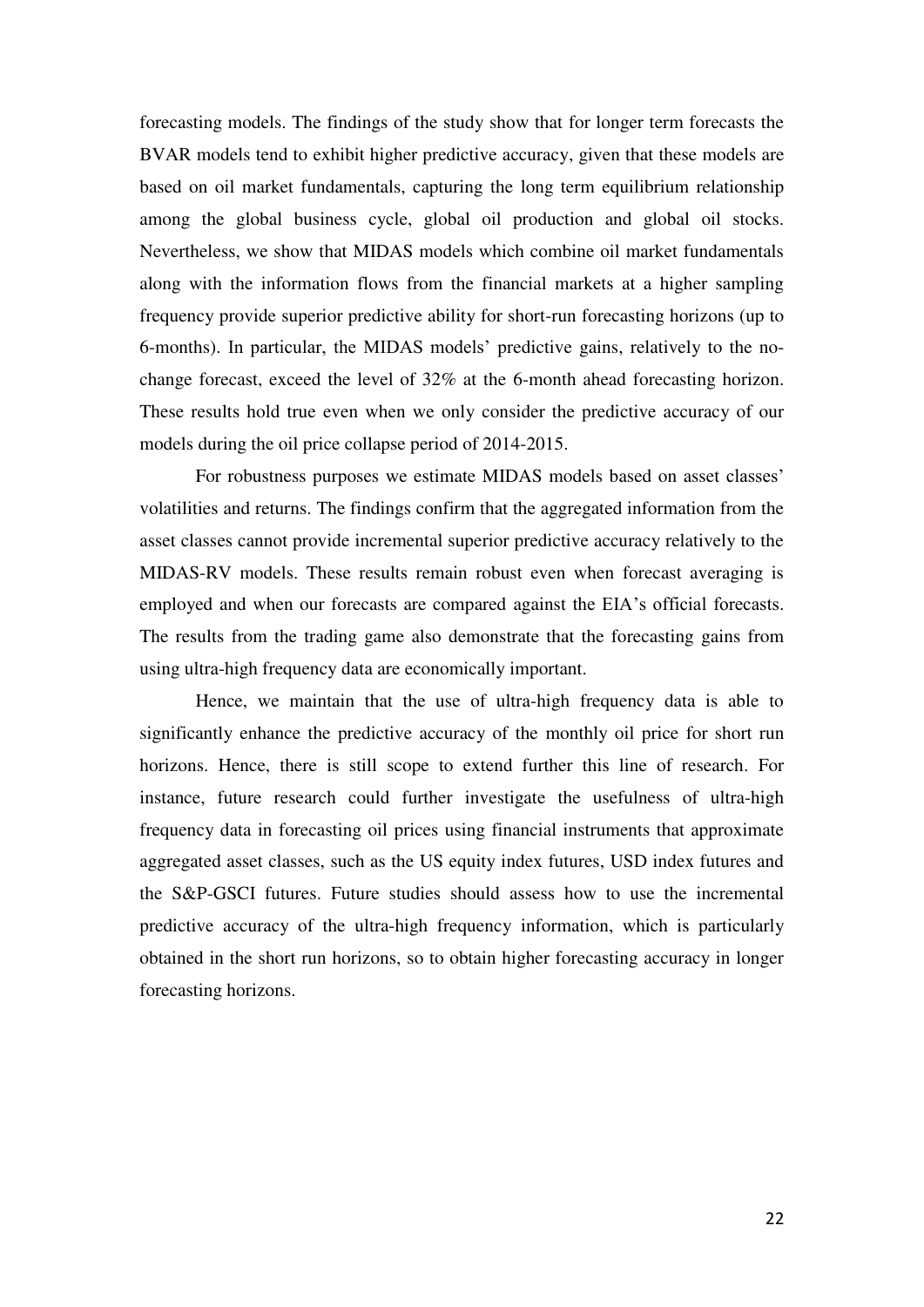#### **Acknowledgements**

The authors acknowledge the support of the European Union's Horizon 2020 research and innovation programme, which has funded them under the Marie Sklodowska-Curie grant agreement No 658494. We also thank Lutz Kilian, Vipin Arora and David Broadstock for their valuable comments on an earlier version of the paper. Finally, we would also like to thank the participants of the ISEFI 2017 conference, as well as the participants of the research seminars at the Hong Kong Polytechnic University.

#### **References**

- Aguiar‐Conraria, L. U. Í. S., & Wen, Y. (2007). Understanding the large negative impact of oil shocks. *Journal of Money, Credit and Banking*, 39(4), 925-944.
- Akram, Q. F. (2009). Commodity prices, interest rates and the dollar. *Energy Economics*, 31(6), 838-851.
- Aloui, C., & Jammazi, R. (2009). The effects of crude oil shocks on stock market shifts behaviour: A regime switching approach. *Energy Economics*, *31*(5), 789- 799.
- Alquist, R., & Kilian, L. (2010). What do we learn from the price of crude oil futures?. *Journal of Applied Econometrics*, *25*(4), 539-573.
- Alquist, R., Kilian, L., & Vigfusson, R. J. (2013). Forecasting the price of oil. *Handbook of Economic Forecasting*, *2*, 427-507.
- Almon, S. (1965). The distributed lag between capital appropriations and expenditures. *Econometrica: Journal of the Econometric Society*, 178-196.
- Andreou, E., Ghysels, E., & Kourtellos, A. (2010). Regression models with mixed sampling frequencies. *Journal of Econometrics*, *158*(2), 246-261.
- Andreou, E., Ghysels, E., & Kourtellos, A. (2013). Should macroeconomic forecasters use daily financial data and how?. *Journal of Business & Economic Statistics*, *31*(2), 240-251.
- Antonakakis, N., Chatziantoniou, I., & Filis, G. (2014). Dynamic spillovers of oil price shocks and economic policy uncertainty. *Energy Economics*, *44*, 433-447.
- Arouri, M. E. H., Jouini, J., & Nguyen, D. K. (2011). Volatility spillovers between oil prices and stock sector returns: implications for portfolio management. *Journal of International Money and Finance*, *30*(7), 1387-1405.
- Bachmeier, L. J., & Cha, I. (2011). Why don't oil shocks cause inflation? Evidence from disaggregate inflation data. *Journal of Money, Credit and Banking*, 43(6), 1165-1183.
- Backus, D. K., & Crucini, M. J. (2000). Oil prices and the terms of trade. *Journal of International Economics*, 50(1), 185-213.
- Baker, S. R., Bloom, N., & Davis, S. J. (2016). Measuring economic policy uncertainty. *The Quarterly Journal of Economics*, *131*(4), 1593-1636.
- Barnato, K. (2016). Here's the key challenge Draghi will face at this week's ECB meeting, CNBC, 30th May, http://www.cnbc.com/2016/05/30/heres-the-keychallenge-draghi-will-face-at-this-weeks-ecb-meeting.html
- Barsky, R. B., & Kilian, L. (2004). Oil and the Macroeconomy since the 1970s. *The Journal of Economic Perspectives*, *18*(4), 115-134.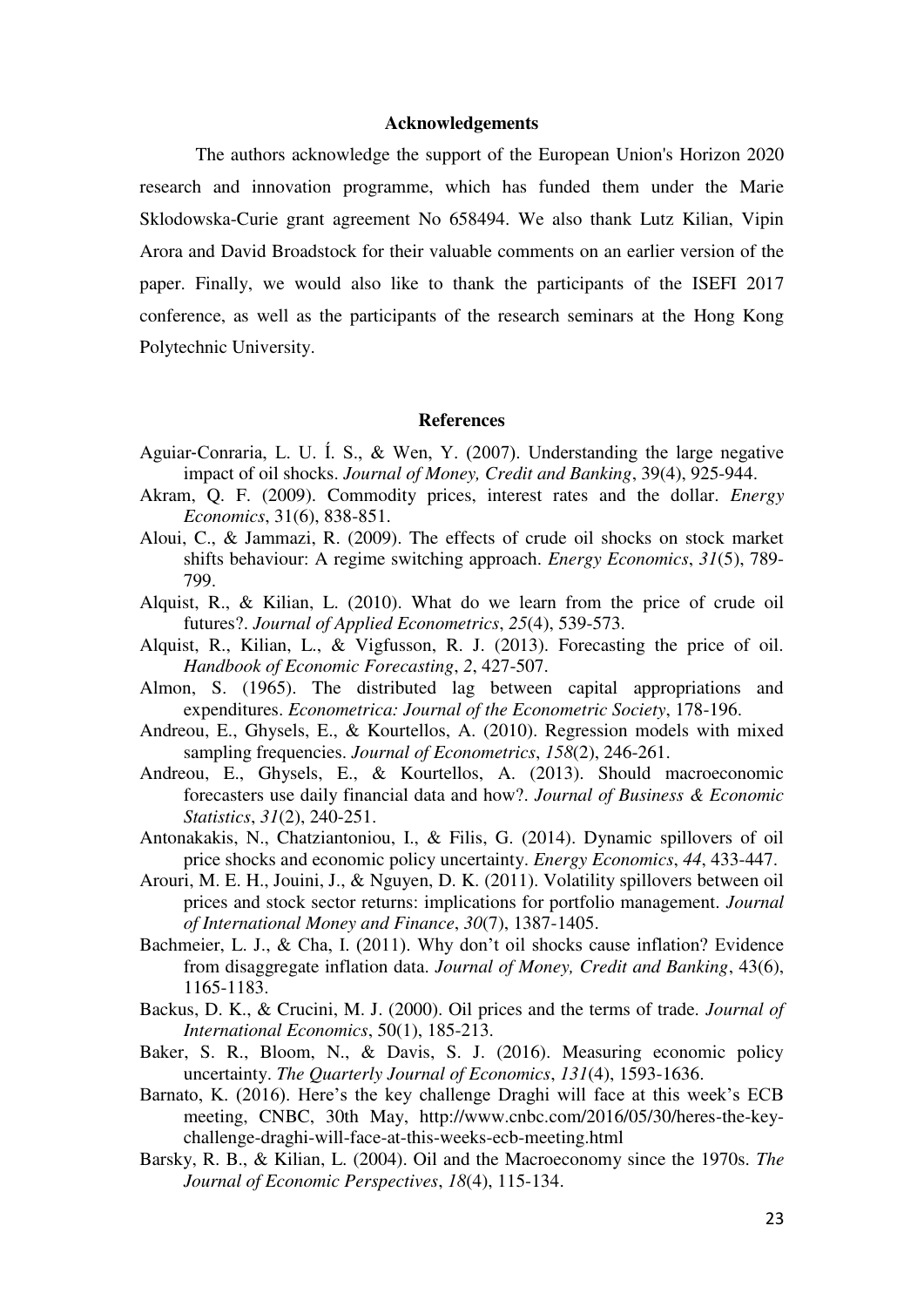- Baumeister, C., & Kilian, L. (2012). Real-time forecasts of the real price of oil. *Journal of Business & Economic Statistics*, 30(2), 326-336.
- Baumeister, C., Kilian, L., & Zhou, X. (2013). Are product spreads useful for forecasting? An empirical evaluation of the Verleger hypothesis (No. 2013-25). Bank of Canada Working Paper.
- Baumeister, C., & Kilian, L. (2014). What central bankers need to know about forecasting oil prices. *International Economic Review*, *55*(3), 869-889.
- Baumeister, C., & Kilian, L. (2015). Forecasting the real price of oil in a changing world: a forecast combination approach. *Journal of Business & Economic Statistics*, *33*(3), 338-351.
- Baumeister, C., & Kilian, L. (2016). Understanding the Decline in the Price of Oil since June 2014. *Journal of the Association of Environmental and Resource Economists*, *3*(1), 131-158.
- Baumeister, C., Kilian, L., & Lee, T. K. (2014). Are there gains from pooling realtime oil price forecasts?. *Energy Economics*, *46*, S33-S43.
- Baumeister, C., Guérin, P., & Kilian, L. (2015). Do high-frequency financial data help forecast oil prices? The MIDAS touch at work. *International Journal of Forecasting*, *31*(2), 238-252.
- Baumeister, C., & Peersman, G. (2013). Time-varying effects of oil supply shocks on the US economy. *American Economic Journal: Macroeconomics*, *5*(4), 1-28.
- Blas, J., & Kennedy, S. (2016). For Once, Low Oil Prices May Be a Problem for World's Economy, Bloomberg, 2nd February, https://www.bloomberg.com/news/articles/2016-02-02/for-once-low-oil-pricesmay-be-a-problem-for-world-s-economy.
- Bollerslev, T., Engle, R. F., & Wooldridge, J. M. (1988). A capital asset pricing model with time-varying covariances. *Journal of Political Economy*, 96(1), 116- 131.
- Büyükşahin, B., & Robe, M. A. (2014). Speculators, commodities and cross-market linkages. *Journal of International Money and Finance*, *42*, 38-70.
- Clark, T.E., & West, K.D. (2007). Approximately normal tests for equal predictive accuracy in nested models. *Journal of Econometrics*, 138, 291–311.
- Clements, M. P., & Galvão, A. B. (2008). Macroeconomic forecasting with mixedfrequency data: Forecasting output growth in the United States. *Journal of Business & Economic Statistics*, *26*(4), 546-554.
- Clements, M. P., & Galvão, A. B. (2009). Forecasting US output growth using leading indicators: An appraisal using MIDAS models. *Journal of Applied Econometrics*, *24*(7), 1187-1206.
- Coppola, A. (2008). Forecasting oil price movements: Exploiting the information in the futures market. *Journal of Futures Markets*, 28(1), 34-56.
- Degiannakis, S. & Filis, G. (2017). Forecasting oil price realized volatility using information channels from other asset classes, *Journal of International Money and Finance*, 76, 28-49.
- Diebold, F. X., & Mariano, R. S. (1995). Comparing predictive accuracy. *Journal of Business & Economic Statistics*, 13, 253-263.
- ECB (2016). Economic Bulletin, Issue 4, European Central Bank. https://www.ecb.europa.eu/pub/pdf/other/eb201604\_focus01.en.pdf?48284774d 83e30563e8f5c9a50cd0ea2.
- Elder, J., & Serletis, A. (2010). Oil price uncertainty. *Journal of Money, Credit and Banking*, *42*(6), 1137-1159.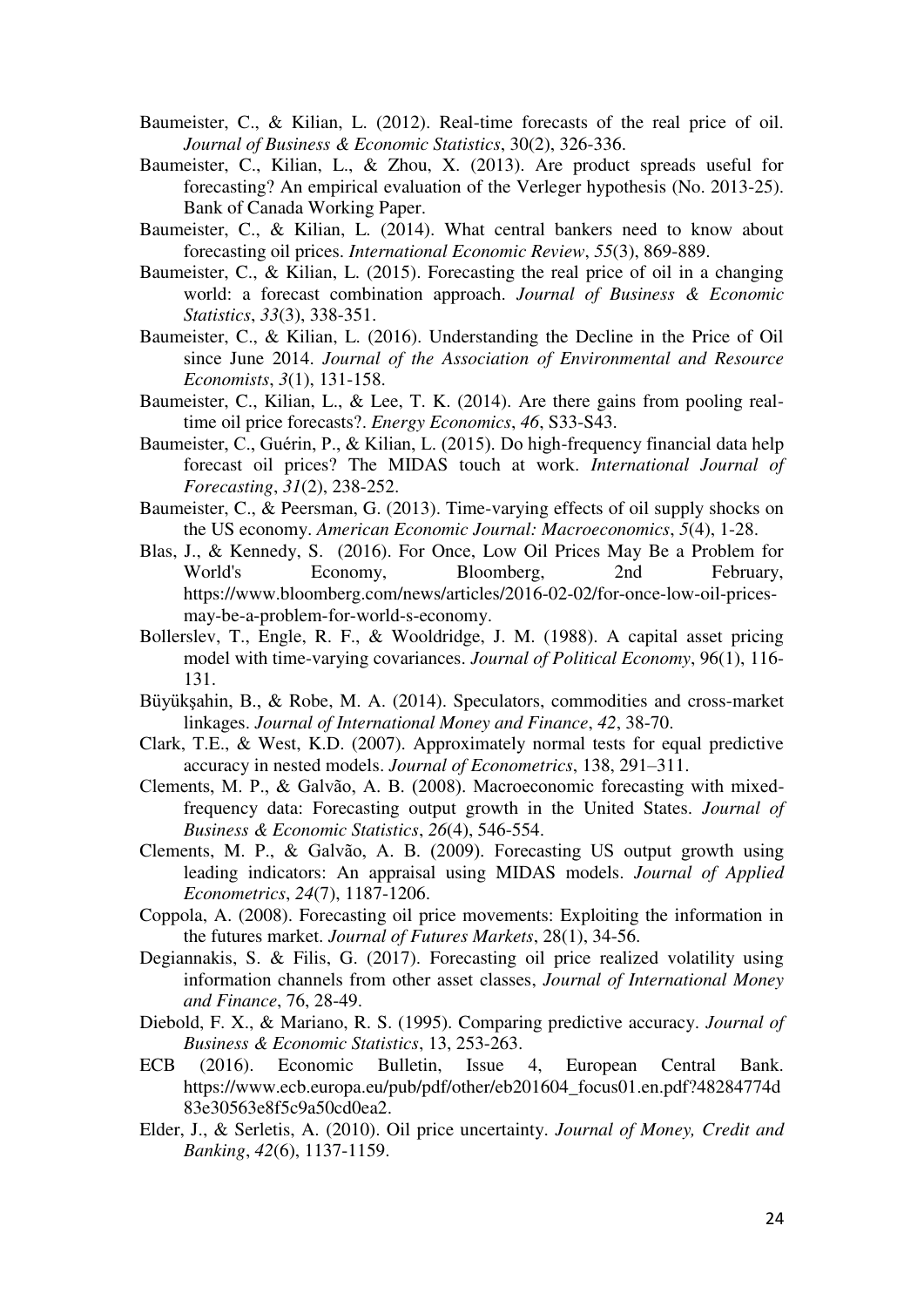- Engle, R. F., Lilien, D. M., & Robins, R. P. (1987). Estimating time varying risk premia in the term structure: the ARCH-M model. *Econometrica*, 391-407.
- Fattouh, B., Kilian, L., & Mahadeva, L. (2013). The Role of Speculation in Oil Markets: What Have We Learned So Far?. *The Energy Journal*, *34*(3), 7.
- French, K. R., Schwert, G. W., & Stambaugh, R. F. (1987). Expected stock returns and volatility. *Journal of Financial Economics*, 19(1), 3-29.
- Foroni, C., Marcellino, M., & Schumacher, C. (2015). Unrestricted mixed data sampling (MIDAS): MIDAS regressions with unrestricted lag polynomials. *Journal of the Royal Statistical Society: Series A*, *178*(1), 57-82.
- Giannone, D., L. Reichlin and D. Small (2008). Nowcasting: The real- time informational content of macroeconomic data. *Journal of Monetary Economics*, 55(4), 665–676.
- Ghysels, E., Santa-Clara, P., & Valkanov, R. (2006). Predicting volatility: getting the most out of return data sampled at different frequencies. *Journal of Econometrics*, *131*(1), 59-95.
- Ghysels, E., Sinko, A., & Valkanov, R. (2007). MIDAS regressions: Further results and new directions. *Econometric Reviews*, *26*(1), 53-90.
- Ghysels, E., & Wright, J. H. (2009). Forecasting professional forecasters. *Journal of Business & Economic Statistics*, *27*(4), 504-516.
- Hamilton, J. D. (2008a). Oil and the macroeconomy, The new Palgrave Dictionary of Economics. Blume (second ed.), Palgrave Macmillan.
- Hamilton, J. D. (2008b). Daily Monetary Policy Shocks and the Delayed Response of New Home Sales, *Journal of Monetary Economics*, 55, 1171-1190.
- Hamilton, J. D. (2009a). Causes and Consequences of the Oil Shock of 2007–08. *Brookings Papers on Economic Activity*.
- Hamilton, J. D. (2009b). Understanding Crude Oil Prices. *The Energy Journal*, 30(2), 179-206.
- Hansen, P.R. (2005). A Test for Superior Predictive Ability. *Journal of Business and Economic Statistics*, 23, 365-380.
- Hansen, P. R., & Lunde, A. (2005). A forecast comparison of volatility models: does anything beat a GARCH (1, 1)? *Journal of Applied Econometrics*, *20*(7), 873- 889.
- Hansen, P. R., Lunde, A., & Nason, J. M. (2011). The model confidence set. *Econometrica*, 79(2), 453-497.
- IEA (2015). What drives crude oil prices? US International Energy Administration, July 07. https://www.eia.gov/finance/markets/spot\_prices.cfm
- IMF (2016). World Economic Outlook Too slow for too long, International Monetary Fund: Washington DC. https://www.imf.org/external/pubs/ft/weo/2016/01/pdf/text.pdf.
- Jo, S. (2014). The effects of oil price uncertainty on global real economic activity. *Journal of Money, Credit and Banking*, 46(6), 1113-1135.
- Kaminska, I. (2009). Just how big a problem is falling capacity utilisation?, Financial Times, 27th April, https://ftalphaville.ft.com/2009/04/27/55161/just-how-big-aproblem-is-falling-capacity-utilisation/
- Kilian, L. (2009). Not All Oil Price Shocks are Alike: Disentangling Demand and Supply Shocks in the Crude Oil Market? *American Economic Review*, 99 (3), 1053-1069.
- Kilian, L., & Hicks, B. (2013). Did unexpectedly strong economic growth cause the oil price shock of 2003–2008?. *Journal of Forecasting*, *32*(5), 385-394.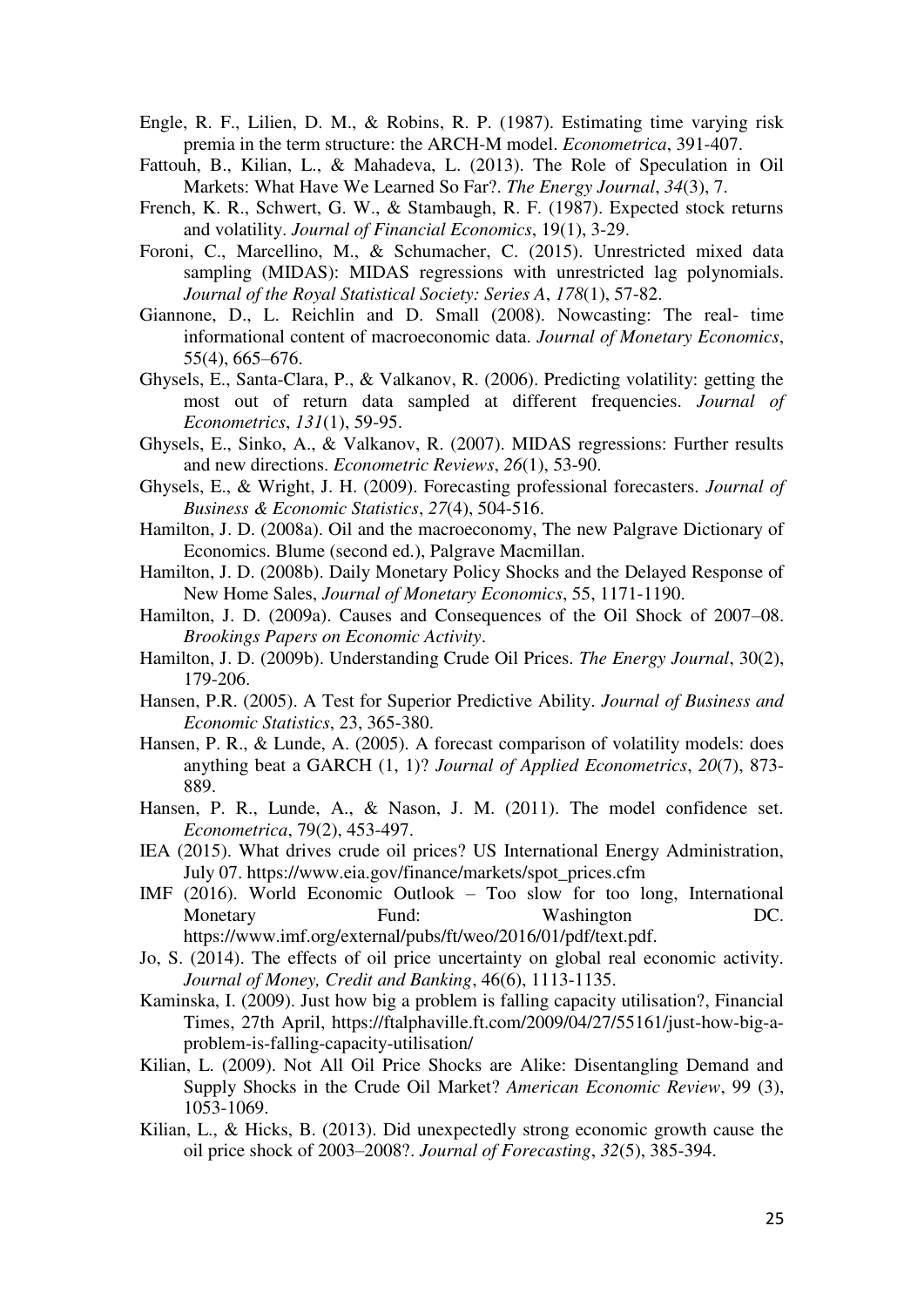- Kilian, L., & Lee, T. K. (2014). Quantifying the speculative component in the real price of oil: The role of global oil inventories. *Journal of International Money and Finance*, *42*, 71-87.
- Kilian, L., & Murphy, D. (2010). Why Agnostic Sign Restrictions Are Not Enough: Understanding the Dynamics of Oil Market VAR Models. http://wwwpersonal.umich.edu/~lkilian/km042810.pdf.
- Kilian, L., & Murphy, D. (2012). Why agnostic sign restrictions are not enough: understanding the dynamics of oil market VAR models. *Journal of the European Economic Association*, *10*(5), 1166-1188.
- Kilian, L., & Murphy, D. (2014). The Role of Inventories and Speculative Trading in the Global Market for Crude Oil, *Journal of Applied Econometrics*, 29, 454–78.
- Kilian, L., & Park, C. (2009). The impact of oil price shocks on the US stock market. *International Economic Review*, 50(4), 1267-1287.
- Kilian, L., Rebucci, A., & Spatafora, N. (2009). Oil shocks and external balances. *Journal of International Economics*, *77*(2), 181-194.
- Knetsch, T. A. (2007). Forecasting the price of crude oil via convenience yield predictions. *Journal of Forecasting*, *26*(7), 527-549.
- Lippi, F., & Nobili, A. (2012). Oil and the macroeconomy: a quantitative structural analysis. *Journal of the European Economic Association*, *10*(5), 1059-1083.
- Manescu, C., & Van Robays, I. (2014). *Forecasting the Brent oil price: addressing time-variation in forecast performance* (No. 1735). European Central Bank.
- Mensi, W., Hammoudeh, S., Nguyen, D. K., & Yoon, S. M. (2014). Dynamic spillovers among major energy and cereal commodity prices. *Energy Economics*, *43*, 225-243.
- Murat, A., & Tokat, E. (2009). Forecasting oil price movements with crack spread futures. *Energy Economics*, *31*(1), 85-90.
- Naser, H. (2016). Estimating and forecasting the real prices of crude oil: A data rich model using a dynamic model averaging (DMA) approach. *Energy Economics*, 56, 75-87.
- Natal, J. (2012). Monetary policy response to oil price shocks. *Journal of Money, Credit and Banking*, 44(1), 53-101.
- Phan, D. H. B., Sharma, S. S., & Narayan, P. K. (2015). Oil price and stock returns of consumers and producers of crude oil. *Journal of International Financial Markets, Institutions and Money*, *34*, 245-262.
- Ravazzolo, F., & Rothman, P. (2013). Oil and US GDP: A Real‐Time Out‐of‐Sample Examination. *Journal of Money, Credit and Banking*, 45(2‐3), 449-463.
- Sadorsky, P. (2014). Modeling volatility and correlations between emerging market stock prices and the prices of copper, oil and wheat. *Energy Economics*, *43*, 72- 81.
- Sari, R., Hammoudeh, S., & Soytas, U. (2010). Dynamics of oil price, precious metal prices, and exchange rate. *Energy Economics*, *32*(2), 351-362.
- Silvennoinen, A., & Thorp, S. (2013). Financialization, crisis and commodity correlation dynamics. *Journal of International Financial Markets, Institutions and Money*, *24*, 42-65.
- Souček, M., & Todorova, N. (2013). Realized volatility transmission between crude oil and equity futures markets: A multivariate HAR approach. *Energy Economics*, *40*, 586-597.
- Souček, M., & Todorova, N. (2014). Realized volatility transmission: The role of jumps and leverage effects. *Economics Letters*, *122*(2), 111-115.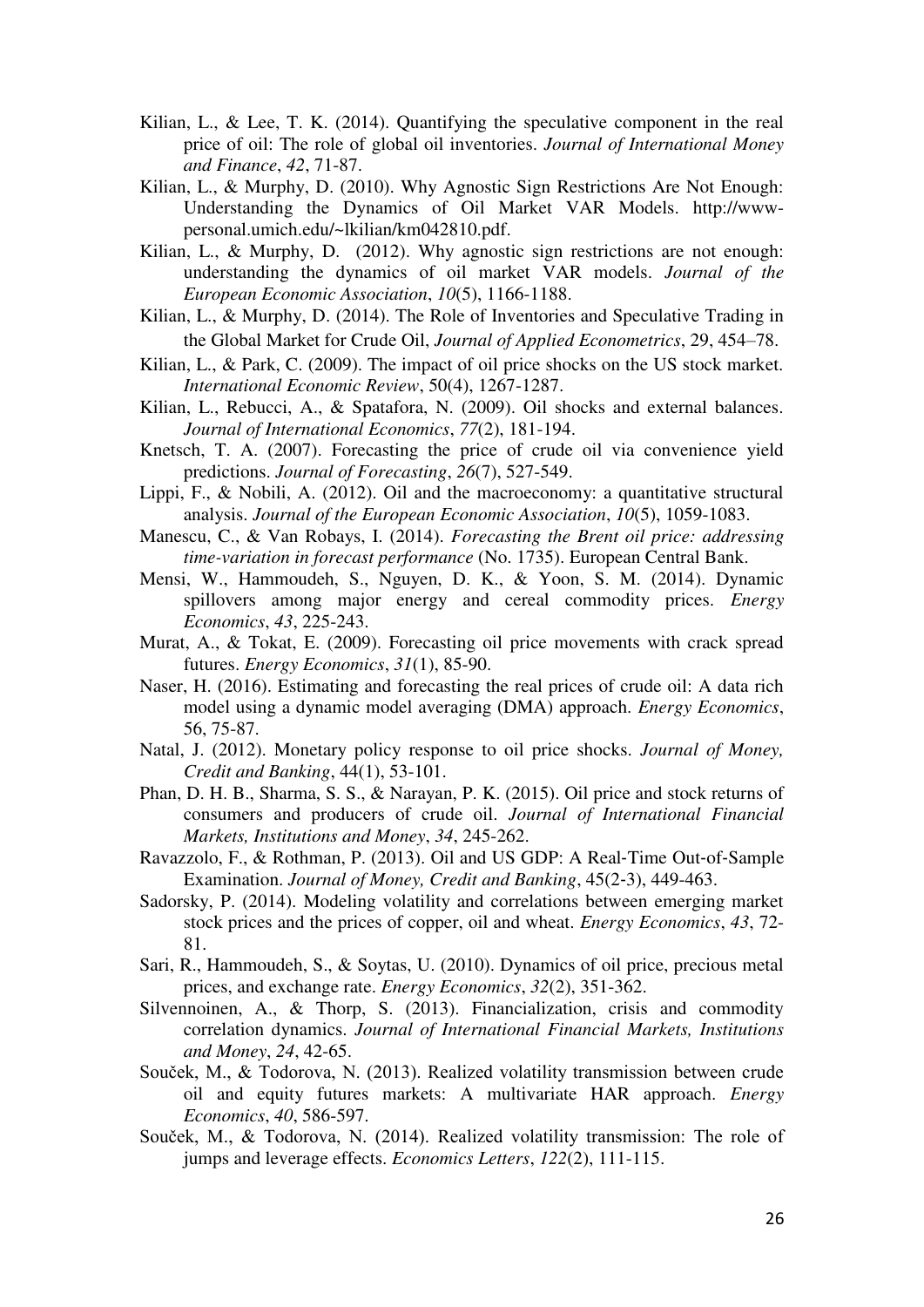- Tang, K., & Xiong, W. (2012). Index investment and the financialization of commodities. *Financial Analysts Journal*, *68*(5), 54-74.
- Yin, L., & Yang, Q. (2016). Predicting the oil prices: Do technical indicators help?. *Energy Economics*, 56, 338-350.

White, H. (2000). A Reality Check for Data Snooping. *Econometrica*, 68, 1097–1126*.*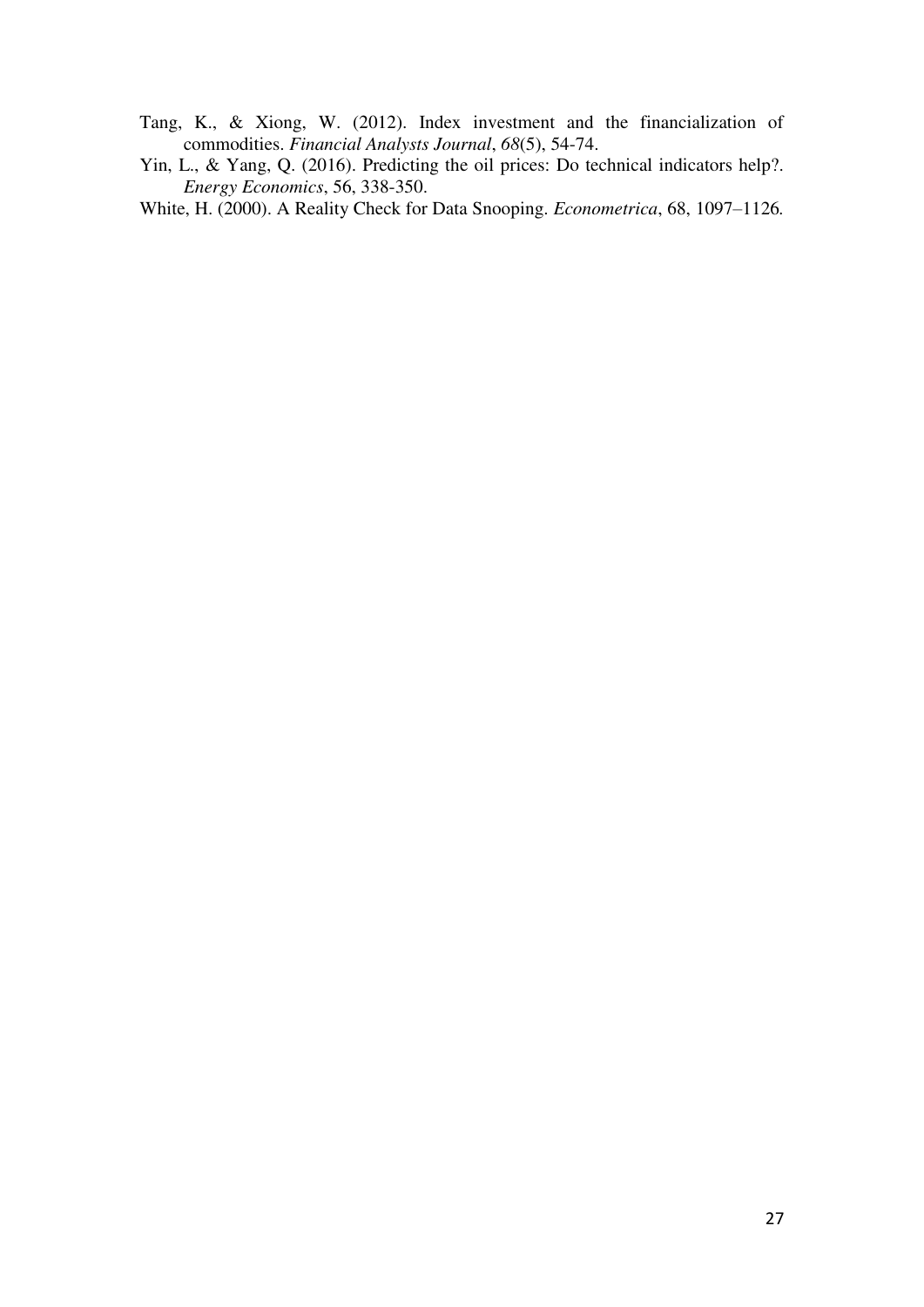### **TABLES**

| Table 1: Summary of findings from selected empirical studies |                                    |                                           |                                              |                                                                  |
|--------------------------------------------------------------|------------------------------------|-------------------------------------------|----------------------------------------------|------------------------------------------------------------------|
| Authors                                                      | Forecasting frequency              | Forecasting models                        | Forecasting horizon                          | Best performing model(s)                                         |
| Knetsch (2007)                                               | Monthly forecasts                  | RBF with CY, NCF, FBF,<br>CF              | 1-11 months ahead                            | CY-based forecasts                                               |
| Coppola (2008)                                               | Monthly forecasts                  | NCF, VECM, FBF                            | 1 month ahead                                | <b>VECM</b>                                                      |
| Murat and Tokat (2009)                                       | Weekly forecasts                   | NCF, VECM                                 | 1 month ahead                                | <b>VECM</b>                                                      |
| Alquist and Kilian (2010)                                    | Monthly forecasts                  | NCF, FBF, HF, SBF                         | 1-12 months ahead                            | <b>NCF</b>                                                       |
| Baumeister and Kilian (2012)                                 | Monthly forecasts                  | NCF, VAR, BVAR, FBF,<br>AR, ARMA          | 1-12 months ahead                            | <b>BVAR</b>                                                      |
| Alquist et al. (2013)                                        | Monthly forecasts                  | NCF, AR, ARMA, VAR,<br><b>FBF</b>         | 1-12 months ahead                            | VAR but also AR and<br>ARMA (in short run),<br>NCF (in long run) |
| Baumeister and Kilian (2014)                                 | Quarterly forecasts                | NCF, FBF, VAR, BVAR,<br>TVP, RBF, CF      | 4 quarters ahead                             | VAR in the short run                                             |
| Baumeister et al. (2014)                                     | Monthly and Quarterly<br>forecasts | NCF, VAR, FBF, RBF,<br><b>CF</b>          | $1-24$ months ahead, $1-8$<br>quarters ahead | CF                                                               |
| Manescu and Van Robays (2014)                                | Monthly forecasts                  | NCF, FBF, RBM, VAR,<br>BVAR, DSGE, RW, CF | 1-11 quarters                                | CF                                                               |
| Baumeister and Kilian (2015)                                 | Monthly and Quarterly<br>forecasts | NCF, VAR, FBF, RBF,<br>TV-RBF, CF         | $1-24$ months ahead, $1-8$<br>quarters ahead | CF                                                               |
| Baumeister et al. (2015)                                     | Monthly forecasts                  | NCF, VAR, PSF, RBF,<br>MIDAS, MF-VAR      | 1-24 months ahead                            | RBF with oil inventories                                         |
| Naser (2016)                                                 | Monthly forecasts                  | FAVAR, VAR, RBF with<br>factors, DMA, DMS | 1-12 months ahead                            | DMA and DMS                                                      |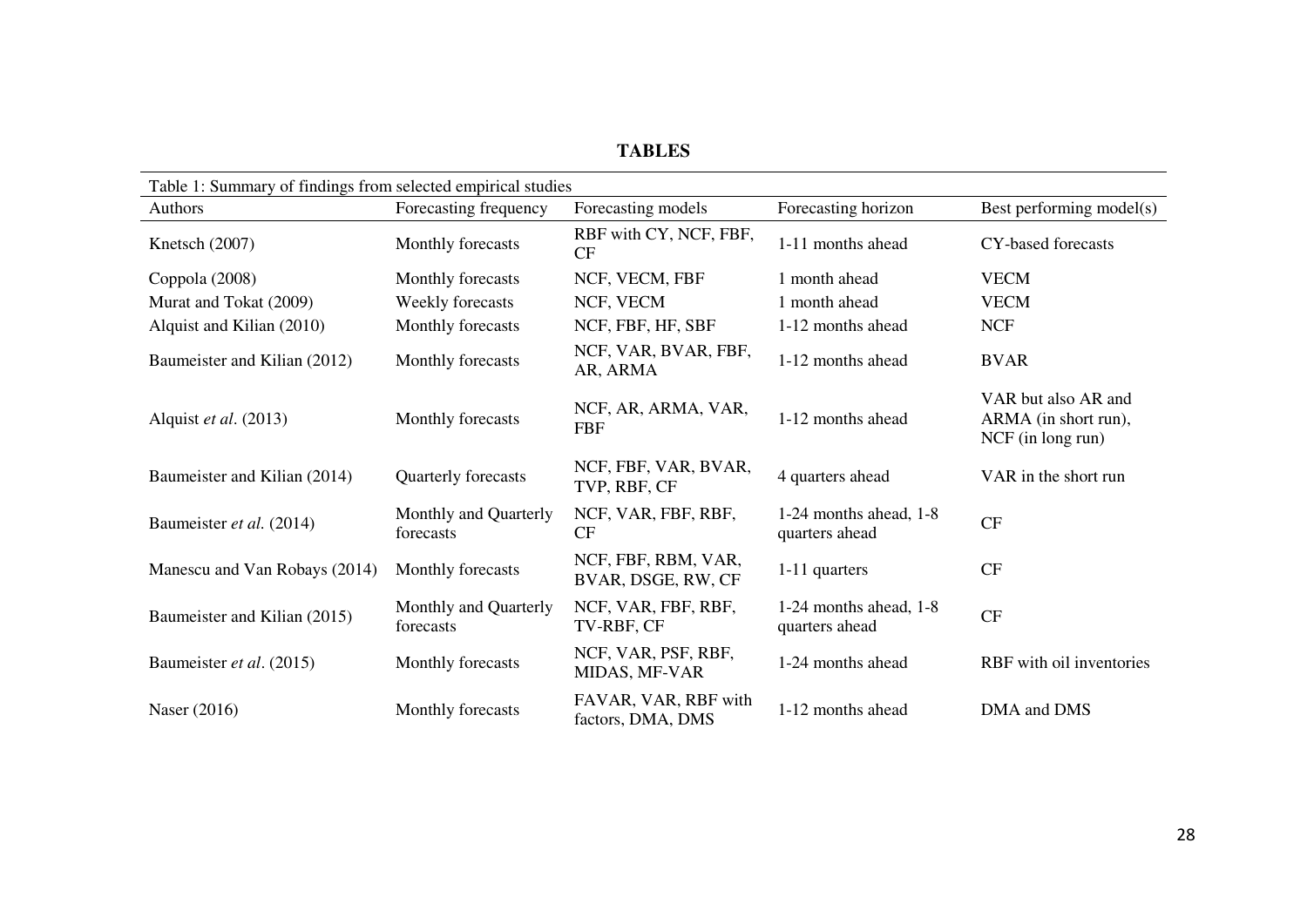| Yin and Yang $(2016)$                                                                                                            | Monthly forecasts | RBF with technical<br>indicators, VAR, BVAR,<br>TVPVAR, CF | 1 month ahead     | RBF with technical<br>indicators |
|----------------------------------------------------------------------------------------------------------------------------------|-------------------|------------------------------------------------------------|-------------------|----------------------------------|
| Baumeister <i>et al.</i> (2017)                                                                                                  | Monthly forecasts | NCF, FBF, PSF, CF                                          | 1-24 months ahead | <b>PSF</b>                       |
| Notes: BVAR=Bayesian VAR models, CF=combined forecasts, CY=Convenience yield, DMA=Dynamic model averaging, DMS=Dynamic model     |                   |                                                            |                   |                                  |
| selection, FBF=Futures-based forecasts, HF=Hotelling method, MF-VAR=Mixed-frequency VAR, MIDAS=Mixed Data Sampling, NCF=No-      |                   |                                                            |                   |                                  |
| change forecasts, PSF=Product spreads forecasts, RBF=Regression-based forecasts, SBF=Survey-based forecasts, TV-RBF=Time-varying |                   |                                                            |                   |                                  |

regression-based forecasts, VAR=Vector Autoregressive models.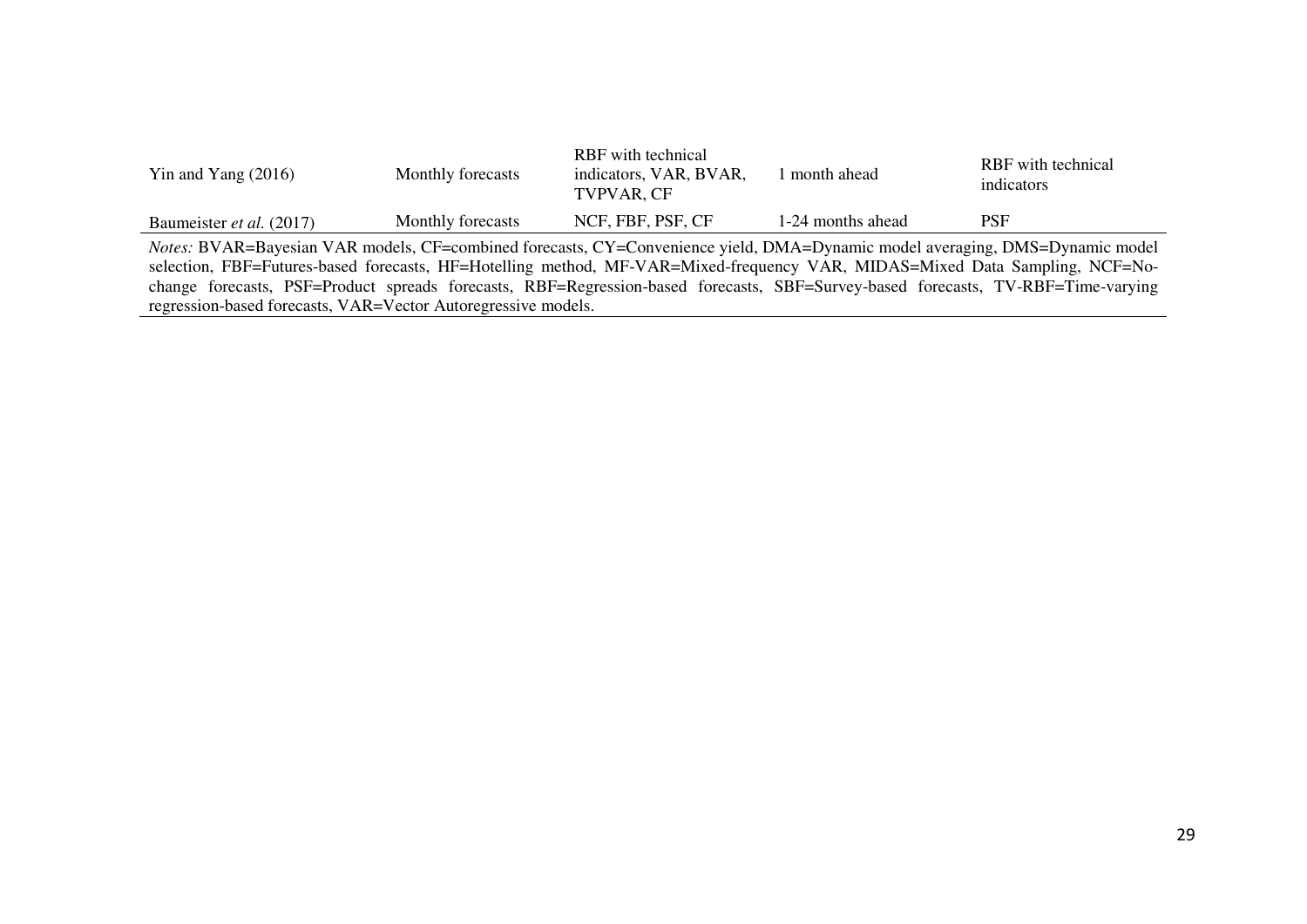| Table 2: Description of variables and data sources. |               |                                                                           |                                                                      |  |  |  |
|-----------------------------------------------------|---------------|---------------------------------------------------------------------------|----------------------------------------------------------------------|--|--|--|
| Name                                                | Acronym       | Description/Frequency                                                     | Source                                                               |  |  |  |
| Global Economic<br><b>Activity Index</b>            | <b>GEA</b>    | Proxy for global business<br>cycle. Monthly data.                         | Lutz Kilian website<br>(http://www-<br>personal.umich.edu/~lkilian/) |  |  |  |
| <b>Baltic Dry Index</b>                             | <b>BDI</b>    | Proxy for global business<br>cycle. Monthly data.                         | Datasteam                                                            |  |  |  |
| Global Oil Production                               | <b>PROD</b>   | Proxy for oil supply.<br>Monthly data.                                    | <b>Energy Information</b><br>Administation                           |  |  |  |
| Global Oil Stocks                                   | <b>STOCKS</b> | Proxy for global oil<br>inventories. Monthly data                         | <b>Energy Information</b><br>Administation                           |  |  |  |
| Capacity Utilisation<br>Rate                        | CAP           | Proxy for oil demand in<br>relation to economic<br>activity. Monthly data | <b>Federal Reserve Economic</b><br>Data                              |  |  |  |
| <b>Brent Crude Oil</b>                              | CO            | Tick-by-tick data of the<br>front-month futures prices                    | TickData                                                             |  |  |  |
| GBP/USD exchange<br>rate                            | <b>BP</b>     | Tick-by-tick data of the<br>front-month futures prices                    | TickData                                                             |  |  |  |
| CAD/USD exchange<br>rate                            | CD            | Tick-by-tick data of the<br>front-month futures prices                    | TickData                                                             |  |  |  |
| EUR/USD exchange<br>rate                            | EC            | Tick-by-tick data of the<br>front-month futures prices                    | TickData                                                             |  |  |  |
| FTSE100 index                                       | <b>FT</b>     | Tick-by-tick data of the<br>front-month futures prices                    | TickData                                                             |  |  |  |
| S&P500 index                                        | <b>SP</b>     | Tick-by-tick data of the<br>front-month futures prices                    | TickData                                                             |  |  |  |
| Hang Seng index                                     | H I           | Tick-by-tick data of the<br>front-month futures prices                    | TickData                                                             |  |  |  |
| Euro Stoxx 50 index                                 | XX            | Tick-by-tick data of the<br>front-month futures prices                    | TickData                                                             |  |  |  |
| Gold                                                | GC            | Tick-by-tick data of the<br>front-month futures prices                    | TickData                                                             |  |  |  |
| Copper                                              | HG            | Tick-by-tick data of the<br>front-month futures prices                    | TickData                                                             |  |  |  |
| <b>Natural Gas</b>                                  | <b>NG</b>     | Tick-by-tick data of the<br>front-month futures prices                    | TickData                                                             |  |  |  |
| Palladium                                           | PA            | Tick-by-tick data of the<br>front-month futures prices                    | TickData                                                             |  |  |  |
| Silver                                              | SV            | Tick-by-tick data of the<br>front-month futures prices                    | TickData                                                             |  |  |  |
| US 10yr T-bills                                     | TY            | Tick-by-tick data of the<br>front-month futures prices                    | TickData                                                             |  |  |  |
| <b>Economic Policy</b><br><b>Uncertainty Index</b>  | <b>EPU</b>    | Proxy for the US<br>macroeconomic volatility.<br>Daily data.              | Baker et al. (2016)                                                  |  |  |  |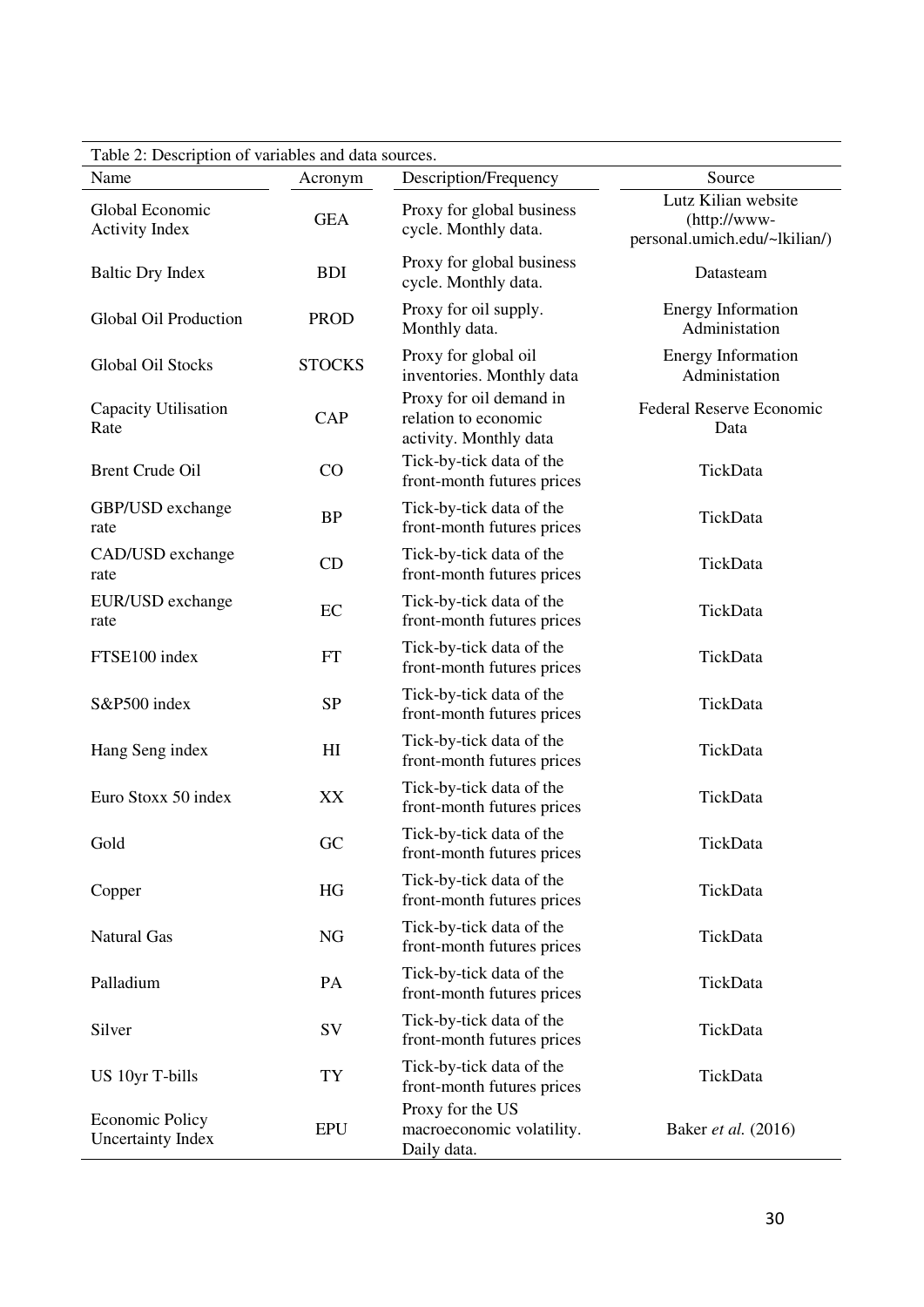| Table 3: Forecasting monthly oil prices. Evaluation period: 2011.12-2015.8. |           |           |                     |           |        |             |           |                     |           |        |  |  |
|-----------------------------------------------------------------------------|-----------|-----------|---------------------|-----------|--------|-------------|-----------|---------------------|-----------|--------|--|--|
|                                                                             |           |           | <b>MAPPE</b>        |           |        | <b>MSPE</b> |           |                     |           |        |  |  |
|                                                                             |           |           | Forecasting horizon |           |        |             |           | Forecasting horizon |           |        |  |  |
|                                                                             | $1 -$     | $3-$      | $6-$                | $9-$      | $12 -$ | $1-$        | $3-$      | $6-$                | $9-$      | $12 -$ |  |  |
| Model:                                                                      | month     | months    | months              | months    | months | month       | months    | months              | months    | months |  |  |
| AR(1)                                                                       | 0.9730    | 1.0297    | 1.0073              | 0.9735    | 0.9777 | 0.9500      | 0.9948    | 0.9771              | 0.9679    | 0.9705 |  |  |
| ARMA(1,1)                                                                   | 0.9739    | 1.0436    | 1.0143              | 0.9685    | 0.9728 | 0.9627      | 1.0156    | 0.9779              | 0.9611    | 0.9641 |  |  |
| AR(12)                                                                      | 1.0327    | 1.0455    | 1.0323              | 1.0477    | 1.0545 | 1.0878      | 1.0776    | 1.0467              | 1.0813    | 1.0903 |  |  |
| AR(24)                                                                      | 1.0013    | 1.0011    | 1.0014              | 1.0008    | 0.9992 | 1.0066      | 1.0034    | 1.0026              | 1.0006    | 0.9972 |  |  |
| $3-VAR(12)$                                                                 | 1.4614    | 1.6930    | 1.4154              | 0.8932    | 0.6942 | 2.4851      | 2.8562    | 2.1953              | 0.8567    | 0.4953 |  |  |
| $3-VAR(24)$                                                                 | 3.6851    | 2.0039    | 1.3245              | 0.9587    | 0.7714 | 11.8383     | 3.1099    | 1.4655              | 0.9154    | 0.6344 |  |  |
| $4-VAR(12)$                                                                 | 1.7398    | 1.9557    | 1.9424              | 1.1202    | 0.7991 | 3.6381      | 4.5889    | 5.2078              | 1.7593    | 0.6783 |  |  |
| $4-VAR(24)$                                                                 | 3.7139    | 2.0161    | 1.3283              | 0.9626    | 0.7735 | 11.9459     | 3.1386    | 1.4709              | 0.9190    | 0.6369 |  |  |
| $3-BVAR(12)$                                                                | 1.1128    | 1.0249    | 0.8877              | $0.8025*$ | 0.6737 | 1.2625      | 1.1292    | 0.7579              | $0.6215*$ | 0.4520 |  |  |
| $3-BVAR(24)$                                                                | 4.1202    | 2.1044    | 1.3075              | 0.8944    | 0.6733 | 14.3190     | 3.3762    | 1.3834              | 0.7950    | 0.4863 |  |  |
| $4-BVAR(12)$                                                                | 1.1160    | 1.0266    | 0.8905              | 0.8038    | 0.6743 | 1.2664      | 1.1279    | 0.7599              | 0.6230    | 0.4524 |  |  |
| $4-BVAR(24)$                                                                | 4.1203    | 2.1045    | 1.3075              | 0.8944    | 0.6733 | 14.3191     | 3.3763    | 1.3834              | 0.7950    | 0.4863 |  |  |
| MIDAS-RV-CO                                                                 | 0.9369    | 0.9998    | 0.8210              | 0.8717    | 1.0319 | 0.9474      | 1.1376    | 0.7028              | 0.8341    | 1.2504 |  |  |
| <b>MIDAS-RV-FT</b>                                                          | 0.9312    | 1.0453    | 0.8696              | 1.0328    | 0.9697 | 0.9632      | 1.1292    | 0.7796              | 1.1950    | 1.0275 |  |  |
| <b>MIDAS-RV-SP</b>                                                          | 0.9303    | 0.9151    | 0.9099              | 1.2465    | 0.9852 | 0.9718      | 0.8819    | 0.8561              | 1.7304    | 1.0549 |  |  |
| <b>MIDAS-RV-XX</b>                                                          | $0.8999*$ | 0.8981    | 0.9343              | 1.0126    | 0.8146 | $0.8440*$   | 0.8089    | 0.9102              | 1.1815    | 0.7569 |  |  |
| MIDAS-RV-HI                                                                 | 0.9452    | 0.9817    | 0.9618              | 1.5920    | 1.2453 | 0.9582      | 0.9612    | 1.0639              | 3.0822    | 1.7642 |  |  |
| MIDAS-RV-BP                                                                 | 0.9526    | $0.8384*$ | $0.7554*$           | 0.8960    | 0.8668 | 1.0122      | $0.6956*$ | $0.6280*$           | 0.8820    | 0.8038 |  |  |
| MIDAS-RV-CD                                                                 | 0.9032    | 0.8968    | 0.8560              | 0.9710    | 1.4640 | 0.9351      | 0.8193    | 0.7947              | 1.0245    | 2.2432 |  |  |
| MIDAS-RV-EC                                                                 | 0.9587    | 0.8938    | 0.8162              | 0.9369    | 0.7599 | 1.0637      | 0.7770    | 0.6730              | 0.9218    | 0.6321 |  |  |
| MIDAS-RV-GC                                                                 | 1.0266    | 1.1385    | 1.0410              | 1.2246    | 0.7948 | 1.0438      | 1.2770    | 1.2712              | 1.8171    | 0.7056 |  |  |
| MIDAS-RV-HG                                                                 | 0.9598    | 0.9680    | 0.8452              | 0.9426    | 0.8688 | 0.9917      | 0.9665    | 0.7554              | 0.9488    | 0.9026 |  |  |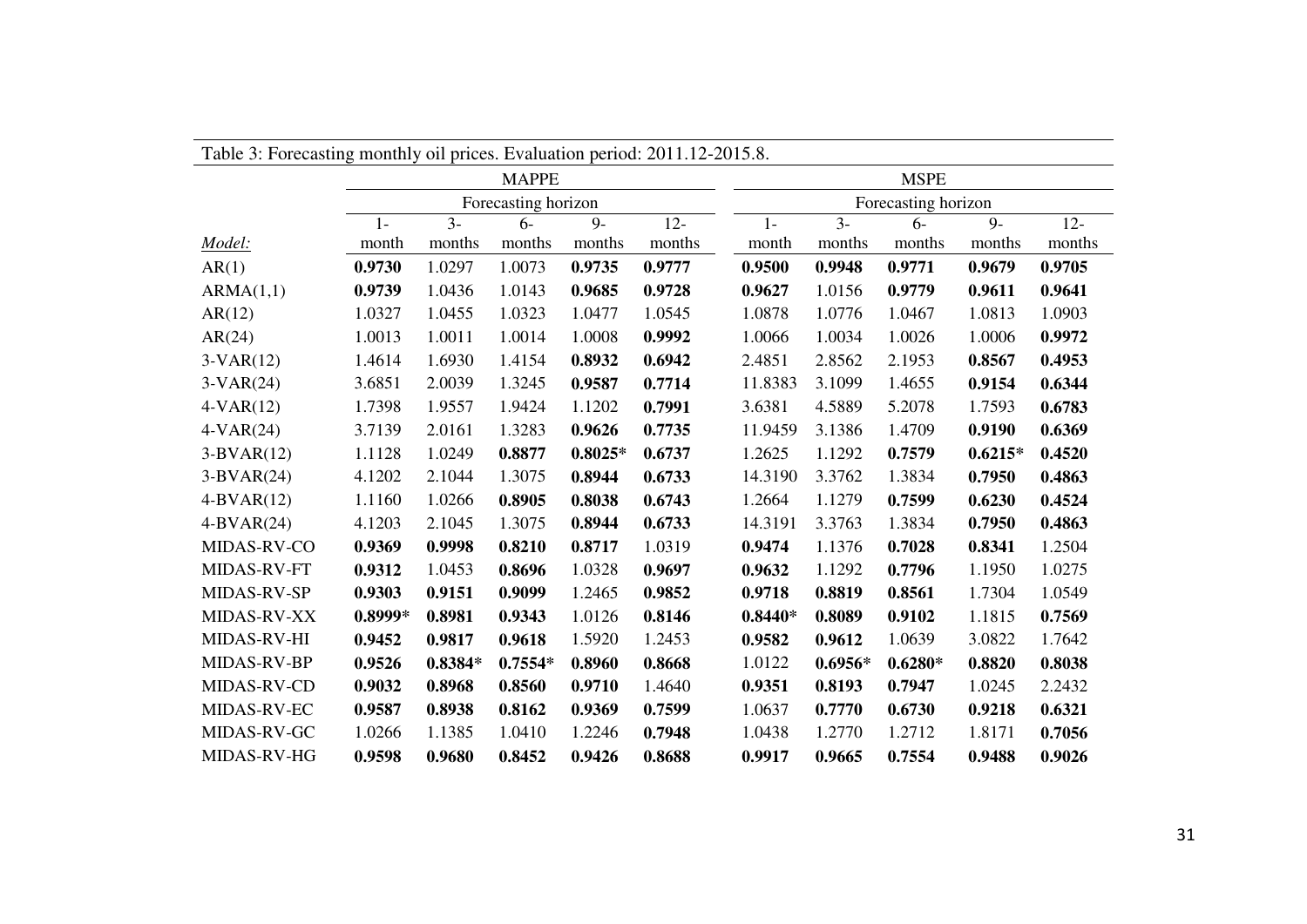| MIDAS-RV-NG  | 0.9965 | .0834  | 0.9216 | .0423   | 0.9911    | .0749  | .3582  | 0.9609    | 3522.  | 1 1247    |
|--------------|--------|--------|--------|---------|-----------|--------|--------|-----------|--------|-----------|
| MIDAS-RV-PA  | 0.9545 | .0699  | .1328  | 0.8561  | $0.5271*$ | 0.9677 | .2014  | 1 2771    | 0.7946 | $0.3233*$ |
| MIDAS-RV-SV  | 0.9953 | 1354   | -0397  | -1034   | 0.8678    | 0355   | -3437  | 1 3126    | 1.4175 | 0.8092    |
| MIDAS-RV-TY  | 0.9425 | 0.9430 | .1409  | 1.3810. | 0.7070    | 0.9405 | 0.9811 | 1 3 1 9 5 | 2.3787 | 0.5442    |
| MIDAS-RV-EPU | 0.9475 | .0344  | 0.9240 | .5993   | 0.9640    | 0.9779 | 1650   | 0.8967    | 2.8471 | .0115     |

*Note*: All MAPPE and MSPE ratios have been normalized relative to the monthly no-change forecast. Bold face indicates predictive gains relatively to the no-change forecast. \* denotes that the model is among the set of the best performing models according to the Model Confidence Set (MCS) test.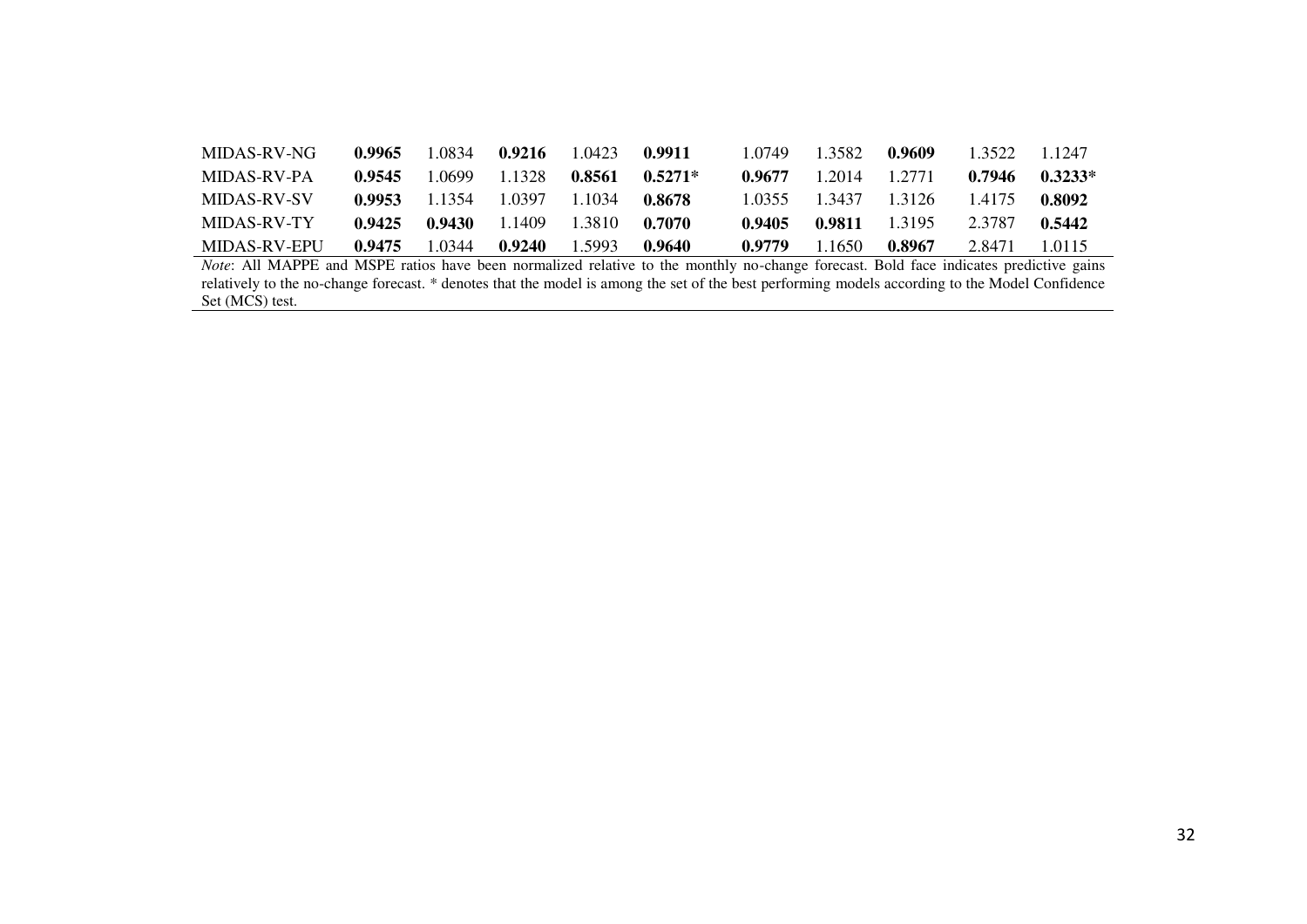| 2019.0       |            |                  |                     |            |            |
|--------------|------------|------------------|---------------------|------------|------------|
|              |            |                  | Forecasting horizon |            |            |
|              | $1-$       | $\overline{3}$ - | $6-$                | $9-$       | $12 -$     |
| Model:       | month      | months           | months              | months     | months     |
| AR(1)        | 0.5455     | 0.4286           | 0.2821              | 0.3056     | 0.2727     |
| ARMA(1,1)    | 0.5682     | 0.4524           | 0.3077              | 0.3056     | 0.2727     |
| AR(12)       | 0.3636     | 0.4524           | 0.3077              | 0.3056     | 0.2727     |
| AR(24)       | 0.3864     | 0.4524           | 0.3077              | 0.3056     | 0.2727     |
| $3-VAR(12)$  | 0.5909     | 0.5476           | 0.4615              | $0.6944**$ | $0.6667*$  |
| $3-VAR(24)$  | 0.4091     | 0.5000           | 0.5128              | 0.4444     | 0.4545     |
| $4-VAR(12)$  | 0.5000     | 0.5238           | 0.4103              | $0.6389**$ | $0.6364*$  |
| $4-VAR(24)$  | 0.4091     | 0.5000           | 0.5128              | 0.4444     | 0.4242     |
| $3-BVAR(12)$ | 0.5000     | 0.6190           | $0.7179*$           | 0.6667     | $0.7273**$ |
| $3-BVAR(24)$ | 0.5000     | 0.5238           | 0.6923              | 0.6667     | $0.7273**$ |
| $4-BVAR(12)$ | 0.5455     | 0.6190           | $0.7179*$           | 0.6667     | $0.7273**$ |
| $4-BVAR(24)$ | 0.5000     | 0.5238           | 0.6923              | 0.6667     | $0.7273**$ |
| MIDAS-RV-CO  | 0.5227     | 0.4286           | 0.4103              | 0.3333     | 0.3030     |
| MIDAS-RV-FT  | 0.5455     | 0.4762           | 0.4359              | 0.3611     | 0.2727     |
| MIDAS-RV-SP  | 0.5000     | 0.5714           | 0.4872              | 0.3333     | 0.3030     |
| MIDAS-RV-XX  | 0.5455     | 0.5476           | 0.4615              | 0.3889     | 0.3333     |
| MIDAS-RV-HI  | 0.5455     | 0.4762           | 0.4615              | 0.3056     | 0.2121     |
| MIDAS-RV-BP  | $0.6136*$  | $0.6429*$        | 0.5641              | 0.3889     | 0.2121     |
| MIDAS-RV-CD  | $0.6818**$ | $0.6667**$       | 0.5641              | 0.3333     | 0.2727     |
| MIDAS-RV-EC  | 0.5682     | 0.5952           | 0.4872              | 0.3056     | 0.4545     |
| MIDAS-RV-GC  | 0.4773     | 0.3810           | 0.3846              | 0.2778     | 0.5152     |
| MIDAS-RV-HG  | $0.6136**$ | 0.4048           | 0.4872              | 0.3056     | 0.4545     |
| MIDAS-RV-NG  | 0.5000     | 0.5000           | 0.5385              | 0.3889     | 0.3030     |
| MIDAS-RV-PA  | 0.5682     | 0.4524           | 0.3333              | 0.2778     | $0.6667*$  |
| MIDAS-RV-SV  | 0.5000     | 0.3810           | 0.3590              | 0.3056     | 0.3333     |
| MIDAS-RV-TY  | 0.5227     | 0.5000           | 0.3846              | 0.3333     | 0.2727     |
| MIDAS-RV-EPU | 0.5909     | 0.4762           | 0.5128              | 0.3056     | 0.3030     |

Table 4: Success ratios of competing models. Evaluation period: 2011.12- 2015.8

*Note:* The statistical significance of the success ratios is tested based on the Pesaran and Timmermann (2009) under the null hypothesis of no directional accuracy. \*\* and \* denote significance at 5% and 10% level, respectively. Bold face denotes improvement of the directional accuracy relatively to the no-change forecast.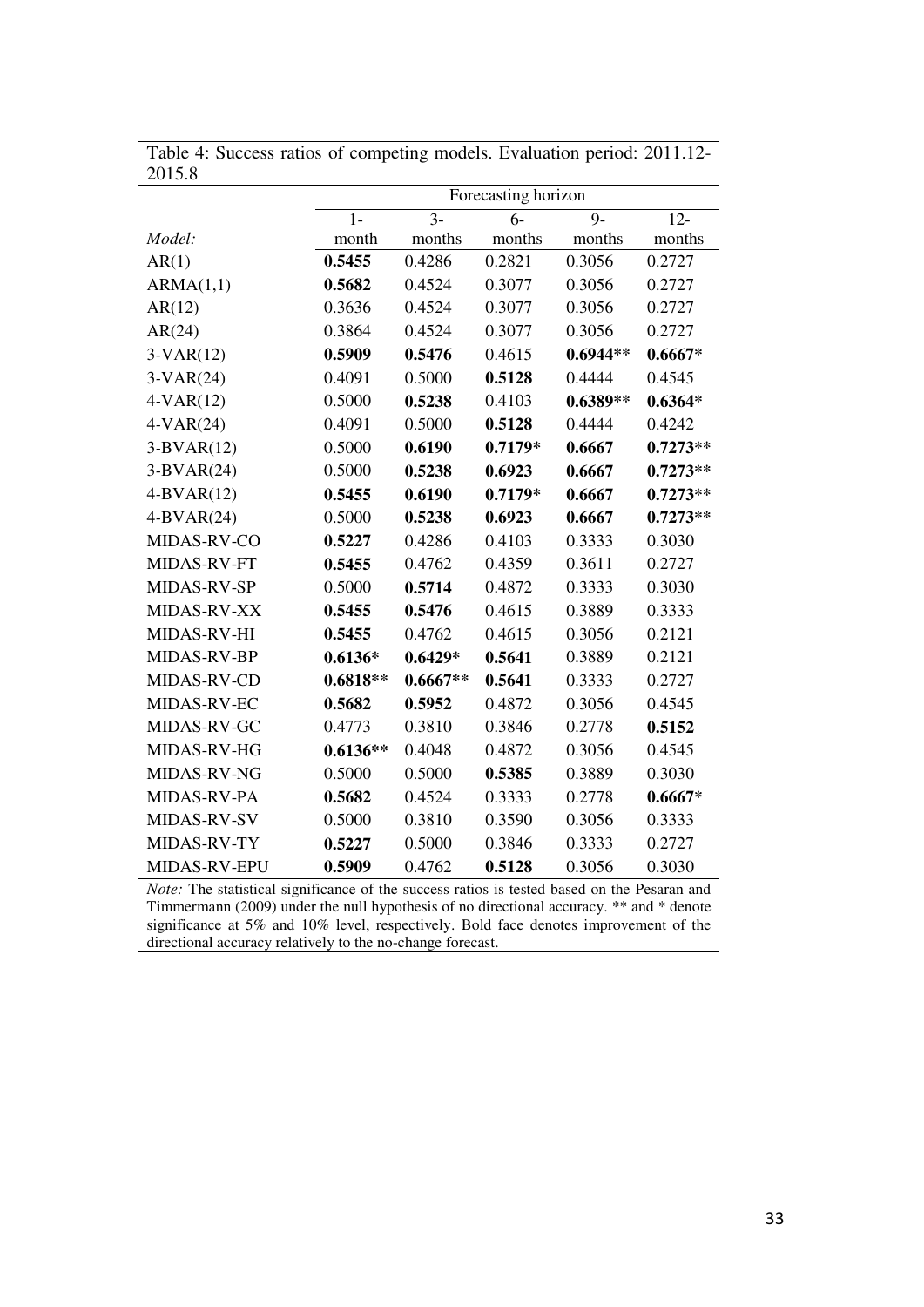| Table 5: Forecasting monthly oil prices – MIDAS-RET models. Evaluation period: 2011.12-2015.8 |              |           |                     |        |           |                     |           |        |        |           |  |
|-----------------------------------------------------------------------------------------------|--------------|-----------|---------------------|--------|-----------|---------------------|-----------|--------|--------|-----------|--|
|                                                                                               | <b>MSPE</b>  |           |                     |        |           |                     |           |        |        |           |  |
|                                                                                               |              |           | Forecasting horizon |        |           | Forecasting horizon |           |        |        |           |  |
|                                                                                               | $\mathbf{I}$ | $3 -$     | $6-$                | $9-$   | $12 -$    | $1 -$               | $3 -$     | $6-$   | $9 -$  | $12 -$    |  |
| Model:                                                                                        | month        | months    | months              | months | months    | month               | months    | months | months | months    |  |
| <b>MIDAS-RET-CO</b>                                                                           | 0.9281       | 1.0909    | 0.9970              | 1.2859 | 1.3799    | 0.9192              | 1.1015    | 1.0095 | 1.8187 | 2.2511    |  |
| MIDAS-RET-FT                                                                                  | 1.0374       | 1.0437    | 1.3488              | 1.4559 | 1.0807    | 1.0597              | 0.9747    | 2.1940 | 2.3881 | 1.3293    |  |
| MIDAS-RET-SP                                                                                  | 0.9603       | 0.9055    | 1.0967              | 1.3611 | 1.8250    | 0.8756              | 0.8934    | 1.1954 | 2.2493 | 3.4728    |  |
| MIDAS-RET-XX                                                                                  | 1.1158       | 1.0365    | 1.1272              | 2.2701 | 0.9355    | 1.1097              | 1.0236    | 1.9332 | 6.6529 | 1.0420    |  |
| MIDAS-RET-HI                                                                                  | 0.9743       | 0.9101    | 1.1955              | 1.7927 | 1.0475    | 0.9478              | 0.7933    | 1.6618 | 3.9176 | 1.2709    |  |
| MIDAS-RET-BP                                                                                  | 1.0988       | 1.2602    | 1.2588              | 1.5200 | 1.0968    | 1.1592              | 1.8422    | 1.9347 | 2.4557 | 1.2962    |  |
| MIDAS-RET-CD                                                                                  | 1.1024       | $0.7625*$ | 1.0667              | 1.6392 | $0.5380*$ | 1.1323              | $0.7111*$ | 1.2580 | 3.3350 | $0.3645*$ |  |
| MIDAS-RET-EC                                                                                  | 1.0386       | 1.1835    | 1.0672              | 2.2144 | 1.4114    | 1.0623              | 1.6374    | 1.3344 | 5.3958 | 2.1255    |  |
| MIDAS-RET-GC                                                                                  | 1.0785       | 1.2083    | 1.2841              | 1.5201 | 1.1308    | 1.0704              | 1.4603    | 1.7321 | 2.2984 | 1.3456    |  |
| MIDAS-RET-HG                                                                                  | 1.0729       | 1.0278    | 1.4565              | 1.2768 | 0.8927    | 1.1475              | 1.2863    | 2.7099 | 1.8640 | 0.9867    |  |
| MIDAS-RET-NG                                                                                  | 1.0942       | 1.1516    | 1.4696              | 1.4382 | 0.9755    | 1.1578              | 1.4379    | 2.3460 | 2.3790 | 1.0522    |  |
| MIDAS-RET-PA                                                                                  | 1.0406       | 1.4164    | 1.2049              | 1.1283 | 1.7149    | 1.0477              | 2.2970    | 1.8342 | 1.4566 | 2.9151    |  |
| MIDAS-RET-SV                                                                                  | 1.0758       | 1.2160    | 1.2808              | 1.0123 | 1.6872    | 1.2265              | 1.8575    | 2.0911 | 1.1178 | 3.0539    |  |
| MIDAS-RET-TY                                                                                  | 0.9723       | 1.0370    | 1.3589              | 2.6200 | 1.7797    | 0.9580              | 0.9348    | 2.0311 | 8.3700 | 3.8064    |  |

*Note*: All MAPPE and MSPE ratios have been normalized relative to the monthly no-change forecast. Bold face indicates predictive gains relatively to the no-change forecast. \* denotes that the model is among the set of the best performing models according to the Model Confidence Set (MCS) test, along with the best models from Table 3.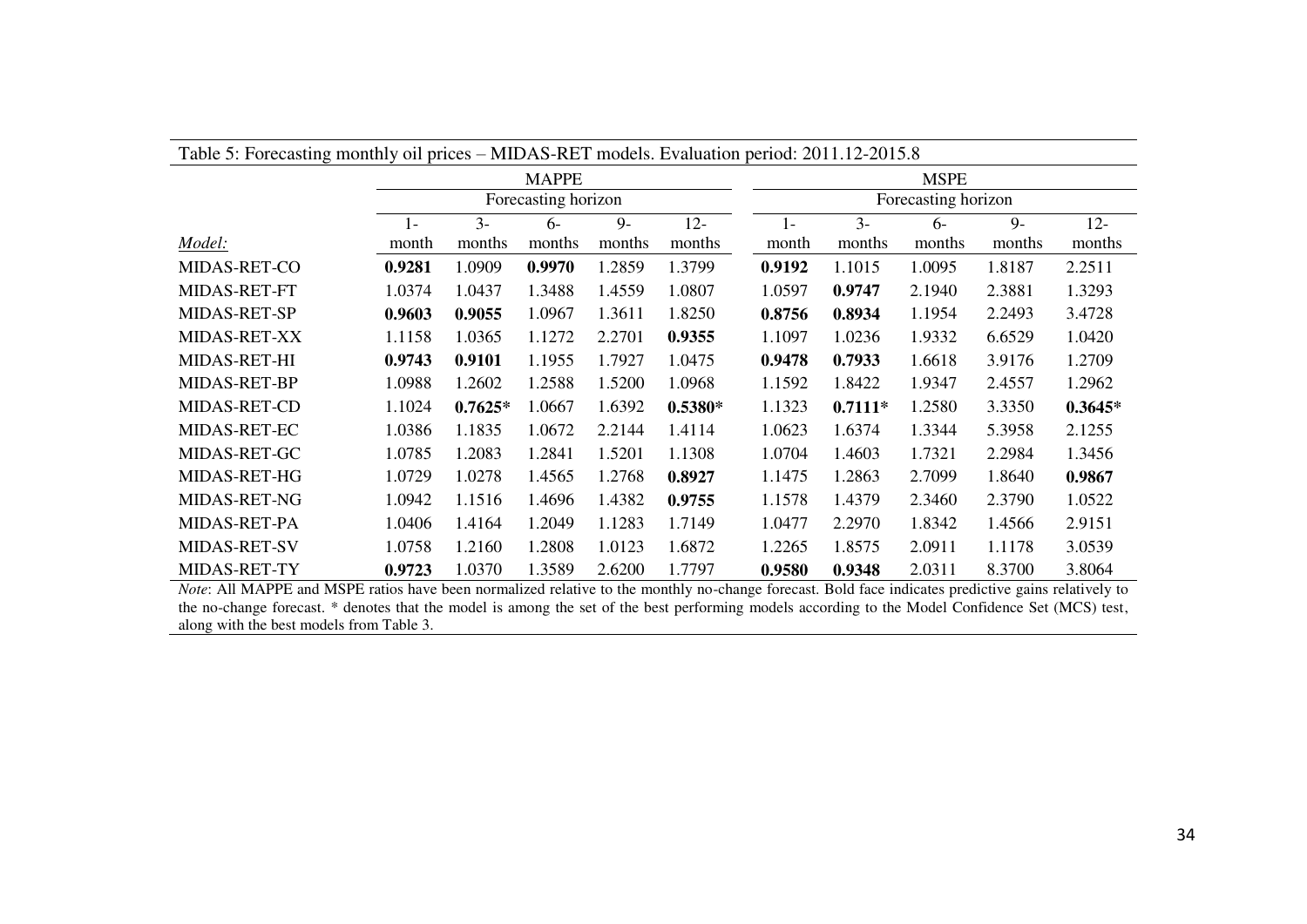| 4011.14-4019.0      |           |           |                     |        |        |
|---------------------|-----------|-----------|---------------------|--------|--------|
|                     |           |           | Forecasting horizon |        |        |
|                     | $1-$      | $3-$      | $6-$                | $9-$   | $12 -$ |
| Model:              | month     | months    | months              | months | months |
| MIDAS-RET-CO        | $0.5909*$ | 0.4048    | 0.3590              | 0.3333 | 0.2424 |
| MIDAS-RET-FT        | 0.5000    | 0.5952    | 0.4103              | 0.3333 | 0.2424 |
| <b>MIDAS-RET-SP</b> | 0.5227    | 0.6190    | 0.3590              | 0.3889 | 0.2121 |
| <b>MIDAS-RET-XX</b> | 0.5227    | 0.5476    | 0.4359              | 0.3611 | 0.2727 |
| <b>MIDAS-RET-HI</b> | 0.5455    | 0.5714    | 0.3846              | 0.3611 | 0.1818 |
| <b>MIDAS-RET-BP</b> | 0.5000    | 0.5476    | 0.2308              | 0.2222 | 0.3030 |
| <b>MIDAS-RET-CD</b> | 0.5000    | $0.6190*$ | 0.3590              | 0.2500 | 0.2121 |
| <b>MIDAS-RET-EC</b> | 0.4091    | 0.5238    | 0.3333              | 0.3889 | 0.4242 |
| MIDAS-RET-GC        | 0.5000    | 0.4524    | 0.4359              | 0.3333 | 0.2424 |
| MIDAS-RET-HG        | 0.4773    | 0.5476    | 0.4359              | 0.3056 | 0.2727 |
| MIDAS-RET-NG        | 0.5682    | 0.5476    | 0.4359              | 0.2778 | 0.2727 |
| MIDAS-RET-PA        | 0.5227    | 0.5000    | 0.3590              | 0.2778 | 0.2424 |
| <b>MIDAS-RET-SV</b> | 0.5000    | 0.5476    | 0.3846              | 0.5000 | 0.1818 |
| MIDAS-RET-TY        | 0.5000    | 0.5476    | 0.3333              | 0.3333 | 0.4242 |

Table 6: Success ratios of MIDAS-RET models. Evaluation period: 2011.12-2015.8

*Note:* The statistical significance of the success ratios is tested based on the Pesaran and Timmermann (2009) under the null hypothesis of no directional accuracy. \*\* and \* denote significance at 5% and 10% level, respectively. Bold face denotes improvement of the directional accuracy relatively to the no-change forecast.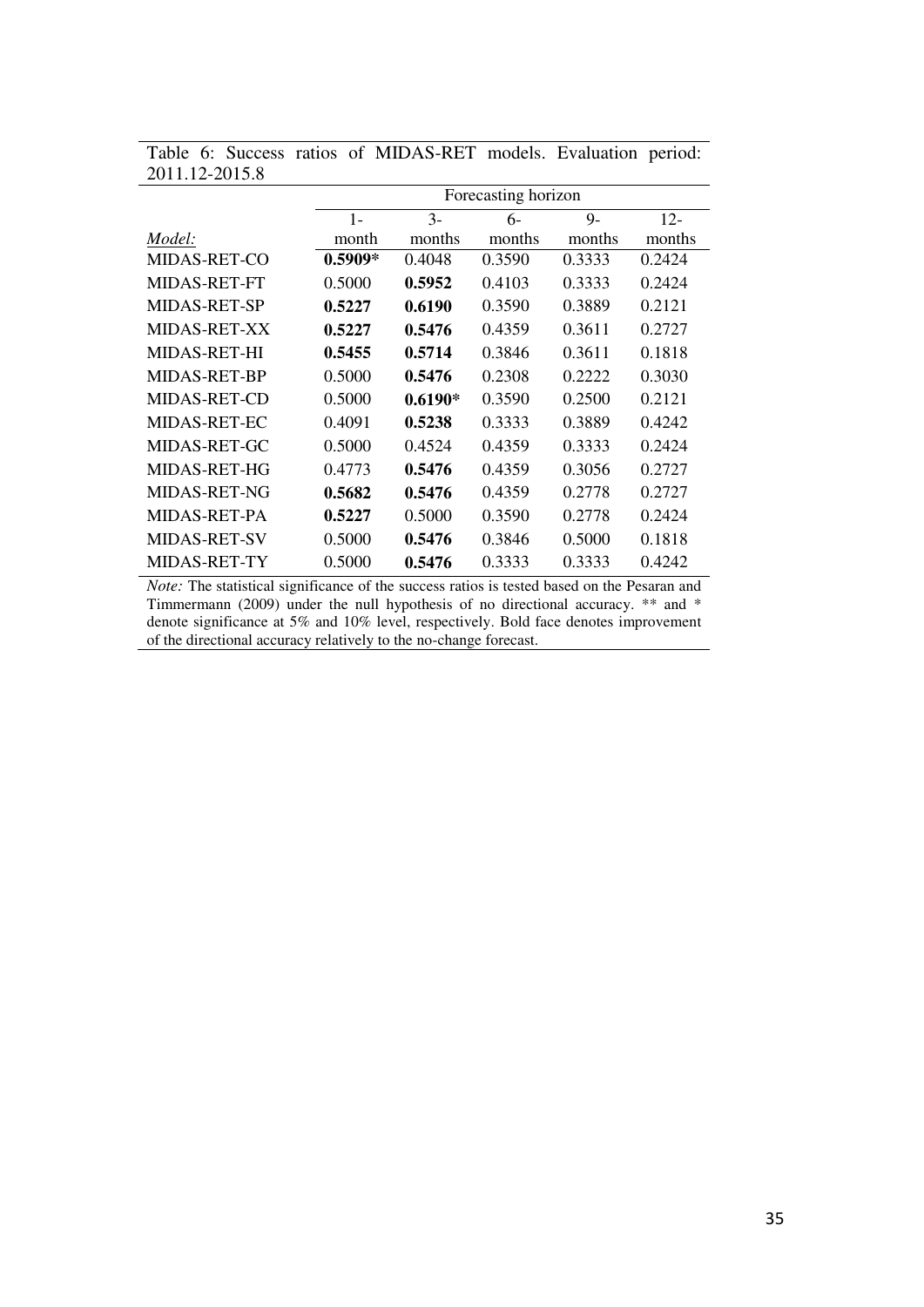|                    |           |           |                     |           |           | Table 7: Forecasting monthly oil prices during the oil collapse period. Evaluation period: 2014.6-2015.8. |           |           |           |           |  |
|--------------------|-----------|-----------|---------------------|-----------|-----------|-----------------------------------------------------------------------------------------------------------|-----------|-----------|-----------|-----------|--|
|                    |           |           | <b>MAPPE</b>        |           |           | <b>MSPE</b>                                                                                               |           |           |           |           |  |
|                    |           |           | Forecasting horizon |           |           | Forecasting horizon                                                                                       |           |           |           |           |  |
|                    | $1-$      | $3 -$     | $6-$                | $9-$      | $12 -$    | $1 -$                                                                                                     | $3 -$     | $6-$      | $9-$      | $12 -$    |  |
| Model:             | month     | months    | months              | months    | months    | month                                                                                                     | months    | months    | months    | months    |  |
| AR(1)              | 0.9684    | 1.0071    | 0.9826              | 0.9749    | 0.9872    | 0.9500                                                                                                    | 0.9279    | 0.9496    | 0.9589    | 0.9762    |  |
| ARMA(1,1)          | 0.9569    | 1.0079    | 0.9827              | 0.9660    | 0.9840    | 0.9369                                                                                                    | 0.9143    | 0.9387    | 0.9451    | 0.9700    |  |
| AR(12)             | 1.0085    | 1.0055    | 1.0121              | 1.0209    | 1.0290    | 1.0146                                                                                                    | 1.0113    | 1.0200    | 1.0382    | 1.0563    |  |
| AR(24)             | 0.9998    | 0.9992    | 0.9998              | 0.9998    | 0.9992    | 0.9999                                                                                                    | 1.0003    | 1.0002    | 0.9996    | 0.9983    |  |
| $3-VAR(12)$        | 1.1564    | 1.1208    | 0.8408              | 0.6800    | 0.6099    | 1.5728                                                                                                    | 1.1959    | 0.8409    | 0.5193    | 0.3951    |  |
| $3-VAR(24)$        | 4.2741    | 2.2743    | 1.3756              | 0.9432    | 0.8213    | 15.1141                                                                                                   | 3.5331    | 1.4639    | 0.8857    | 0.6876    |  |
| $4-VAR(12)$        | 1.1779    | 1.1566    | 0.8841              | 0.6841    | 0.6226    | 1.6030                                                                                                    | 1.2727    | 0.8487    | 0.5299    | 0.4059    |  |
| $4-VAR(24)$        | 4.2953    | 2.2840    | 1.3737              | 0.9426    | 0.8211    | 15.2499                                                                                                   | 3.5552    | 1.4619    | 0.8850    | 0.6879    |  |
| $3-BVAR(12)$       | 0.9769    | 0.8379    | 0.7240              | 0.6332    | 0.5355    | 0.9187                                                                                                    | 0.7315    | 0.5679    | 0.4235    | 0.3100    |  |
| $3-BVAR(24)$       | 2.6136    | 1.3260    | 0.7588              | $0.4984*$ | $0.4140*$ | 5.7729                                                                                                    | 1.2227    | 0.4583    | $0.2570*$ | $0.1825*$ |  |
| $4-BVAR(12)$       | 0.9895    | 0.8445    | 0.7283              | 0.6337    | 0.5358    | 0.9283                                                                                                    | 0.7297    | 0.5686    | 0.4239    | 0.3105    |  |
| $4-BVAR(24)$       | 2.6136    | 1.3260    | 0.7588              | 0.4984    | 0.4140    | 5.7731                                                                                                    | 1.2228    | 0.4583    | $0.2570*$ | $0.1825*$ |  |
| MIDAS-RV-CO        | $0.8607*$ | 0.9241    | 0.7675              | 0.8575    | 0.8012    | 0.8249                                                                                                    | 0.7046    | 0.5818    | 0.7685    | 0.6528    |  |
| MIDAS-RV-FT        | $0.8629*$ | 0.9855    | 0.7873              | 0.9455    | 0.9577    | 0.9162                                                                                                    | 0.8571    | 0.6113    | 0.8971    | 0.9166    |  |
| MIDAS-RV-SP        | $0.8689*$ | 0.8642    | 0.8260              | 1.0564    | 0.9086    | 0.8727                                                                                                    | 0.6574    | 0.6655    | 1.1240    | 0.8299    |  |
| MIDAS-RV-XX        | $0.8515*$ | 0.8712    | 0.8220              | 0.9639    | 0.8266    | 0.8136                                                                                                    | 0.7143    | 0.6650    | 0.9496    | 0.6966    |  |
| <b>MIDAS-RV-HI</b> | 0.8729    | 0.9626    | 0.8223              | 1.0979    | 1.3997    | 0.8474                                                                                                    | 0.8483    | 0.6842    | 1.2476    | 1.9717    |  |
| MIDAS-RV-BP        | 0.9052    | 0.8769    | 0.6884              | 0.8608    | 0.8164    | 0.9419                                                                                                    | 0.6489    | 0.4759    | 0.7810    | 0.6803    |  |
| MIDAS-RV-CD        | $0.7827*$ | $0.8387*$ | 0.7271              | 0.8919    | 1.3627    | $0.7210*$                                                                                                 | $0.6104*$ | 0.5313    | 0.8056    | 1.8671    |  |
| MIDAS-RV-EC        | 0.8843    | $0.7946*$ | $0.6375*$           | 0.7880    | 0.7071    | 0.9275                                                                                                    | $0.5739*$ | $0.3916*$ | 0.6443    | 0.5093    |  |
| MIDAS-RV-GC        | 0.9343    | 1.0477    | 0.8275              | 0.9964    | 0.7434    | 0.9012                                                                                                    | 0.9691    | 0.6951    | 1.0130    | 0.5815    |  |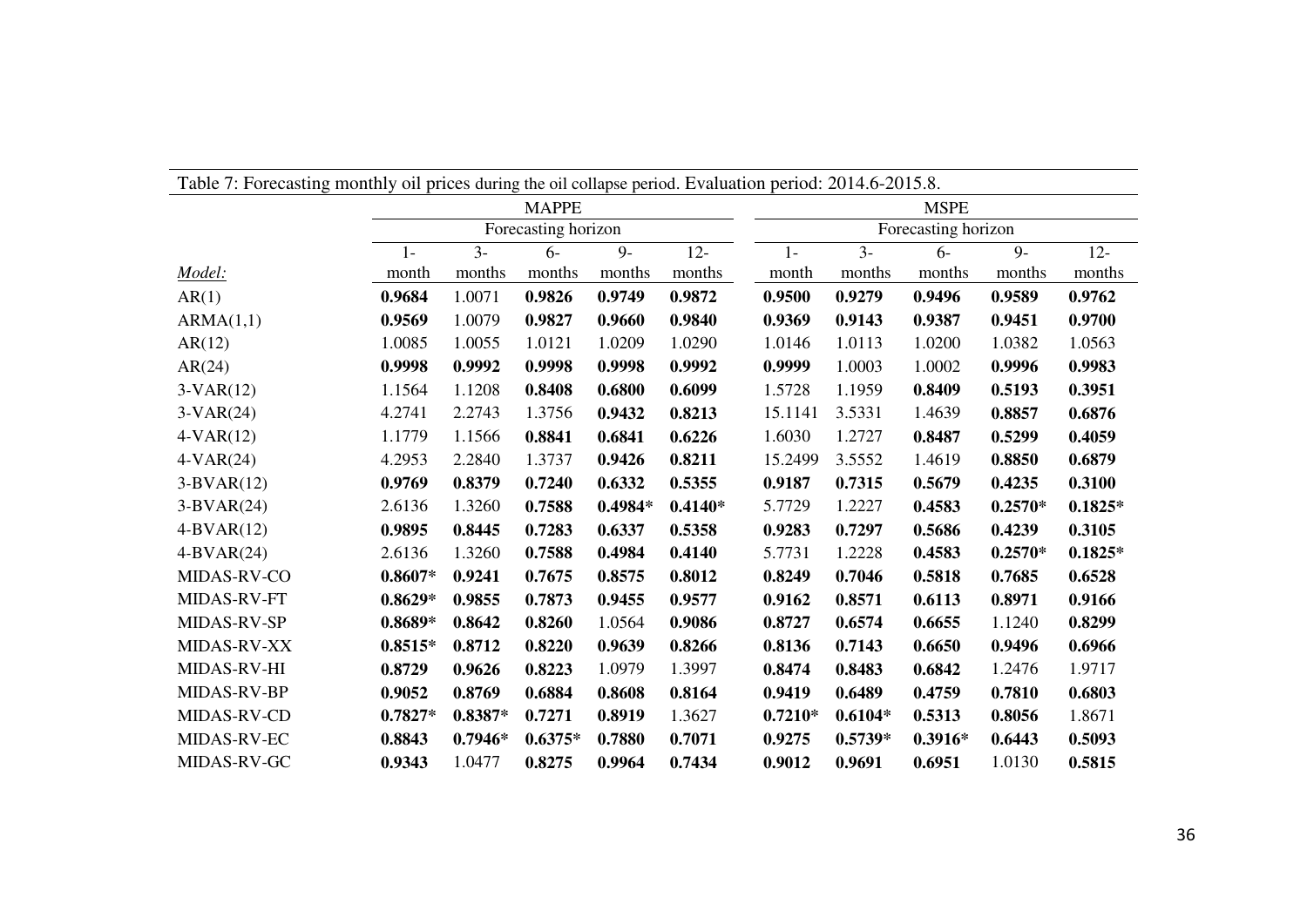| MIDAS-RV-HG         | 0.8881    | 0.9298    | 0.7261 | 0.8990 | 0.7182 | 0.8580    | 0.7548    | 0.5304 | 0.8168 | 0.5371 |
|---------------------|-----------|-----------|--------|--------|--------|-----------|-----------|--------|--------|--------|
| <b>MIDAS-RV-NG</b>  | 0.8978    | 1.0298    | 0.7437 | 0.8311 | 1.0543 | 0.8239    | 1.0335    | 0.5925 | 0.7432 | 1.1184 |
| MIDAS-RV-PA         | 0.9063    | 0.9758    | 0.9556 | 0.8519 | 0.4963 | 0.8647    | 0.8456    | 0.8853 | 0.7558 | 0.2635 |
| MIDAS-RV-SV         | 0.9316    | 1.0090    | 0.8466 | 0.9921 | 0.8839 | 0.9306    | 0.9175    | 0.7087 | 1.0337 | 0.8017 |
| MIDAS-RV-TY         | 0.8958    | 0.8758    | 0.9062 | 1.0258 | 0.7545 | 0.8894    | 0.7035    | 0.7866 | 1.1111 | 0.5796 |
| <b>MIDAS-RV-EPU</b> | 0.8916    | $0.7906*$ | 0.8020 | 1.3886 | 0.9869 | 0.8565    | $0.5861*$ | 0.6404 | 1.8961 | 0.9922 |
| MIDAS-RET-CO        | 0.9121    | 0.9850    | 0.8789 | 0.8534 | 0.8656 | 1.0201    | 0.8639    | 0.7434 | 0.7482 | 0.7611 |
| <b>MIDAS-RET-FT</b> | 0.9028    | 0.9819    | 0.8307 | 0.9972 | 0.8614 | 0.8959    | 0.8307    | 0.6793 | 1.0086 | 0.7469 |
| MIDAS-RET-SP        | 0.9269    | 0.8771    | 0.8692 | 0.8983 | 0.9415 | 0.9391    | 0.7184    | 0.7520 | 0.8201 | 0.9033 |
| <b>MIDAS-RET-XX</b> | $0.8198*$ | 0.9267    | 0.8140 | 1.0237 | 0.8463 | $0.7552*$ | 0.7467    | 0.6577 | 1.0603 | 0.7227 |
| MIDAS-RET-HI        | 0.8776    | 0.8737    | 0.8663 | 0.9931 | 0.8609 | 0.8233    | 0.6857    | 0.7239 | 1.0045 | 0.7626 |
| MIDAS-RET-BP        | 0.9120    | 0.8756    | 0.9321 | 0.9525 | 0.7956 | 0.8821    | 0.6983    | 0.8591 | 0.9445 | 0.6426 |
| MIDAS-RET-CD        | 0.9301    | 0.9068    | 0.8265 | 0.9031 | 0.8504 | 0.8518    | 0.7507    | 0.6437 | 0.8308 | 0.7307 |
| MIDAS-RET-EC        | 0.9214    | 0.9464    | 0.8689 | 0.8372 | 0.7697 | 0.8489    | 0.8438    | 0.7406 | 0.7064 | 0.5973 |
| MIDAS-RET-GC        | $0.8697*$ | 0.9821    | 0.7784 | 1.0612 | 1.0692 | 0.8018    | 0.8831    | 0.6112 | 1.1465 | 1.1627 |
| MIDAS-RET-HG        | 0.9091    | 0.9004    | 0.7768 | 0.8652 | 0.9503 | 0.9054    | 0.7398    | 0.5873 | 0.7761 | 0.9018 |
| MIDAS-RET-NG        | $0.8504*$ | 0.9911    | 0.7763 | 1.0247 | 0.8975 | $0.7665*$ | 0.8738    | 0.6102 | 1.0668 | 0.8182 |
| MIDAS-RET-PA        | 0.9072    | 0.8550    | 0.8160 | 0.8780 | 0.9300 | 0.8753    | 0.6768    | 0.6637 | 0.7898 | 0.8782 |
| <b>MIDAS-RET-SV</b> | $0.8688*$ | 0.9029    | 0.7783 | 0.7332 | 0.8832 | 0.7963    | 0.8020    | 0.5912 | 0.5455 | 0.8025 |
| MIDAS-RET-TY        | $0.8532*$ | 0.9308    | 0.8587 | 0.9684 | 0.7828 | 0.7975    | 0.8596    | 0.7127 | 0.9561 | 0.6252 |

*Note*: All MAPPE and MSPE ratios have been normalized relative to the monthly no-change forecast. Bold face indicates predictive gains relatively to the no-change forecast. \* denotes that the model is among the set of the best performing models according to the Model Confidence Set (MCS) test.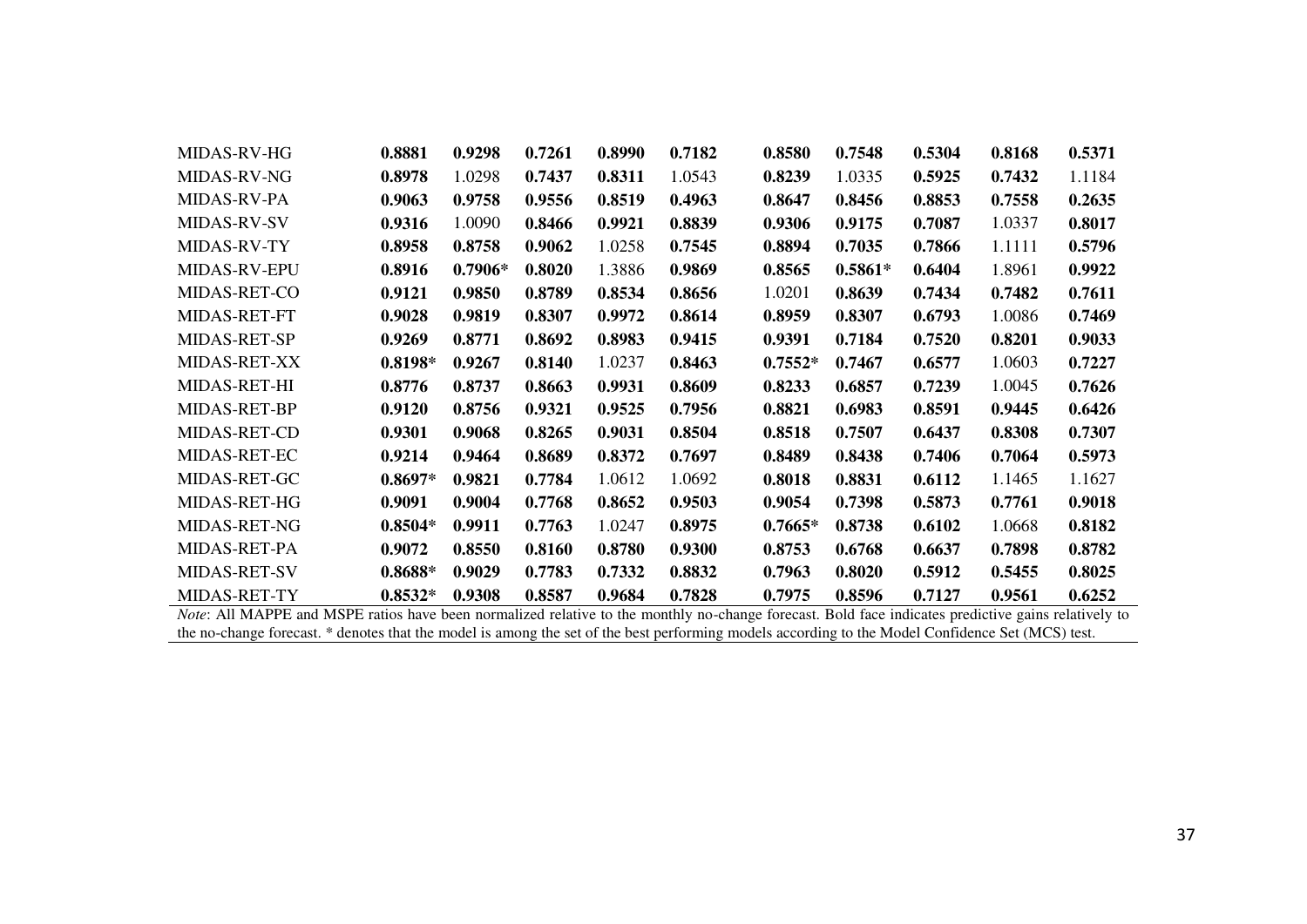| Table 8: Forecasting monthly oil prices – MIDAS-RV and MIDAS-RET models based on PCA. Evaluation period: 2011.12-2015.8.                                           |               |             |                     |         |                    |        |                     |        |         |        |  |  |
|--------------------------------------------------------------------------------------------------------------------------------------------------------------------|---------------|-------------|---------------------|---------|--------------------|--------|---------------------|--------|---------|--------|--|--|
|                                                                                                                                                                    |               | <b>MSPE</b> |                     |         |                    |        |                     |        |         |        |  |  |
|                                                                                                                                                                    |               |             | Forecasting horizon |         |                    |        | Forecasting horizon |        |         |        |  |  |
|                                                                                                                                                                    | $1-$          | $3-$        | $6-$                | $Q_{-}$ | $12 -$             | $1 -$  | $\mathcal{Z}_{-}$   | $6-$   | $Q_{-}$ | $12 -$ |  |  |
| Model:                                                                                                                                                             | month         | months      | months              | months  | months             | month  | months              | months | months  | months |  |  |
|                                                                                                                                                                    |               |             |                     |         | Asset volatilities |        |                     |        |         |        |  |  |
| <b>MIDAS-RV-Stocks</b>                                                                                                                                             | 0.9019        | 0.9838      | 0.8850              | 1.2023  | 1.0245             | 0.8870 | 0.9800              | 0.8126 | 1.6851  | 1.1628 |  |  |
| <b>MIDAS-RV-Forex</b>                                                                                                                                              | $0.8933*$     | $0.8308*$   | 0.8025              | 0.9195  | 0.8725             | 0.9430 | $0.6981*$           | 0.6949 | 0.8685  | 0.8323 |  |  |
| MIDAS-RV-Commodities                                                                                                                                               | 0.9882        | 1.0569      | 0.9296              | 1.0305  | 0.7984             | 1.0535 | 1.1653              | 0.8909 | 1.1750  | 0.7102 |  |  |
| MIDAS-RV-Macro                                                                                                                                                     | 1.0008        | 0.9710      | 1.1893              | 1.6623  | 0.8926             | 1.0434 | 0.9476              | 1.4539 | 3.2236  | 0.8897 |  |  |
| MIDAS-RV-Combined                                                                                                                                                  | 1.0124        | 0.9682      | 0.8642              | 1.1662  | 1.0264             | 1.1074 | 0.8954              | 0.7451 | 1.5273  | 1.1943 |  |  |
|                                                                                                                                                                    | Asset Returns |             |                     |         |                    |        |                     |        |         |        |  |  |
| <b>MIDAS-RET-Stocks</b>                                                                                                                                            | 1.1426        | 0.9908      | 1.2565              | 1.9910  | 0.7456             | 1.1930 | 0.9823              | 1.6626 | 4.8951  | 0.6620 |  |  |
| <b>MIDAS-RET-Forex</b>                                                                                                                                             | 1.0280        | 0.9470      | 1.0365              | 2.0187  | 1.1739             | 1.1019 | 1.0921              | 1.1087 | 4.6586  | 1.7703 |  |  |
| MIDAS-RET-Commodities                                                                                                                                              | 1.0321        | 1.1226      | 1.3112              | 1.0867  | 1.4684             | 1.0703 | 1.3262              | 2.2308 | 1.3348  | 2.1872 |  |  |
| MIDAS-RET-Macro                                                                                                                                                    | 0.9723        | 1.0370      | 1.3589              | 2.6200  | 1.7797             | 0.9580 | 0.9348              | 2.0311 | 8.3700  | 3.8064 |  |  |
| MIDAS-RET-Combined                                                                                                                                                 | 1.0623        | 0.9771      | 1.2775              | 1.5718  | 1.5068             | 1.1837 | 0.9796              | 2.1063 | 3.0625  | 2.7465 |  |  |
| <i>Note:</i> All MAPPE and MSPE ratios have been normalized relative to the monthly no-change forecast. Bold face indicates predictive gains relatively to the no- |               |             |                     |         |                    |        |                     |        |         |        |  |  |

change forecast. \* denotes that the model is among the set of the best performing models, according to the Model Confidence Set (MCS) test, along with the best models from Tables 3 & 5.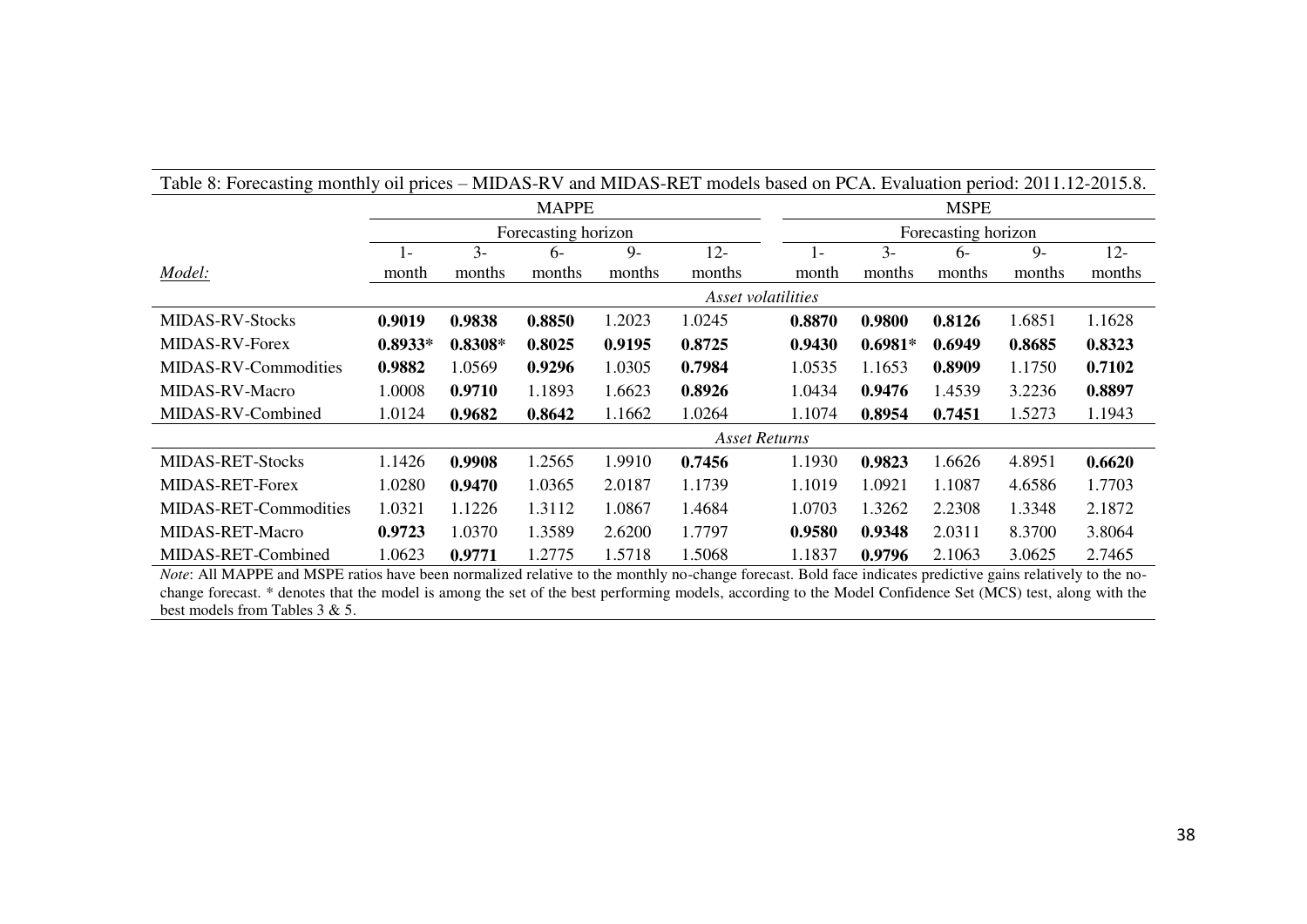| Table 9: Forecasting monthly oil prices during the oil collapse period – MIDAS-RV and MIDAS-RET models based on PCA. |
|----------------------------------------------------------------------------------------------------------------------|
| Evaluation period: 2014.6-2015.8.                                                                                    |

|                         | <b>MAPPE</b> |           |                     |        |                    |  | <b>MSPE</b>         |           |        |        |        |  |
|-------------------------|--------------|-----------|---------------------|--------|--------------------|--|---------------------|-----------|--------|--------|--------|--|
|                         |              |           | Forecasting horizon |        |                    |  | Forecasting horizon |           |        |        |        |  |
|                         | $1-$         | $3-$      | 6-                  | $9-$   | $12 -$             |  | $1 -$               | $3 -$     | $6-$   | $9-$   | $12 -$ |  |
| Model:                  | month        | months    | months              | months | months             |  | month               | months    | months | months | months |  |
|                         |              |           |                     |        | Asset volatilities |  |                     |           |        |        |        |  |
| <b>MIDAS-RV-Stocks</b>  | $0.8224*$    | 0.9533    | 0.7992              | 1.0162 | 1.0248             |  | 0.8000              | 0.8077    | 0.6338 | 1.0443 | 1.0635 |  |
| MIDAS-RV-Forex          | $0.8234*$    | $0.7986*$ | 0.7036              | 0.8652 | 0.7966             |  | 0.8087              | $0.5736*$ | 0.4924 | 0.7638 | 0.6386 |  |
| MIDAS-RV-Commodities    | 0.8857       | 0.9782    | 0.7378              | 1.0114 | 0.7289             |  | 0.8587              | 0.8438    | 0.5389 | 1.0625 | 0.5462 |  |
| MIDAS-RV-Macro          | 0.9445       | 0.8625    | 0.8635              | 1.1601 | 0.9450             |  | 0.9413              | 0.6795    | 0.7255 | 1.3427 | 0.9261 |  |
| MIDAS-RV-Combined       | 0.9108       | 0.8952    | 0.7790              | 0.9596 | 0.8600             |  | 0.9492              | 0.6841    | 0.5798 | 0.9693 | 0.7419 |  |
|                         |              |           |                     |        | Asset Returns      |  |                     |           |        |        |        |  |
| <b>MIDAS-RET-Stocks</b> | 0.9293       | 0.9025    | 0.8526              | 1.0328 | 0.8715             |  | 0.9503              | 0.7251    | 0.7118 | 1.0879 | 0.7676 |  |
| <b>MIDAS-RET-Forex</b>  | 0.9116       | 0.9322    | 0.8663              | 0.9098 | 0.9527             |  | 0.8004              | 0.8297    | 0.7607 | 0.8574 | 0.9317 |  |
| MIDAS-RET-Commodities   | 0.8947       | 0.9491    | 0.7809              | 0.8062 | 0.9433             |  | 0.8509              | 0.8337    | 0.6016 | 0.6570 | 0.9104 |  |
| MIDAS-RET-Macro         | $0.8532*$    | 0.9308    | 0.8587              | 0.9684 | 0.7828             |  | 0.7975              | 0.8596    | 0.7127 | 0.9561 | 0.6252 |  |
| MIDAS-RET-Combined      | 0.9037       | 0.8824    | 0.7827              | 0.8429 | 0.9443             |  | 0.8801              | 0.7297    | 0.6069 | 0.7533 | 0.9013 |  |

*Note*: All MAPPE and MSPE ratios have been normalized relative to the monthly no-change forecast. Bold face indicates predictive gains relatively to the nochange forecast. \* denotes that the model is among the set of the best performing models, along with these in Table 7, according to the Model Confidence Set (MCS) test.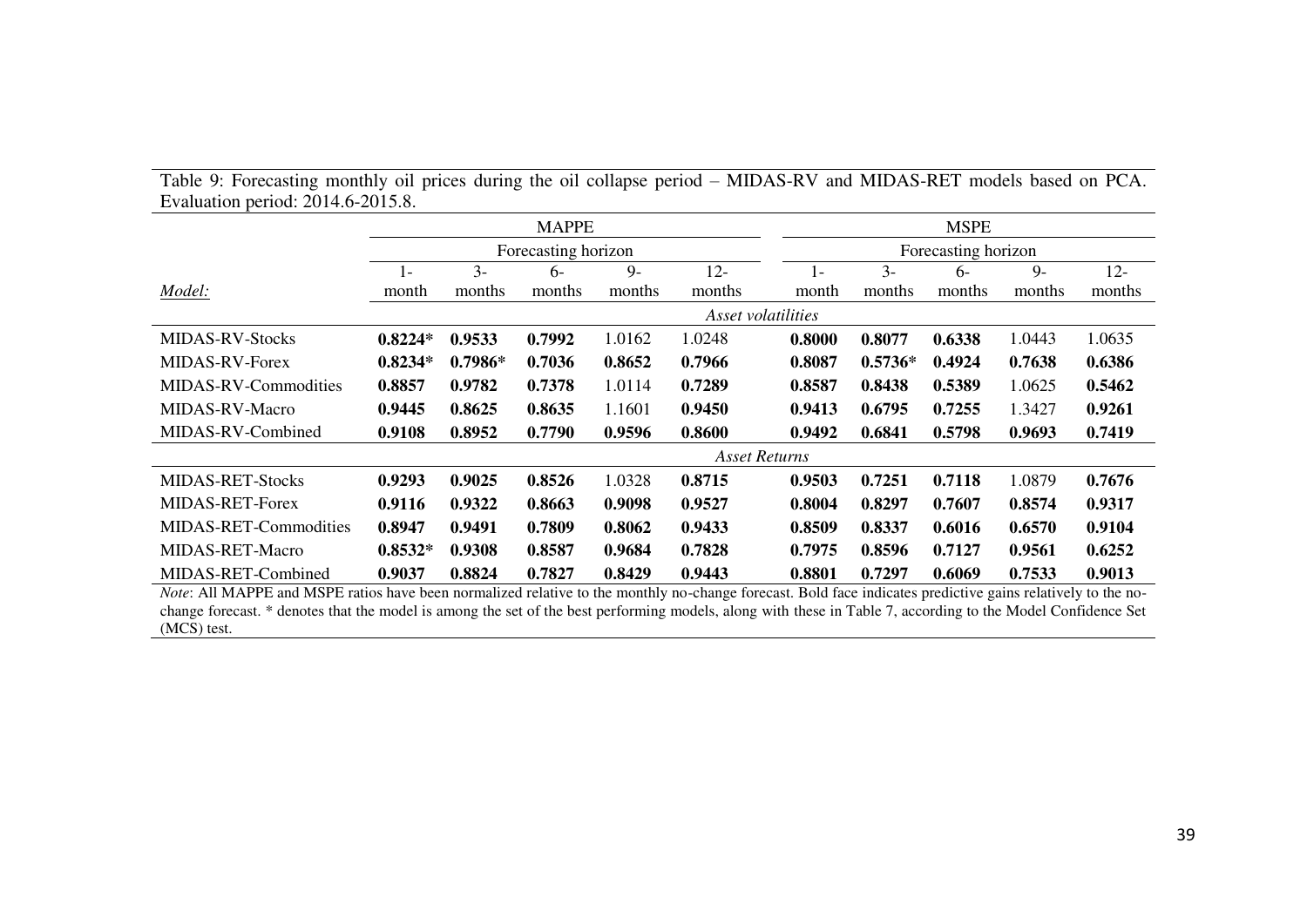|                              | Forecasting horizon |                    |        |        |        |  |  |  |  |
|------------------------------|---------------------|--------------------|--------|--------|--------|--|--|--|--|
|                              | $1-$                | $3-$               | $6-$   | $9-$   | $12 -$ |  |  |  |  |
| Model:                       | month               | months             | months | months | months |  |  |  |  |
|                              |                     | Asset volatilities |        |        |        |  |  |  |  |
| <b>MIDAS-RV-Stocks</b>       | 0.5455              | 0.4762             | 0.4359 | 0.3056 | 0.2727 |  |  |  |  |
| MIDAS-RV-Forex               | $0.6136*$           | 0.5476             | 0.4872 | 0.2500 | 0.3333 |  |  |  |  |
| MIDAS-RV-Commodities         | 0.5000              | 0.4286             | 0.3846 | 0.2778 | 0.4848 |  |  |  |  |
| MIDAS-RV-Macro               | 0.4545              | 0.5714             | 0.3846 | 0.3056 | 0.3939 |  |  |  |  |
| MIDAS-RV-Combined            | 0.5000              | 0.5238             | 0.4359 | 0.2778 | 0.3333 |  |  |  |  |
|                              |                     | Asset returns      |        |        |        |  |  |  |  |
| <b>MIDAS-RET-Stocks</b>      | 0.4186              | 0.6190             | 0.4359 | 0.3889 | 0.1515 |  |  |  |  |
| MIDAS-RET-Forex              | 0.4651              | 0.5000             | 0.3590 | 0.2500 | 0.2727 |  |  |  |  |
| <b>MIDAS-RET-Commodities</b> | 0.4651              | 0.5238             | 0.4359 | 0.4167 | 0.2121 |  |  |  |  |
| MIDAS-RET-Macro              | 0.4884              | 0.5476             | 0.3333 | 0.3333 | 0.4242 |  |  |  |  |
| MIDAS-RET-Combined           | 0.5116              | 0.5476             | 0.4359 | 0.4167 | 0.2727 |  |  |  |  |

Table 10: Success ratios of the MIDAS-RV and MIDAS-RET models based on PCA. Evaluation period: 2011.12-2015.8.

*Note:* The statistical significance of the success ratios is tested based on the Pesaran and Timmermann (2009) under the null hypothesis of no directional accuracy. \*\* and \* denote significance at 5% and 10% level, respectively. Bold face denotes improvement relatively to the no-change forecast.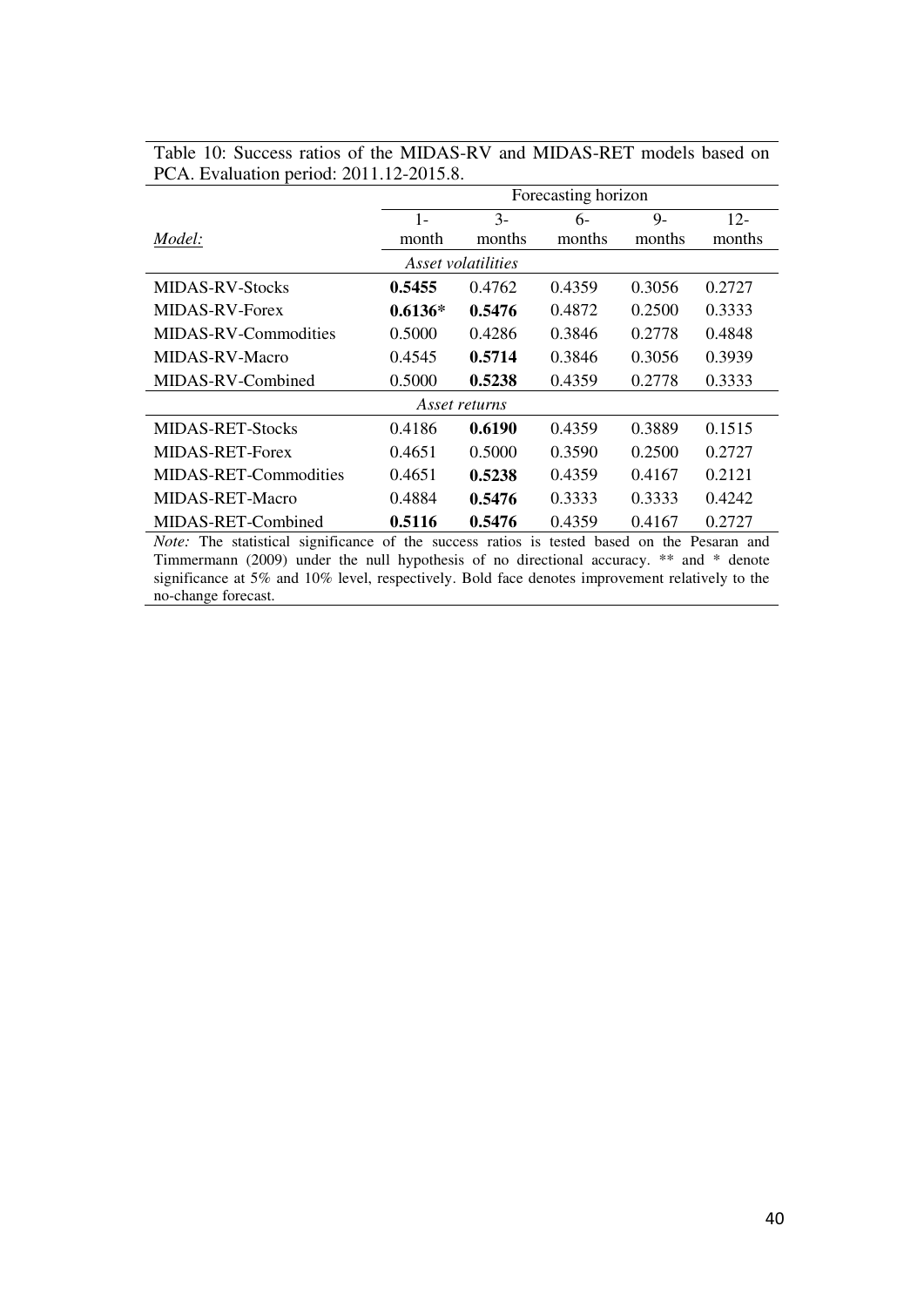| Table 11: Forecasting monthly oil prices - forecast combinations.                                                                            |        |        |                     |           |                           |                     |        |        |           |        |  |
|----------------------------------------------------------------------------------------------------------------------------------------------|--------|--------|---------------------|-----------|---------------------------|---------------------|--------|--------|-----------|--------|--|
|                                                                                                                                              |        |        | <b>MAPPE</b>        |           |                           | <b>MSPE</b>         |        |        |           |        |  |
|                                                                                                                                              |        |        | Forecasting horizon |           |                           | Forecasting horizon |        |        |           |        |  |
|                                                                                                                                              | I –    | $3 -$  | $6-$                | $Q_{-}$   | $12 -$                    | $1-$                | $3 -$  | 6-     | $Q_{-}$   | $12 -$ |  |
|                                                                                                                                              | month  | months | months              | months    | months                    | month               | months | months | months    | months |  |
| Model:                                                                                                                                       |        |        |                     |           | Full out-of-sample period |                     |        |        |           |        |  |
| FC-Standard                                                                                                                                  | 1.4151 | 1.0052 | 0.8013              | $0.6709*$ | 0.5866                    | 1.9760              | 0.9832 | 0.7363 | $0.5558*$ | 0.4287 |  |
| <b>FC-MIDAS-RV</b>                                                                                                                           | 0.9160 | 0.9285 | 0.8951              | 1.0633    | 0.8825                    | 0.9183              | 0.9063 | 0.8547 | 1.2883    | 0.8408 |  |
| <b>FC-MIDAS-RET</b>                                                                                                                          | 0.9132 | 0.9141 | 0.9050              | 1.0265    | 0.8958                    | 0.8786              | 0.8943 | 0.8496 | 1.1341    | 0.8547 |  |
| FC-All                                                                                                                                       | 1.0485 | 0.8701 | 0.7901              | 0.8631    | 0.7314                    | 1.0318              | 0.8127 | 0.7109 | 0.8405    | 0.6025 |  |
|                                                                                                                                              |        |        |                     |           |                           | Oil collapse period |        |        |           |        |  |
| FC-Standard                                                                                                                                  | 1.4416 | 1.0914 | 0.8714              | 0.7608    | 0.7117                    | 2.0312              | 1.0177 | 0.7498 | 0.6071    | 0.5207 |  |
| <b>FC-MIDAS-RV</b>                                                                                                                           | 0.8743 | 0.9177 | 0.7878              | 0.9616    | 0.8923                    | 0.8425              | 0.7423 | 0.6179 | 0.9442    | 0.7998 |  |
| <b>FC-MIDAS-RET</b>                                                                                                                          | 0.8901 | 0.9236 | 0.8275              | 0.9278    | 0.8789                    | 0.8339              | 0.7701 | 0.6721 | 0.8697    | 0.7785 |  |
| FC-All                                                                                                                                       | 1.1034 | 0.8800 | 0.7731              | 0.8722    | 0.8121                    | 1.0811              | 0.7714 | 0.6496 | 0.7819    | 0.6647 |  |
| <i>Note</i> : All MAPPE and MSPE ratios have been normalized relative to the monthly no-change forecast. FC stands for Forecast Combination. |        |        |                     |           |                           |                     |        |        |           |        |  |

*Note*: All MAPPE and MSPE ratios have been normalized relative to the monthly no-change forecast. FC stands for Forecast Combination. Bold face indicates predictive gains relatively to the no-change forecast. \* denotes that the model is among the set of the best performing models according to the Model Confidence Set (MCS) test, along with the best models from Tables 3, 4 and 7.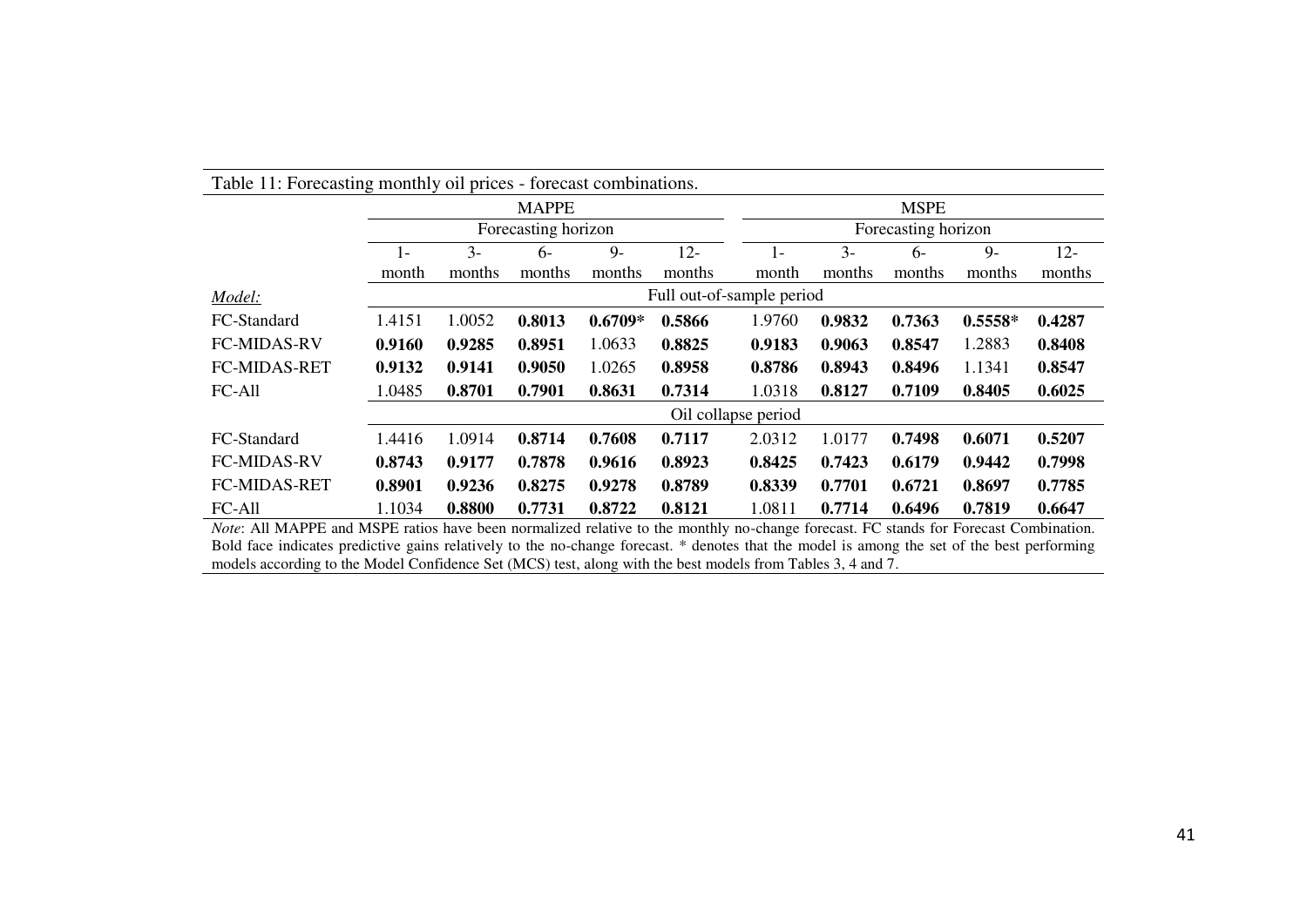|                     | Forecasting horizon |               |        |            |        |  |  |  |  |
|---------------------|---------------------|---------------|--------|------------|--------|--|--|--|--|
|                     | $1 -$               | $\mathcal{F}$ | რ-     | 9-         | $12-$  |  |  |  |  |
| Model:              | month               | months        | months | months     | months |  |  |  |  |
| FC-Standard         | 0.4545              | 0.5238        | 0.6410 | $0.7500**$ | 0.5758 |  |  |  |  |
| <b>FC-MIDAS-RV</b>  | 0.5909              | 0.5238        | 0.4103 | 0.3056     | 0.3030 |  |  |  |  |
| <b>FC-MIDAS-RET</b> | 0.4884              | 0.4762        | 0.4359 | 0.3333     | 0.2727 |  |  |  |  |
| $FC-All$            | 0.5000              | 0.5714        | 0.5641 | 0.3889     | 0.3333 |  |  |  |  |

Table 12: Success ratios of the forecast combinations. Evaluation period: 2011.12-2015.8

*Note:* FC stands for Forecast Combination. The statistical significance of the success ratios is tested based on the Pesaran and Timmermann (2009) under the null hypothesis of no directional accuracy. \*\* and \* denote significance at 5% and 10% level, respectively. Bold face denotes improvement relatively to the no-change forecast.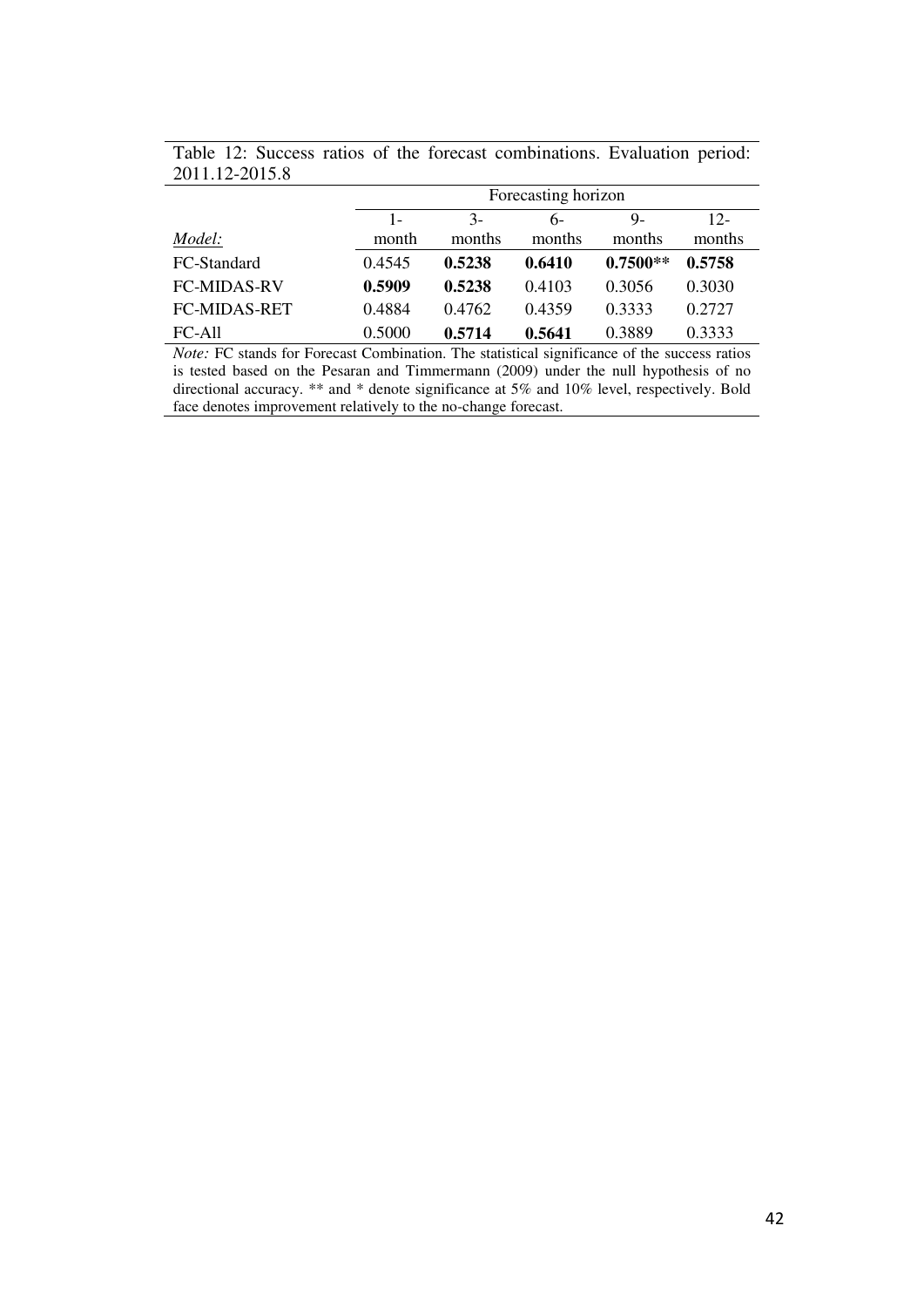| Table 13: Forecasting monthly oil prices – comparing MIDAS vs EIA forecasts. Evaluation period: 2011.12-2015.8.                                                            |        |        |                     |        |        |                     |        |        |        |        |  |
|----------------------------------------------------------------------------------------------------------------------------------------------------------------------------|--------|--------|---------------------|--------|--------|---------------------|--------|--------|--------|--------|--|
|                                                                                                                                                                            |        |        | <b>MAPPE</b>        |        |        | <b>MSPE</b>         |        |        |        |        |  |
|                                                                                                                                                                            |        |        | Forecasting horizon |        |        | Forecasting horizon |        |        |        |        |  |
|                                                                                                                                                                            | $1-$   | $3 -$  | $6-$                | $9-$   | $12 -$ | $1 -$               | $3 -$  | $6-$   | $9 -$  | $12 -$ |  |
| Model:                                                                                                                                                                     | month  | months | months              | months | months | month               | months | months | months | months |  |
| MIDAS-RV-CO                                                                                                                                                                | 1.1124 | 1.0580 | 1.0337              | 1.2653 | 1.6618 | 1.2793              | 0.9418 | 0.9026 | 1.4843 | 2.7662 |  |
| MIDAS-RV-FT                                                                                                                                                                | 1.0512 | 1.1390 | 1.0674              | 1.5984 | 1.7071 | 1.2113              | 1.1631 | 0.9311 | 2.3024 | 2.6023 |  |
| MIDAS-RV-SP                                                                                                                                                                | 1.1354 | 1.0645 | 1.1098              | 1.9374 | 1.6824 | 1.3790              | 1.0479 | 1.0063 | 3.3389 | 2.5686 |  |
| <b>MIDAS-RV-XX</b>                                                                                                                                                         | 1.0434 | 1.0595 | 1.1481              | 1.5602 | 1.4648 | 1.1076              | 1.0058 | 1.0904 | 2.2687 | 1.9635 |  |
| <b>MIDAS-RV-HI</b>                                                                                                                                                         | 1.1192 | 1.0840 | 1.1026              | 2.2217 | 2.2640 | 1.2978              | 1.0538 | 1.0279 | 5.3071 | 4.6739 |  |
| MIDAS-RV-BP                                                                                                                                                                | 1.1068 | 0.9689 | 0.9405              | 1.3681 | 1.4240 | 1.3399              | 0.8540 | 0.7796 | 1.6696 | 1.8061 |  |
| MIDAS-RV-CD                                                                                                                                                                | 1.0367 | 1.0479 | 1.0165              | 1.4706 | 2.5150 | 1.2053              | 1.0159 | 0.8641 | 1.9260 | 5.5621 |  |
| MIDAS-RV-EC                                                                                                                                                                | 1.1217 | 1.0075 | 0.9474              | 1.2796 | 1.2990 | 1.3712              | 0.8877 | 0.6644 | 1.4413 | 1.5302 |  |
| MIDAS-RV-GC                                                                                                                                                                | 1.2177 | 1.2891 | 1.1500              | 1.8470 | 1.3008 | 1.4067              | 1.3799 | 1.0640 | 3.4440 | 1.5290 |  |
| MIDAS-RV-HG                                                                                                                                                                | 1.1169 | 1.0678 | 1.0023              | 1.4329 | 1.3066 | 1.2722              | 1.0125 | 0.8324 | 1.8015 | 1.6549 |  |
| MIDAS-RV-NG                                                                                                                                                                | 1.1815 | 1.1744 | 1.0510              | 1.5608 | 1.6508 | 1.3651              | 1.2688 | 0.9096 | 2.5299 | 2.5943 |  |
| MIDAS-RV-PA                                                                                                                                                                | 1.1222 | 1.1791 | 1.4132              | 1.3028 | 0.8888 | 1.2707              | 1.1807 | 1.5532 | 1.5158 | 0.7627 |  |
| MIDAS-RV-SV                                                                                                                                                                | 1.1676 | 1.2181 | 1.1530              | 1.7135 | 1.4713 | 1.3309              | 1.2571 | 1.0658 | 2.7290 | 1.9705 |  |
| MIDAS-RV-TY                                                                                                                                                                | 1.1140 | 1.0466 | 1.3343              | 2.0139 | 1.2556 | 1.2615              | 0.9769 | 1.3260 | 4.3610 | 1.4061 |  |
| <b>MIDAS-RV-EPU</b>                                                                                                                                                        | 1.0904 | 1.1705 | 1.1096              | 2.4817 | 1.7237 | 1.2418              | 1.3792 | 0.9844 | 5.4846 | 2.6390 |  |
| Note: All MAPPE and MSPE ratios have been normalized relative to EIA official forecasts. Bold face indicates predictive gains relatively to the EIA<br>official forecasts. |        |        |                     |        |        |                     |        |        |        |        |  |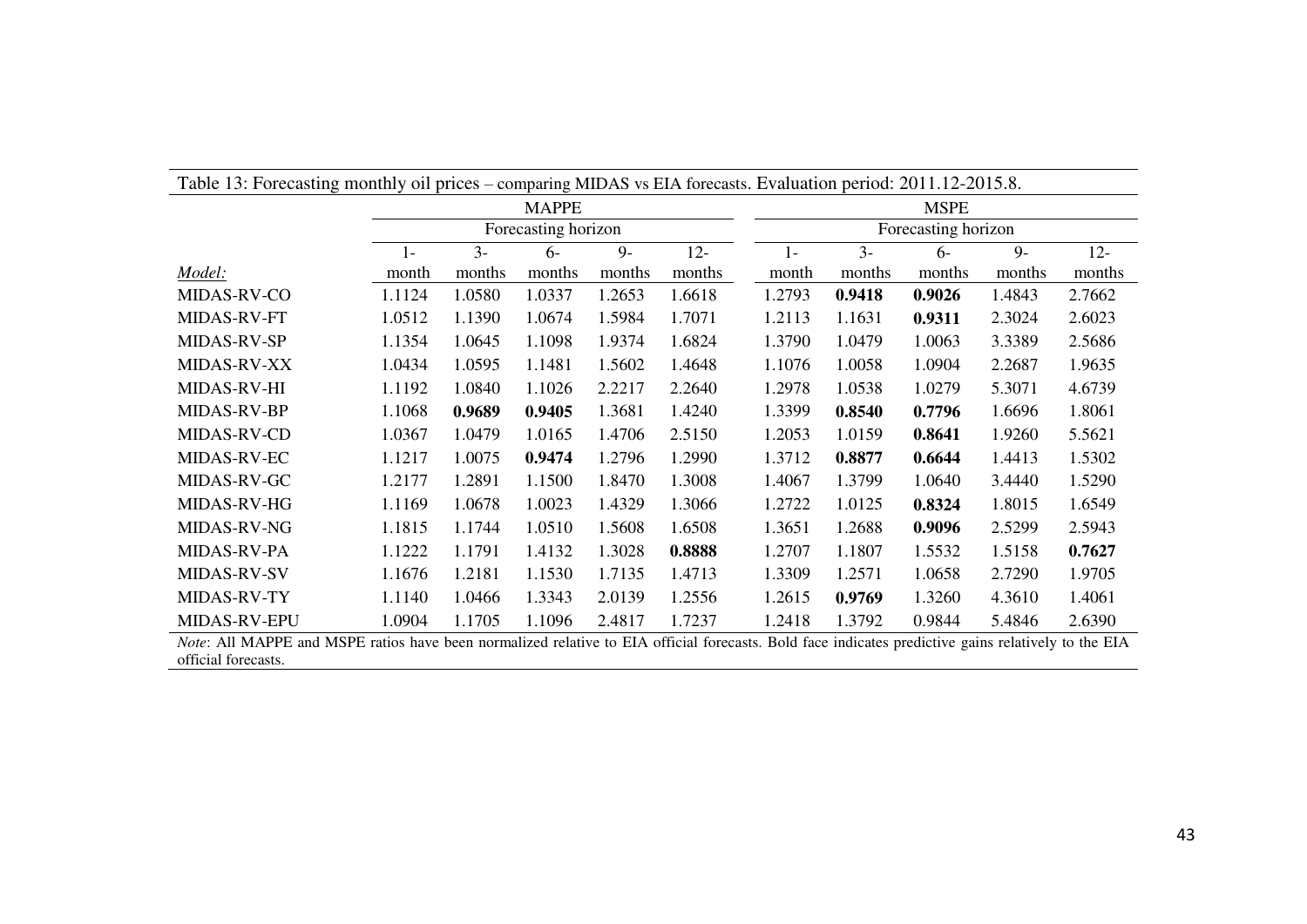|                                                                                                                                                     | <b>MAPPE</b>        |        |        |        |        |                     |        | <b>MSPE</b> |        |        |        |  |  |
|-----------------------------------------------------------------------------------------------------------------------------------------------------|---------------------|--------|--------|--------|--------|---------------------|--------|-------------|--------|--------|--------|--|--|
|                                                                                                                                                     | Forecasting horizon |        |        |        |        | Forecasting horizon |        |             |        |        |        |  |  |
|                                                                                                                                                     | $1 -$               | $3-$   | $6-$   | $9-$   | $12 -$ |                     | $1 -$  | $3 -$       | $6-$   | $9-$   | $12 -$ |  |  |
| Model:                                                                                                                                              | month               | months | months | months | months |                     | month  | months      | months | months | months |  |  |
| MIDAS-RV-CO                                                                                                                                         | 1.0440              | 1.0096 | 0.9445 | 1.1487 | 1.2343 |                     | 1.0733 | 0.7825      | 0.7801 | 1.3116 | 1.4424 |  |  |
| MIDAS-RV-FT                                                                                                                                         | 1.0467              | 1.0767 | 0.9688 | 1.2665 | 1.4753 |                     | 1.1921 | 0.9519      | 0.8197 | 1.5310 | 2.0252 |  |  |
| MIDAS-RV-SP                                                                                                                                         | 1.0540              | 0.9442 | 1.0165 | 1.4152 | 1.3997 |                     | 1.1354 | 0.7301      | 0.8924 | 1.9182 | 1.8338 |  |  |
| MIDAS-RV-XX                                                                                                                                         | 1.0329              | 0.9518 | 1.0115 | 1.2912 | 1.2735 |                     | 1.0586 | 0.7933      | 0.8918 | 1.6206 | 1.5391 |  |  |
| MIDAS-RV-HI                                                                                                                                         | 1.0588              | 1.0517 | 1.0119 | 1.4707 | 2.1563 |                     | 1.1026 | 0.9421      | 0.9175 | 2.1292 | 4.3564 |  |  |
| MIDAS-RV-BP                                                                                                                                         | 1.0980              | 0.9580 | 0.8471 | 1.1532 | 1.2576 |                     | 1.2255 | 0.7207      | 0.6381 | 1.3329 | 1.5031 |  |  |
| MIDAS-RV-CD                                                                                                                                         | 0.9495              | 0.9163 | 0.8947 | 1.1948 | 2.0993 |                     | 0.9381 | 0.6779      | 0.7125 | 1.3748 | 4.1254 |  |  |
| MIDAS-RV-EC                                                                                                                                         | 1.0726              | 0.8682 | 0.7845 | 1.0556 | 1.0893 |                     | 1.2068 | 0.6374      | 0.5251 | 1.0996 | 1.1253 |  |  |
| MIDAS-RV-GC                                                                                                                                         | 1.1333              | 1.1447 | 1.0182 | 1.3347 | 1.1452 |                     | 1.1725 | 1.0763      | 0.9321 | 1.7287 | 1.2848 |  |  |
| MIDAS-RV-HG                                                                                                                                         | 1.0773              | 1.0159 | 0.8935 | 1.2043 | 1.1064 |                     | 1.1163 | 0.8382      | 0.7113 | 1.3939 | 1.1868 |  |  |
| MIDAS-RV-NG                                                                                                                                         | 1.0891              | 1.1251 | 0.9152 | 1.1133 | 1.6242 |                     | 1.0720 | 1.1478      | 0.7945 | 1.2683 | 2.4711 |  |  |
| MIDAS-RV-PA                                                                                                                                         | 1.0993              | 1.0661 | 1.1759 | 1.1412 | 0.7646 |                     | 1.1250 | 0.9392      | 1.1871 | 1.2899 | 0.5822 |  |  |
| MIDAS-RV-SV                                                                                                                                         | 1.1301              | 1.1024 | 1.0418 | 1.3290 | 1.3616 |                     | 1.2108 | 1.0190      | 0.9503 | 1.7641 | 1.7714 |  |  |
| MIDAS-RV-TY                                                                                                                                         | 1.0866              | 0.9569 | 1.1150 | 1.3742 | 1.1624 |                     | 1.1572 | 0.7813      | 1.0548 | 1.8962 | 1.2807 |  |  |
| MIDAS-RV-EPU                                                                                                                                        | 1.0815              | 0.8638 | 0.9868 | 1.8602 | 1.5203 |                     | 1.1144 | 0.6509      | 0.8587 | 3.2359 | 2.1923 |  |  |
| Note: All MAPPE and MSPE ratios have been normalized relative to EIA official forecasts. Bold face indicates predictive gains relatively to the EIA |                     |        |        |        |        |                     |        |             |        |        |        |  |  |
| official forecasts.                                                                                                                                 |                     |        |        |        |        |                     |        |             |        |        |        |  |  |

Table 14: Forecasting monthly oil prices – comparing MIDAS vs EIA forecasts during the oil collapse period. Evaluation period: 2014.6-2015.8.

44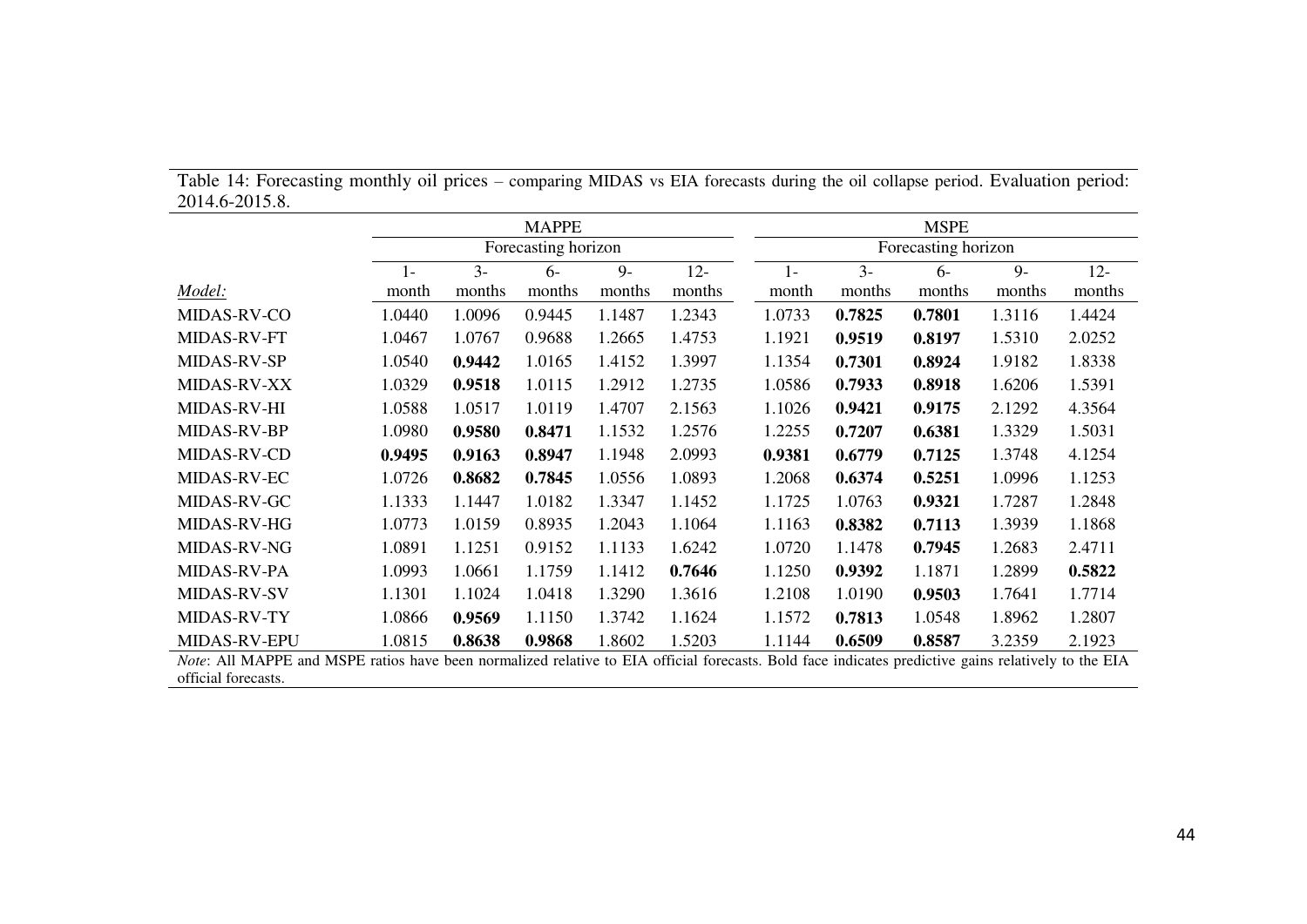|                                                                                        | Forecasting horizon |        |        |        |        |  |  |  |
|----------------------------------------------------------------------------------------|---------------------|--------|--------|--------|--------|--|--|--|
|                                                                                        | $1-$                | $3-$   | 6-     | $9-$   | $12 -$ |  |  |  |
| Model:                                                                                 | month               | months | months | months | months |  |  |  |
| <b>MIDAS-RV-CO</b>                                                                     | 0.9444              | 1.5000 | 1.6000 | 2.6250 | 2.5000 |  |  |  |
| MIDAS-RV-FT                                                                            | 0.8095              | 1.0500 | 1.4118 | 2.6250 | 2.8571 |  |  |  |
| <b>MIDAS-RV-SP</b>                                                                     | 1.0000              | 1.0500 | 1.2632 | 2.6250 | 2.5000 |  |  |  |
| MIDAS-RV-XX                                                                            | 0.8947              | 1.2353 | 1.3333 | 2.6250 | 2.2222 |  |  |  |
| <b>MIDAS-RV-HI</b>                                                                     | 0.8947              | 1.2353 | 1.4118 | 2.6250 | 4.0000 |  |  |  |
| MIDAS-RV-BP                                                                            | 0.7727              | 0.9545 | 1.2000 | 2.3333 | 4.0000 |  |  |  |
| MIDAS-RV-CD                                                                            | 0.6800              | 0.9545 | 1.1429 | 2.6250 | 2.8571 |  |  |  |
| MIDAS-RV-EC                                                                            | 0.8095              | 1.0000 | 1.3333 | 2.3333 | 1.5385 |  |  |  |
| MIDAS-RV-GC                                                                            | 1.0000              | 1.7500 | 1.6000 | 3.0000 | 1.3333 |  |  |  |
| MIDAS-RV-HG                                                                            | 0.7727              | 1.5000 | 1.2632 | 3.0000 | 1.5385 |  |  |  |
| MIDAS-RV-NG                                                                            | 0.9444              | 1.2353 | 1.2000 | 2.1000 | 2.8571 |  |  |  |
| MIDAS-RV-PA                                                                            | 0.8500              | 1.4000 | 2.0000 | 3.5000 | 1.0000 |  |  |  |
| <b>MIDAS-RV-SV</b>                                                                     | 0.9444              | 1.6154 | 1.8462 | 2.6250 | 2.5000 |  |  |  |
| MIDAS-RV-TY                                                                            | 0.9444              | 1.1667 | 1.7143 | 2.3333 | 2.5000 |  |  |  |
| MIDAS-RV-EPU                                                                           | 0.8095              | 1.1667 | 1.2632 | 2.6250 | 2.8571 |  |  |  |
| Note: All success ratios have been normalized relative to EIA official forecasts. Bold |                     |        |        |        |        |  |  |  |
| face denotes improvement relatively to the EIA official forecasts.                     |                     |        |        |        |        |  |  |  |

| Table 15: Success ratios – comparing MIDAS vs EIA forecasts. Evaluation |  |
|-------------------------------------------------------------------------|--|
| period: 2011.12-2015.8.                                                 |  |